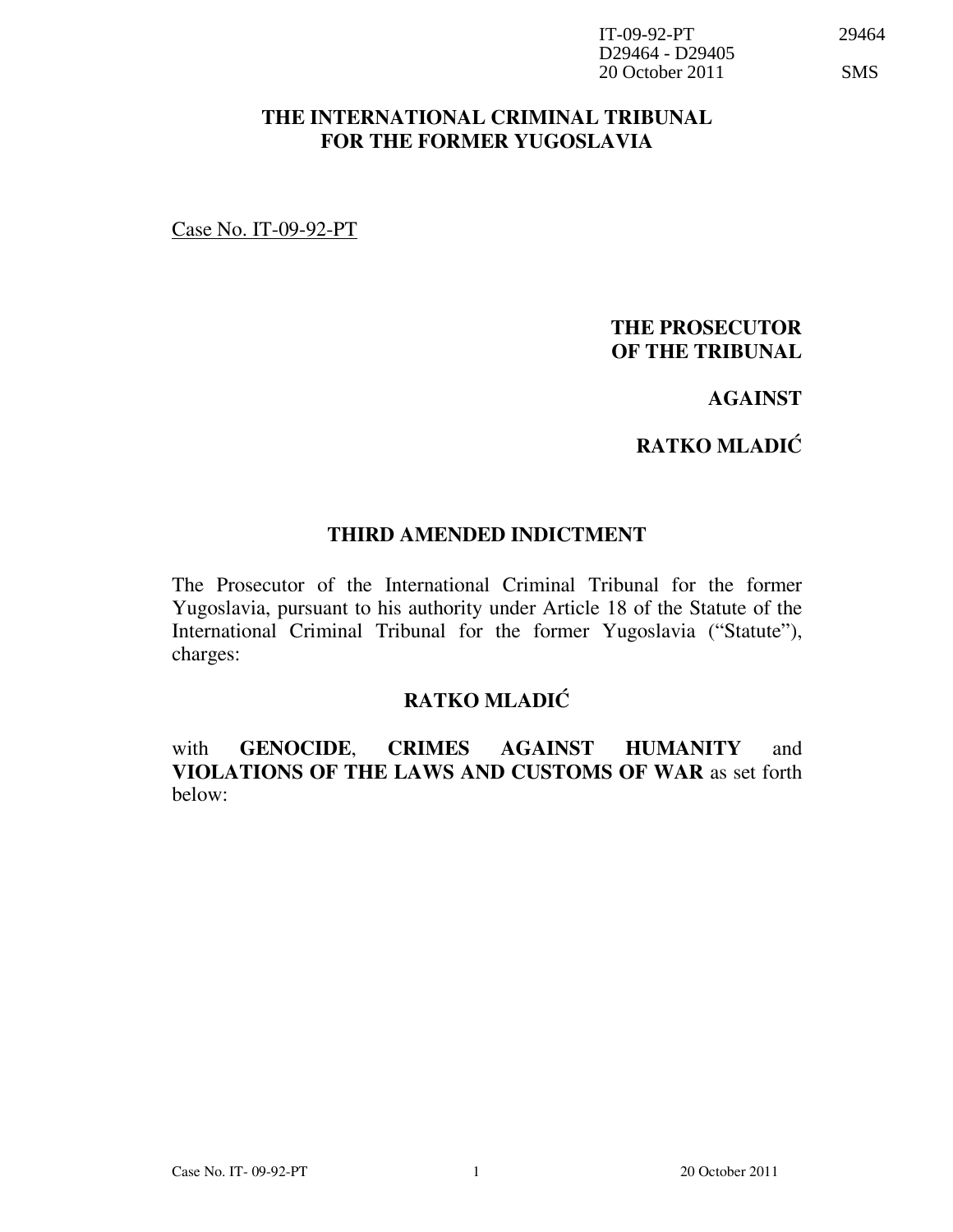### THE ACCUSED

1. **Ratko MLADIĆ** was born on 12 March 1942 in the municipality of Kalinovik in the Republic of Bosnia and Herzegovina ("BiH"). He was trained at the military academy of the Yugoslav People's Army ("JNA") in Belgrade, and was then a regular officer in the JNA and subsequently in the army of the Serbian Republic of Bosnia and Herzegovina/Republika Srpska ("VRS").

2. On 3 July 1991, **Ratko MLADIC**, then a Colonel, was posted to the Command of the  $9<sup>th</sup>$  Corps of the JNA in Knin. On 20 July 1991 he was appointed Chief of Staff (and Deputy Commander) of the 9<sup>th</sup> Corps, and on 30 December 1991 he was appointed  $9<sup>th</sup>$  Corps Commander. On 4 October 1991, Ratko MLADI $\acute{C}$  was promoted to Major General, by the President of the Socialist Federal Republic of Yugoslavia. On 24 April 1992, Ratko **MLADIC** was promoted to the rank of Lieutenant General, and on 25 April 1992 he was assigned to the post of Chief of Staff/Deputy Commander of the Second Military District Headquarters of the JNA in Sarajevo. He assumed that post on 9 May 1992. On 10 May 1992, Ratko MLADI $\acute{C}$ assumed the command of the Second Military District Headquarters of the JNA.

3. On 12 May 1992 the VRS was formed and **Ratko MLADIC** was appointed Commander of the Main Staff of the VRS. The formation of the VRS effectively transformed the JNA units remaining in BiH into units of the VRS. Ratko MLADIC remained in command of the VRS Main Staff until at least 8 November 1996. In June 1994, Ratko MLADIĆ was promoted to the rank of Colonel General.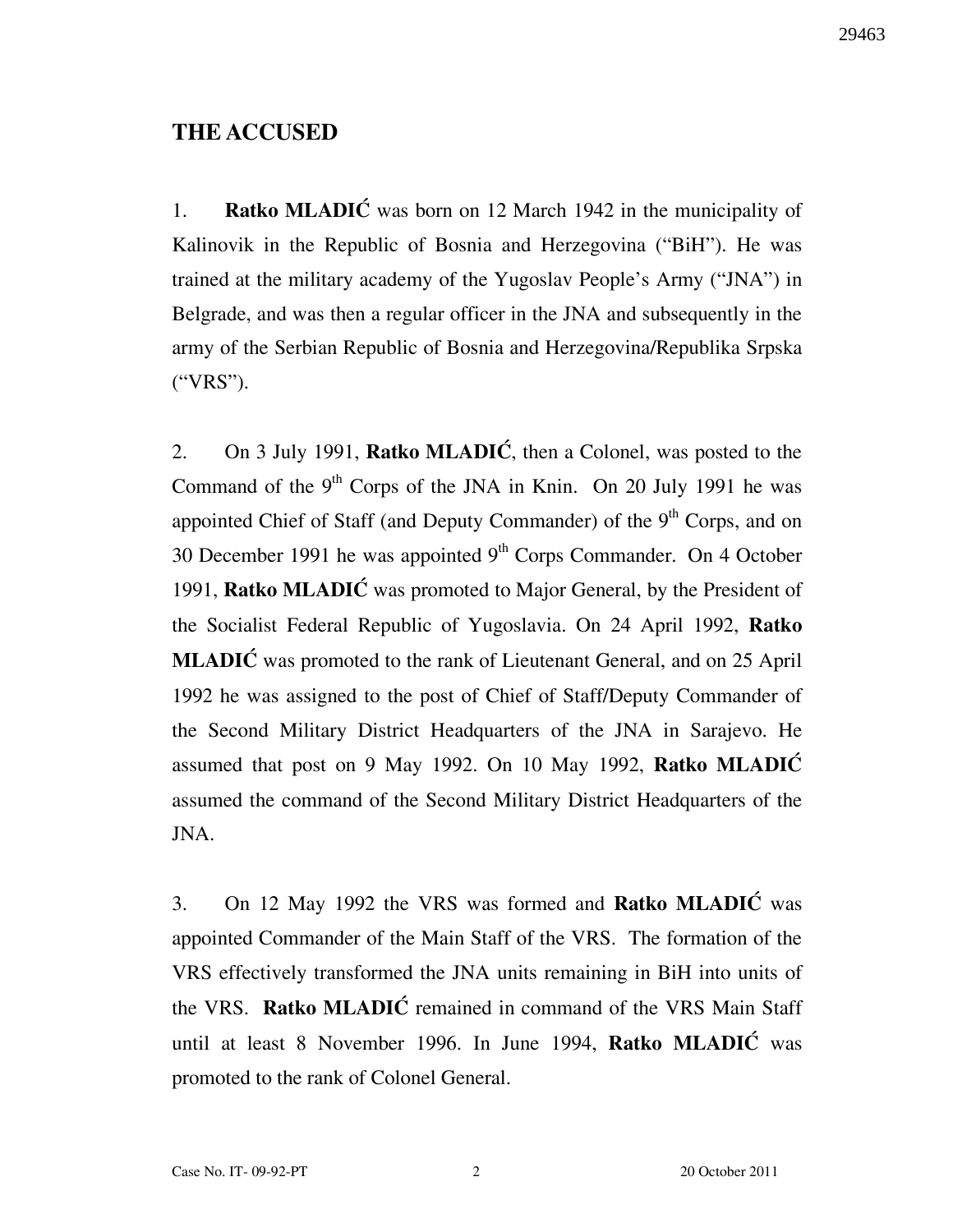### INDIVIDUAL CRIMINAL RESPONSIBILITY

### Article 7(1) of the Statute

4. Ratko MLADI $\acute{C}$  is individually criminally responsible pursuant to Article 7(1) of the Statute for the crimes referred to in Articles 3, 4, and 5 of the Statute as alleged in this indictment which he planned, instigated, ordered, committed and/or aided and abetted. By using the word "committed" in this indictment, the Prosecutor does not mean that the accused physically committed any of the crimes charged personally. "Committed," in the context of the accused's liability under Article 7(1), refers to his participation in a joint criminal enterprise.

### Joint Criminal Enterprise

5. Ratko MLADIC committed each of the charged crimes in concert with others through his participation in several related joint criminal enterprises, each of which is described below. Radovan KARADŽIĆ and, as of 12 May 1992, **Ratko MLADIĆ**, were key members of an overarching joint criminal enterprise which lasted from at least October 1991 until 30 November 1995. Their objective was the permanent removal of Bosnian Muslims and Bosnian Croats from Bosnian Serb-claimed territory in BiH through crimes charged in this indictment.

6. Ratko MLADIĆ and Radovan KARAD $\check{Z}$ IĆ acted in concert with various other individuals depending on the crimes that were carried out in different locations and at different times as alleged in the indictment in order to achieve their objectives.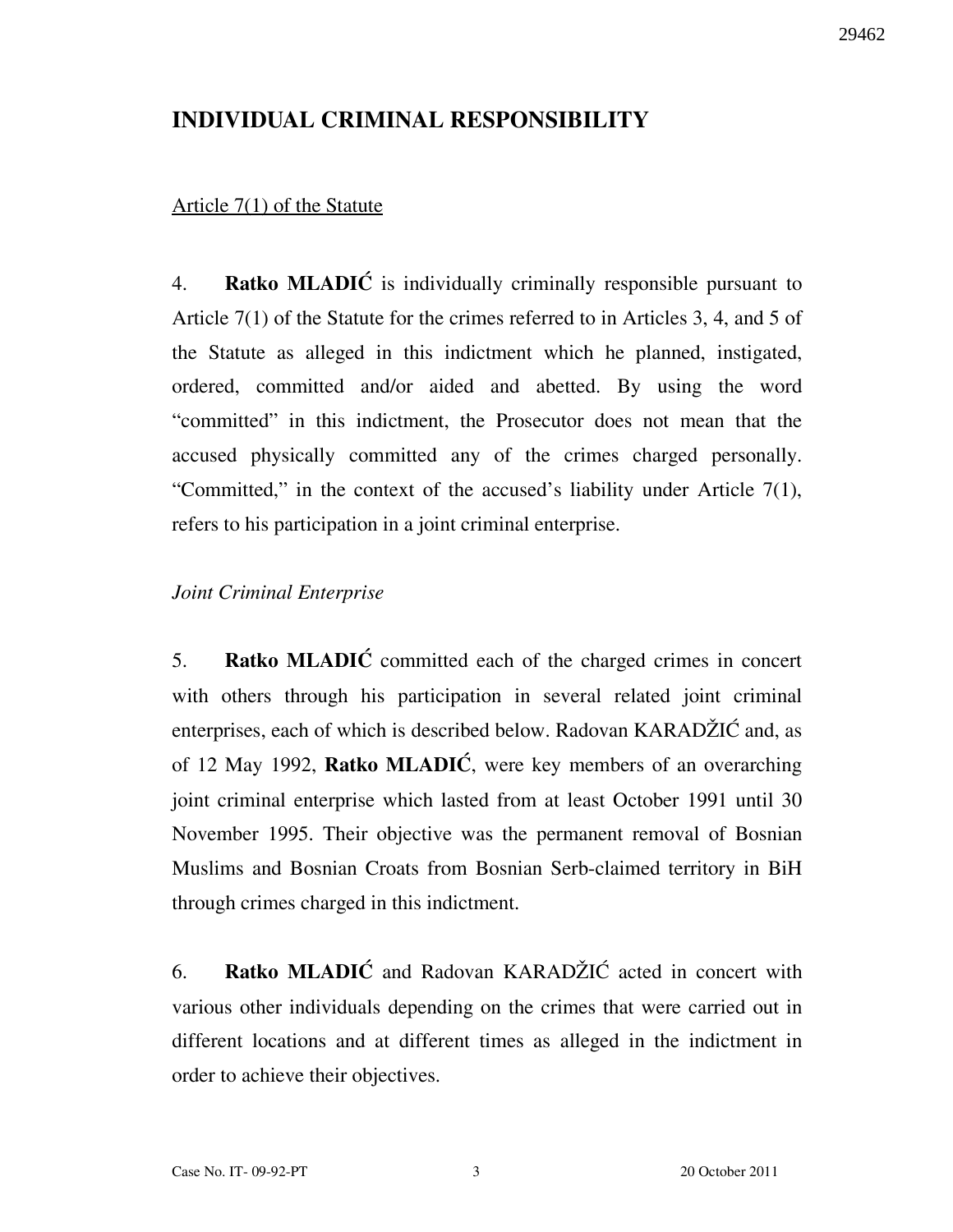7. In particular, at various times during the existence of the overarching joint criminal enterprise, Ratko MLADI $\acute{C}$  and Radovan KARAD $\acute{Z}$ I $\acute{C}$ participated in three additional joint criminal enterprises, the objectives of which were (1) to spread terror among the civilian population of Sarajevo through a campaign of sniping and shelling, (2) to eliminate the Bosnian Muslims in Srebrenica, and (3) to take United Nations personnel as hostages. The pursuit of each of these objectives was related to the objective of the overarching joint criminal enterprise to permanently remove Bosnian Muslims and Bosnian Croats from Bosnian Serb-claimed territory in BiH.

## a. Crimes Committed to Permanently Remove Bosnian Muslims and Bosnian Croats from Bosnian Serb-claimed Territory

8. From 12 May 1992 until 30 November 1995, Ratko MLADIĆ participated in an overarching joint criminal enterprise to permanently remove Bosnian Muslim and Bosnian Croat inhabitants from the territories of BiH claimed as Bosnian Serb territory by means which included the commission of the following crimes charged in this indictment: genocide (under count 1), persecution, extermination, murder, deportation, and inhumane acts (forcible transfer). Ratko  $MLADIC$  shared the intent for the commission of each of these crimes with other members of this joint criminal enterprise.

9. Alternatively, **Ratko MLADIC** and the other members' shared objective included at least the crimes of deportation and inhumane acts (forcible transfer). It was foreseeable that the crimes of genocide (under count 1 and/or count 2), persecution, extermination, and murder might be perpetrated by one or more members of this joint criminal enterprise or by persons used by any member of the joint criminal enterprise in order to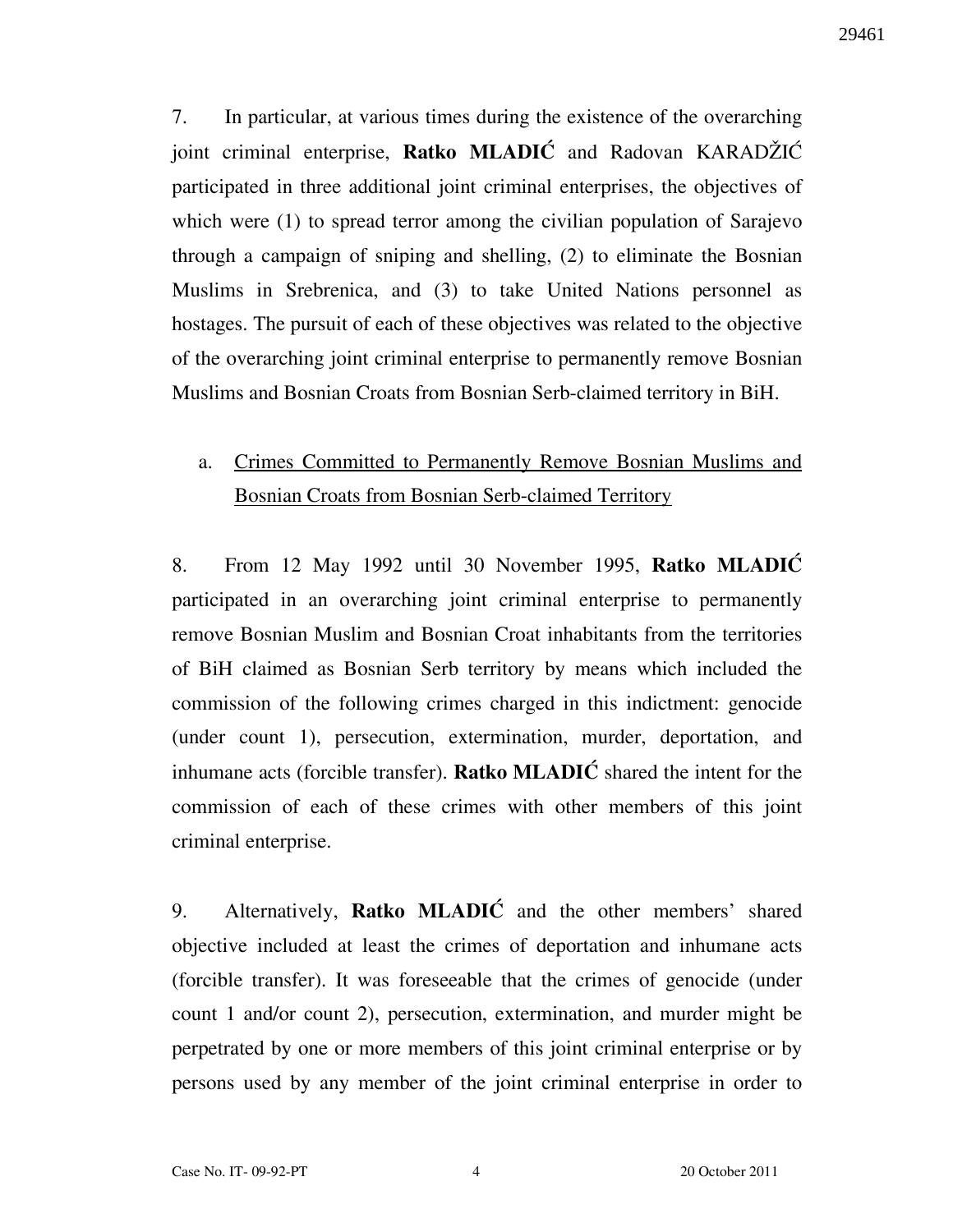carry out the *actus reus* of the crimes forming part of the shared objective. With the awareness that such crimes were a possible consequence of the implementation of the objective of the joint criminal enterprise, Ratko **MLADIC** willingly took that risk.

10. Ratko MLADIC acted in concert with other members of this criminal enterprise including: Radovan KARADŽIĆ; Momčilo KRAJIŠNIK; Slobodan MILOŠEVIĆ; Biljana PLAVŠIĆ; Nikola KOLJEVIĆ; Mićo STANIŠIĆ; Momčilo MANDIĆ; Jovica STANIŠIĆ; Franko SIMATOVIĆ; Željko RAŽNATOVIĆ (aka "Arkan") and Vojislav SESELJ. Each of these individuals, by his or her acts or omissions, contributed to achieving their shared objective.

11. Other members of this joint criminal enterprise included: members of the Bosnian Serb leadership; members of the Serbian Democratic Party ("SDS") and Bosnian Serb government bodies at the republic, regional, municipal, and local levels, including Crisis Staffs, War Presidencies, and War Commissions ("Bosnian Serb Political and Governmental Organs"); commanders, assistant commanders, senior officers, and chiefs of units of the Serbian Ministry of Internal Affairs ("Serbian MUP"), the JNA, the Yugoslav Army ("VJ"), the VRS, the Bosnian Serb Ministry of Internal Affairs ("MUP") and the Bosnian Serb Territorial Defence ("TO") at the republic, regional, municipal and local level; and leaders of Serbian and Bosnian Serb paramilitary forces and volunteer units. Alternatively, some or all of these individuals were not members of the joint criminal enterprise, but were used by members of the joint criminal enterprise to carry out crimes committed in furtherance of its objective as described below.

12. Members of this criminal enterprise implemented their objective by personally committing crimes, and/or through and by using others to carry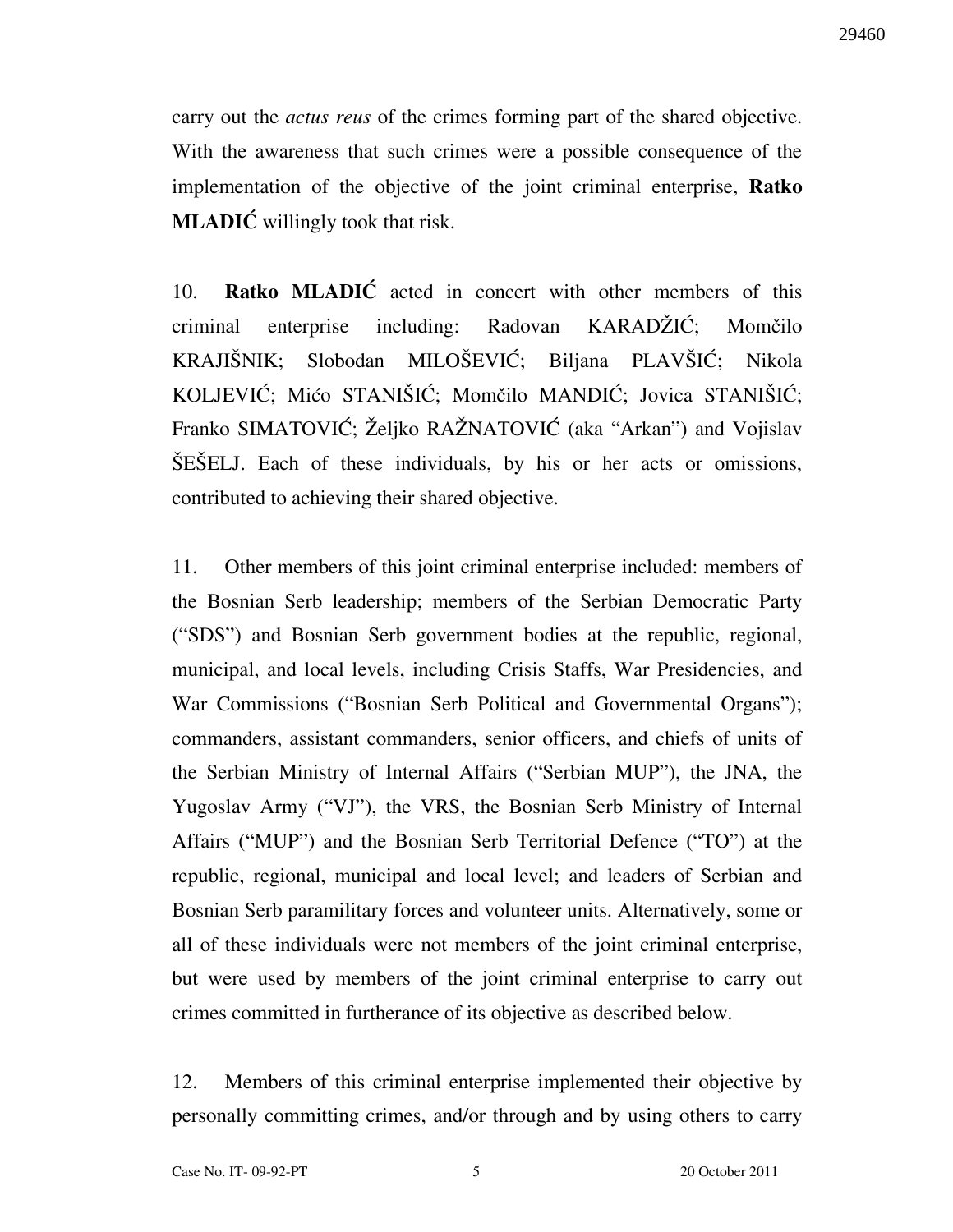out crimes committed in furtherance of their objective. Those used to carry out these crimes were members of the Bosnian Serb Political and Governmental Organs; and members of the MUP, VRS, JNA, VJ, TO, the Serbian MUP, Serbian and Bosnian Serb paramilitary forces and volunteer units, and local Bosnian Serbs ("Serb Forces").

13. Ratko MLADIĆ significantly contributed to achieving the objective of the permanent removal of Bosnian Muslims and Bosnian Croats from Bosnian Serb-claimed territory through the commission of crimes in one or more of the following ways:

(a) participating in the establishment, organization and/or maintenance of the VRS, one of the organs used to implement the objective of the joint criminal enterprise;

(b) commanding and controlling the VRS, including issuing orders, formulating plans, and monitoring, authorizing and/or directing operations in furtherance of the objective of the joint criminal enterprise;

(c) commanding and controlling elements of Serb Forces integrated into, or subordinated to, the VRS in furtherance of the objective of the joint criminal enterprise;

(d) directing, monitoring and/or authorizing the VRS's cooperation and coordination with other elements of Serb Forces and with Bosnian Serb Political and Governmental Organs in furtherance of the objective of the joint criminal enterprise;

(e) participating in procuring material and military assistance from the VJ in furtherance of the objective of the joint criminal enterprise;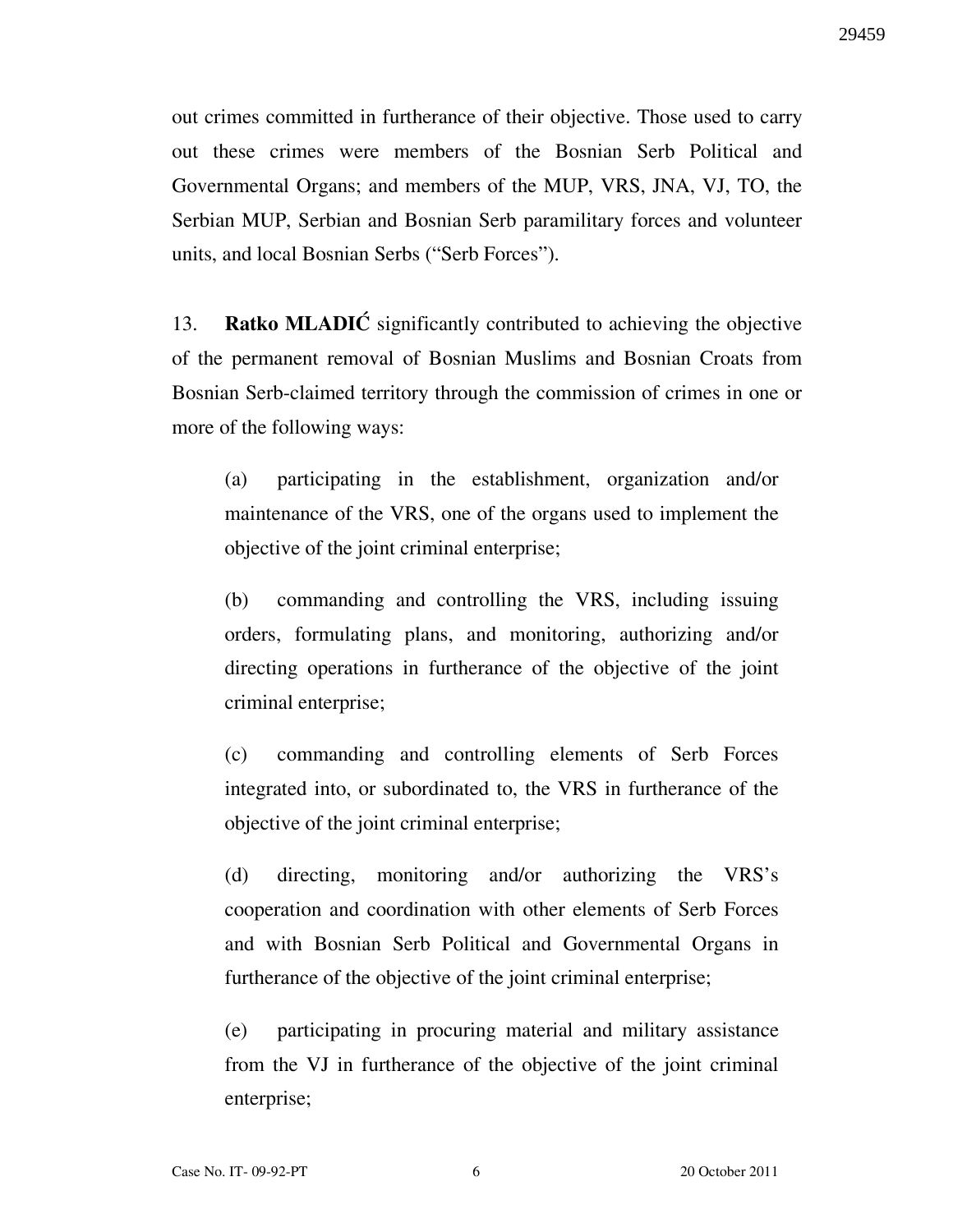(f) participating in the development and implementation of Bosnian Serb governmental policies intended to advance the objective of the joint criminal enterprise;

(g) disseminating, encouraging and/or facilitating the dissemination of propaganda to Bosnian Serbs intended to engender in Bosnian Serbs fear and hatred of Bosnian Muslims and Bosnian Croats or to otherwise win support for and participation in achieving the objective of the joint criminal enterprise, including:

- that Bosnian Serbs were in jeopardy of oppression, including genocide, at the hands of Bosnian Muslims and Bosnian Croats; and
- that territories on which Bosnian Muslims and Bosnian Croats resided were Bosnian Serb land;

(h) engaging in, supporting and/or facilitating efforts to deny or provide misleading information about crimes against Bosnian Muslims and Bosnian Croats and about the role that Serb Forces had played in those crimes to representatives of the international community, non-governmental organizations, the media and the public, thereby facilitating the commission of crimes in furtherance of the objective of the joint criminal enterprise;

(i) failing to take adequate measures to protect Bosnian Muslim and Bosnian Croat prisoners of war and detainees within the custody or control of the VRS and other elements of Serb Forces under his effective control while under a duty to do so stemming from his position described in paragraph 32. Such measures included: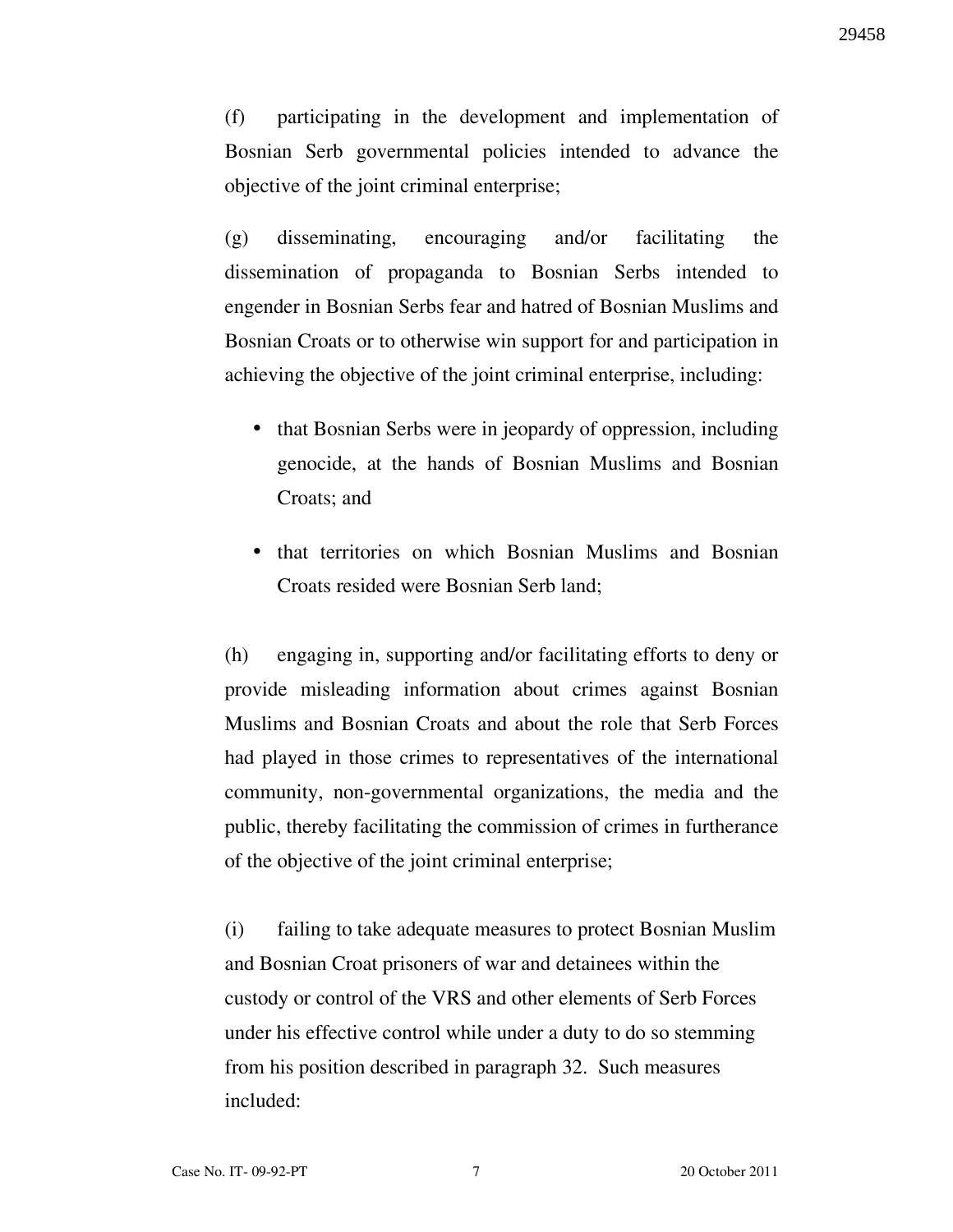- ensuring the humane treatment of such prisoners and detainees and their protection from physical and mental harm;
- preventing the inhumane treatment and physical and mental harm of such prisoners and detainees or intervening to stop any such ongoing mistreatment; and
- requiring or ensuring that the VRS and other elements of Serb Forces under his effective control sought and obtained sufficient assurances that such prisoners and detainees would be treated humanely before any transfer of their custody;

 (j) facilitating and/or encouraging the commission by members of the VRS, and other elements of Serb Forces under his effective control, of crimes that furthered the objective of the joint criminal enterprise by failing, while under a duty stemming from his position described in paragraph 32, to take adequate steps to prevent and/or investigate such crimes, and/or arrest and/or punish the perpetrators of such crimes; and

(k) directing, implementing and/or authorizing the restriction of humanitarian aid to Bosnian Muslim and/or Bosnian Croat enclaves located in territory controlled by the VRS, the TO, the MUP, and Bosnian Serb paramilitary forces and volunteer units ("Bosnian Serb Forces") and/or Bosnian Serb Political and Governmental Organs in an effort to create unbearable living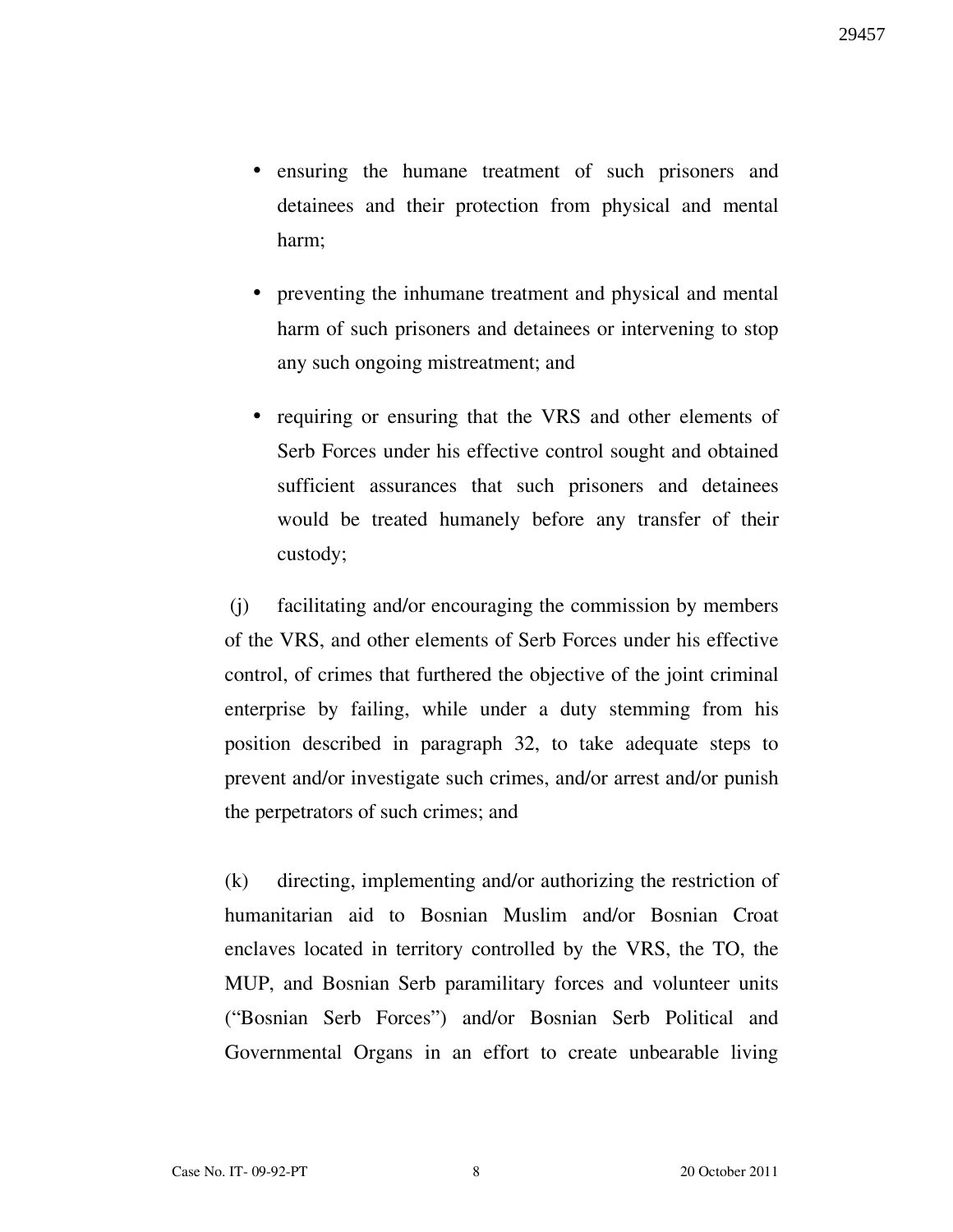conditions for these inhabitants in furtherance of the objective of the joint criminal enterprise.

## b. Crimes Committed to Spread Terror among the Civilian Population of Sarajevo through a Campaign of Sniping and Shelling

14. Between 12 May 1992 and November 1995, Ratko MLADIĆ participated in a joint criminal enterprise to establish and carry out a campaign of sniping and shelling against the civilian population of Sarajevo, the primary purpose of which was to spread terror among the civilian population. This joint criminal enterprise existed between April 1992 and November 1995. The objective of this criminal enterprise involved the commission of the crimes of terror, unlawful attacks on civilians, and murder charged in this indictment.

15. Ratko MLADIC shared the intent for the commission of each of these crimes with others who acted in concert with him in this criminal enterprise including: Radovan KARADŽIĆ; Momčilo KRAJIŠNIK; Biljana PLAVŠIĆ; Nikola KOLJEVIĆ; Stanislav GALIĆ; Dragomir MILOŠEVIĆ; and Vojislav ŠEŠELJ. Each of these individuals, by his or her acts or omissions, contributed to achieving this objective.

16. Other members of this joint criminal enterprise included: members of the Bosnian Serb leadership; republic-level members of Bosnian Serb Political and Governmental Organs; regional, municipal and local level members of Bosnian Serb Political and Governmental Organs with responsibility in or for the Sarajevo area; commanders, assistant commanders, senior officers, and chiefs of JNA, VRS, TO, and MUP units whose areas of responsibility included the Sarajevo area; and leaders of Serbian and Bosnian Serb paramilitary forces and volunteer units operating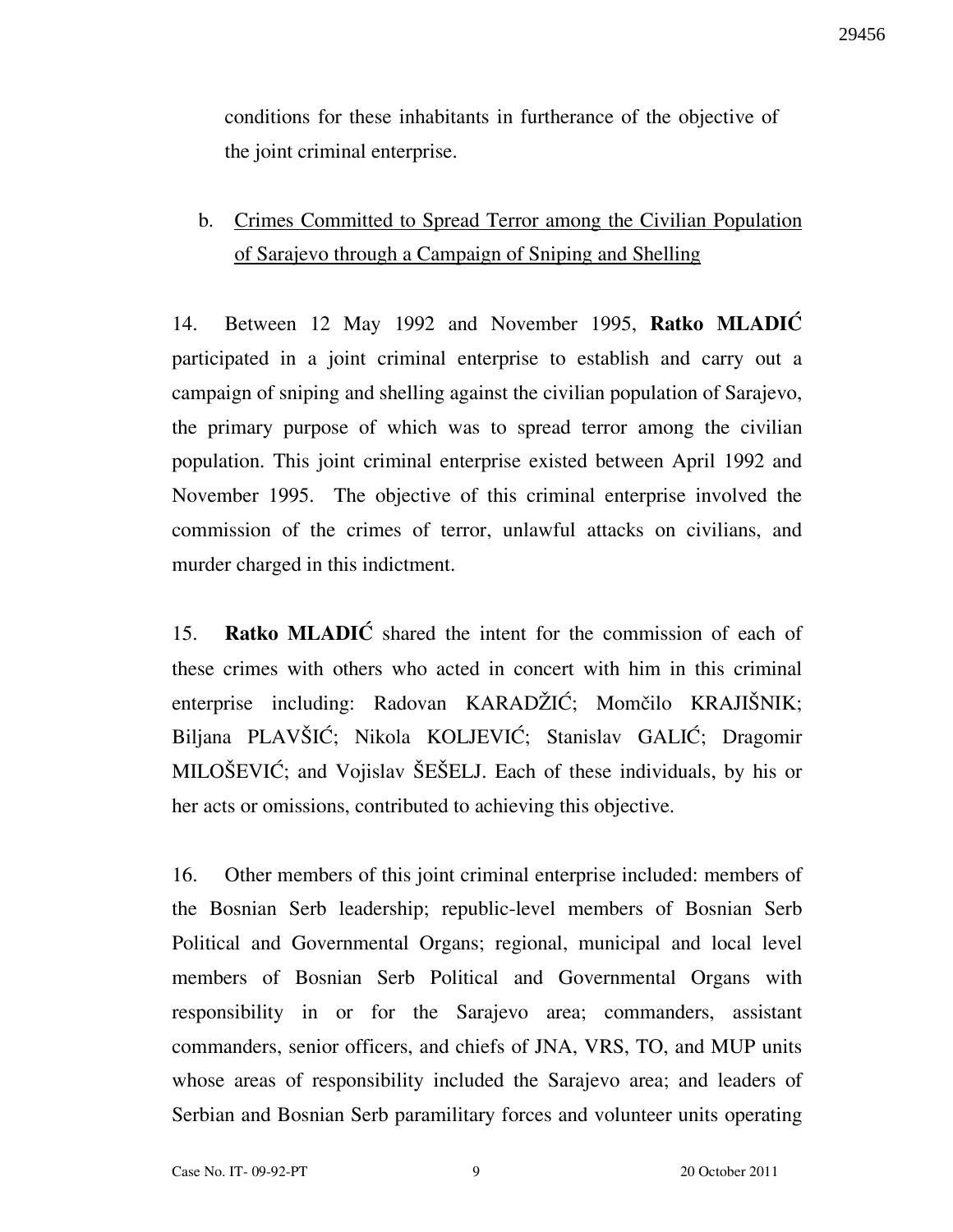in or with responsibility over the Sarajevo area. Alternatively, some or all of these individuals were not members of this joint criminal enterprise, but were used by members of the joint criminal enterprise to carry out crimes committed in furtherance of its objective as described below.

17. Members of this joint criminal enterprise implemented their objective by personally committing crimes, and/or through and by using others to carry out crimes committed in furtherance of their objective. Those used to carry out these crimes were: until about 20 May 1992, members of the JNA operating in or with responsibility over the Sarajevo area; members of the VRS, in particular the Sarajevo Romanija Corps; and members of other elements of the Serb Forces operating in or with responsibility over the Sarajevo area ("Sarajevo Forces").

18. Ratko MLADIC significantly contributed to achieving the objective of spreading terror among the civilian population of Sarajevo through a campaign of sniping and shelling in one or more of the ways set out in paragraph 13(a) through 13(h), 13(j) and 13(k) in relation to the objective of spreading terror.

#### c. Crimes Committed to Eliminate the Bosnian Muslims in Srebrenica

19. Commencing in the days immediately preceding the 11 July 1995 implementation of the plan to eliminate the Bosnian Muslims in Srebrenica and continuing until 1 November 1995, **Ratko MLADIC** participated in a joint criminal enterprise to eliminate the Bosnian Muslims in Srebrenica by killing the men and boys of Srebrenica and forcibly removing the women, young children and some elderly men from Srebrenica. This objective amounted to or included the commission of the crimes of genocide (under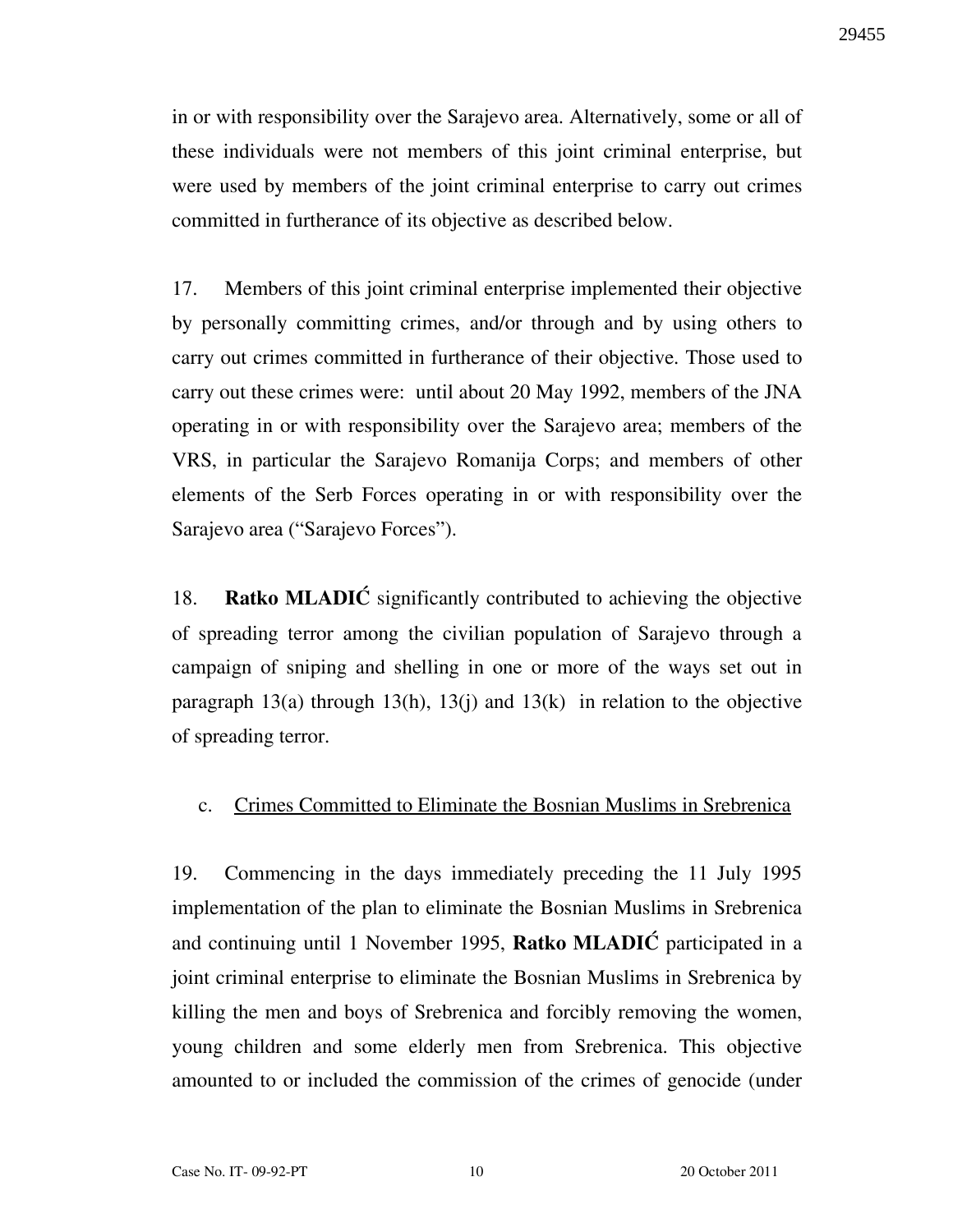count 2), persecution, extermination, murder, deportation, and inhumane acts (forcible transfer) charged in this indictment.

20. **Ratko MLADIC** shared the intent for the commission of each of these crimes with other members of this joint criminal enterprise including Radovan KARADZIC. Each of these members, by his acts or omissions, contributed to achieving this objective.

21. Other members of this joint criminal enterprise included: republiclevel members of Bosnian Serb Political and Governmental Organs; regional, municipal and local level members of Bosnian Serb Political and Governmental Organs with responsibility in or for the Srebrenica, Vlasenica, Bratunac and/or Zvornik areas; and commanders, assistant commanders, senior officers, and chiefs of the VRS and MUP operating in or with responsibility over territory within the Drina Corps area of responsibility and/or Trnovo municipality; and members of a Serbian MUP unit called the Scorpions. Alternatively, some or all of these individuals were not members of the joint criminal enterprise, but were used by members of the joint criminal enterprise to carry out crimes committed in furtherance of its objective as described below.

22. Members of this criminal enterprise implemented their objective by personally committing crimes, and/or through and by using others to carry out crimes committed in furtherance of their objective. Those used to carry out these crimes were members of the VRS and MUP operating in or with responsibility over territory within the Drina Corps area of responsibility and/or Trnovo municipality and a Serbian MUP unit called the Scorpions ("Srebrenica Forces"). The Scorpions only operated and committed crimes in Trnovo municipality.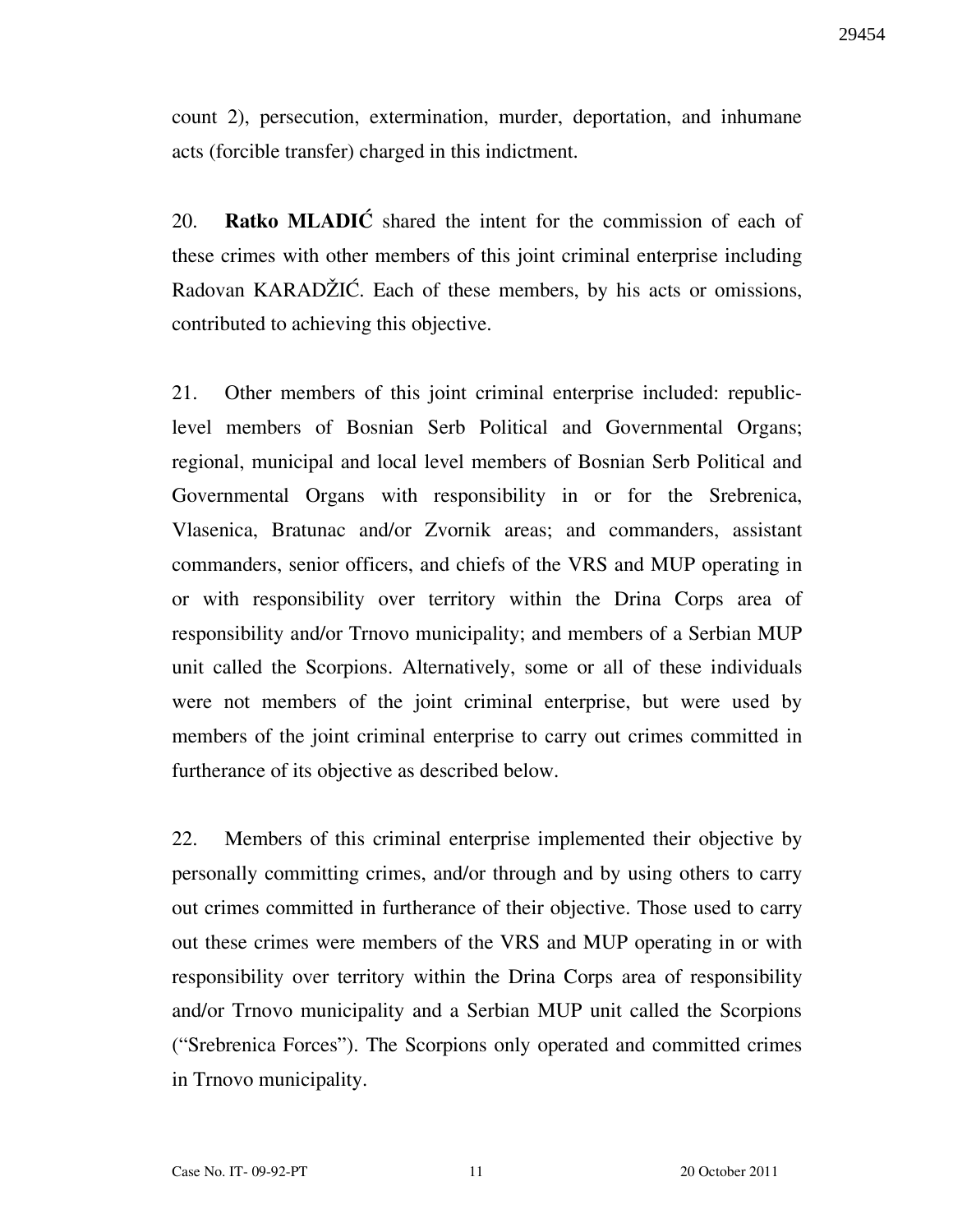23. Ratko MLADIĆ significantly contributed to achieving the objective of eliminating the Bosnian Muslims in Srebrenica by killing the men and boys and forcibly removing the women, children and some elderly men in one or more of the ways set out in paragraph  $13(a)$  through  $13(k)$  in relation to the objective of eliminating the Bosnian Muslims in Srebrenica.

### d. Crime of Taking Hostages

24. During May and June 1995, **Ratko MLADIC** participated in a joint criminal enterprise to take United Nations ("UN") personnel hostage in order to compel the North Atlantic Treaty Organization ("NATO") to abstain from conducting air strikes against Bosnian Serb military targets. This objective involved the commission of the crime of the taking of hostages charged in this indictment.

25. Ratko MLADI $\acute{C}$  shared the intent for the commission of this crime with other members of this joint criminal enterprise including Radovan KARADZIC. Each of these members, by his acts or omissions, contributed to achieving this objective.

26. Other members of this joint criminal enterprise included: members of Bosnian Serb Political and Governmental Organs; and commanders, assistant commanders, senior officers, and chiefs of the VRS and MUP. Alternatively, some or all of these individuals were not members of the joint criminal enterprise, but were used by members of the joint criminal enterprise to carry out the crimes committed in furtherance of its objective as described below.

27. Members of this criminal enterprise implemented their objective by personally committing crimes, and/or through and by using members of the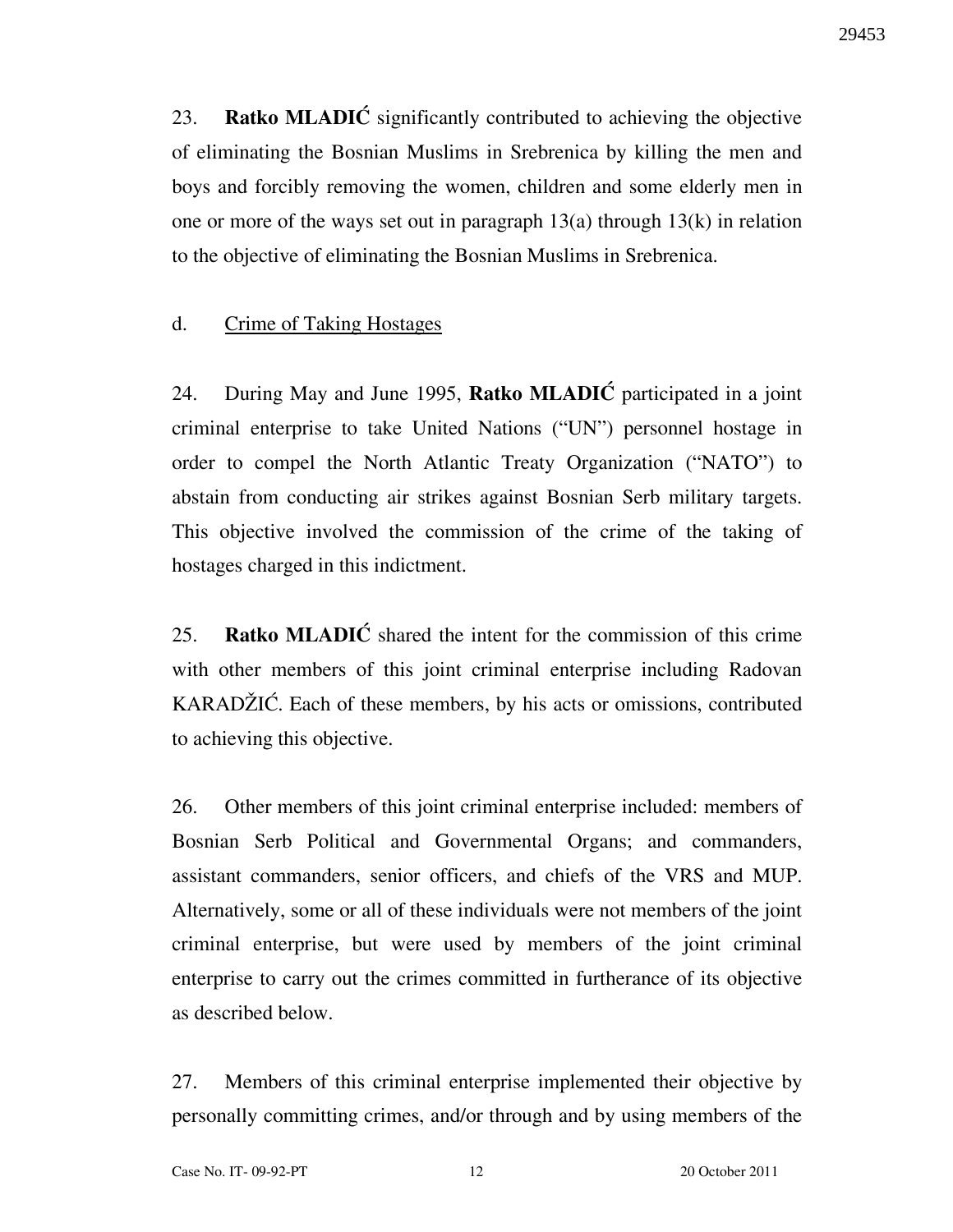29452

VRS and the MUP to carry out crimes committed in furtherance of their objective.

28. Ratko MLADIĆ significantly contributed to achieving the objective of taking hostages in one or more of the ways set out in paragraph 13(a), (b), (d), (f) and (j) in relation to the objective of taking hostages.

#### Planning, Instigating, Ordering, and/or Aiding and Abetting

29. In addition to his liability through his participation in these joint criminal enterprises, **Ratko MLADIC** is individually criminally responsible for planning, instigating, ordering and/or aiding and abetting the crimes charged in this indictment through the acts and omissions described in paragraph 13.

30. **Ratko MLADIC** planned (through acts including those described in paragraph 13(b), (c), and/or (f) in relation to the individual crimes charged), instigated (through acts and omissions including those described in paragraph 13(b), (c), (d), (f), (g), (h) and/or (j) in relation to the individual crimes charged), and ordered (through acts including those described in paragraph 13(b), (c), (d) and/or (k) in relation to the individual crimes charged) each of the crimes charged in this indictment. He directly intended or was aware of the substantial likelihood that the execution of his plans and orders, and/or the carrying out of the acts and conduct which he instigated, would involve or result in the crimes charged in this indictment. Ratko **MLADIC** aided and abetted the crimes charged in this indictment through acts and omissions including those described in paragraph  $13(a)$ , (b), (c), (d), (e), (f), (g), (h), (i), (j) and/or (k) in relation to the individual crimes charged. He was aware of the probability that the crimes charged would be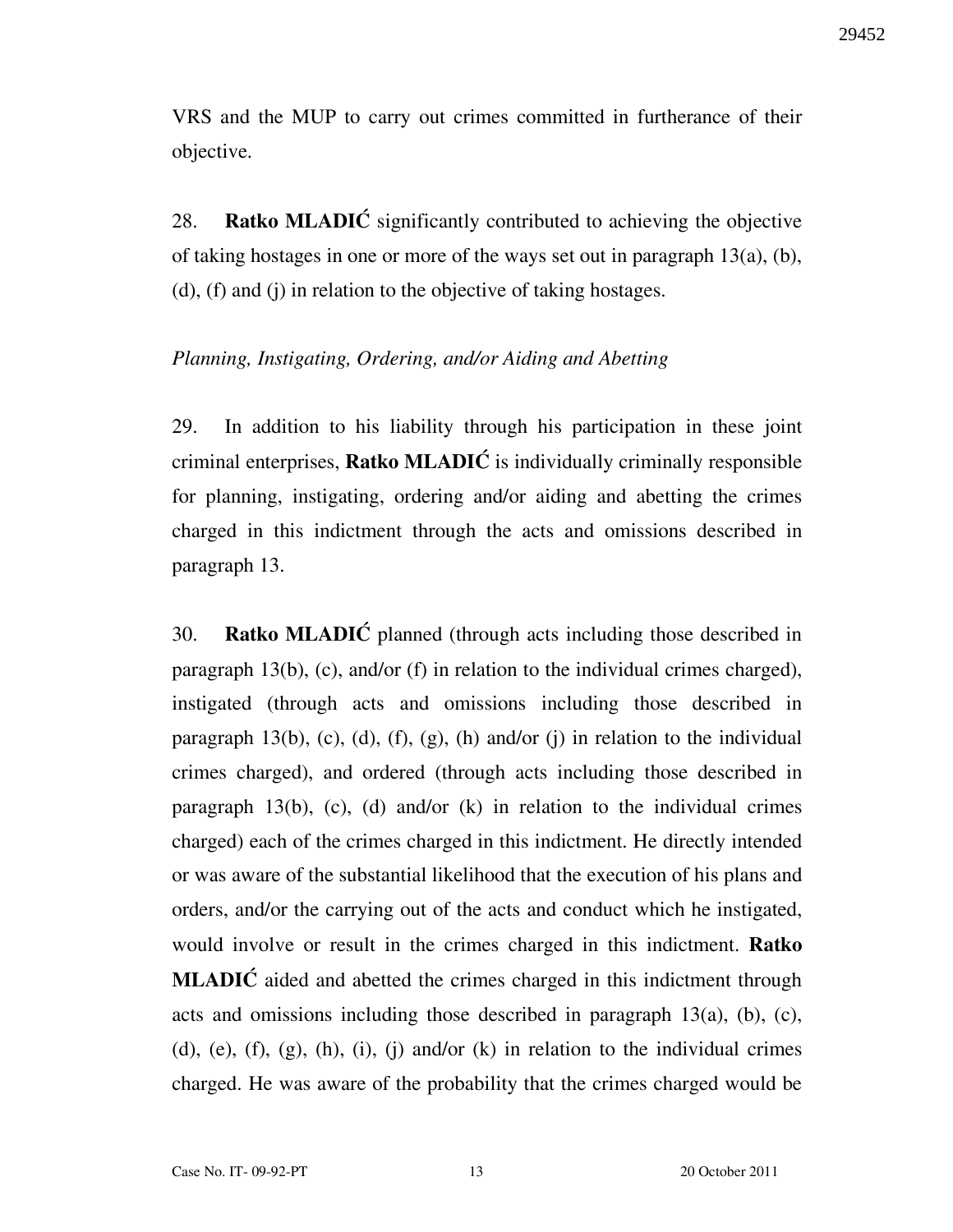committed and that his acts or omissions would contribute to their commission.

#### Article 7(3) of the Statute

31. In addition, **Ratko MLADIC** is individually criminally responsible as a superior pursuant to Article 7(3) of the Statute for the crimes charged.

32. Between 12 May 1992 and 8 November 1996, Ratko MLADIĆ was the most senior officer of the VRS. In this capacity, **Ratko MLADIC** was the superior of, and had effective control over, members of the VRS and elements of Serb Forces integrated into, or subordinated to, the VRS that participated in the crimes alleged in this indictment.

33. Ratko MLADI $\acute{C}$  knew or had reason to know that crimes were about to be committed or had been committed by members of the VRS and/or elements of Serb Forces under his effective control through numerous sources, including:

(a) his own involvement in the preparation, design, and/or execution of such crimes;

(b) his receipt of information about the commission of such crimes from members of the Serb Forces, Bosnian Serb leadership, Bosnian Serb Political and Governmental Organs and the international community, the media, and/or other persons; and/or

(c) his personal observation of evidence of the commission of such crimes.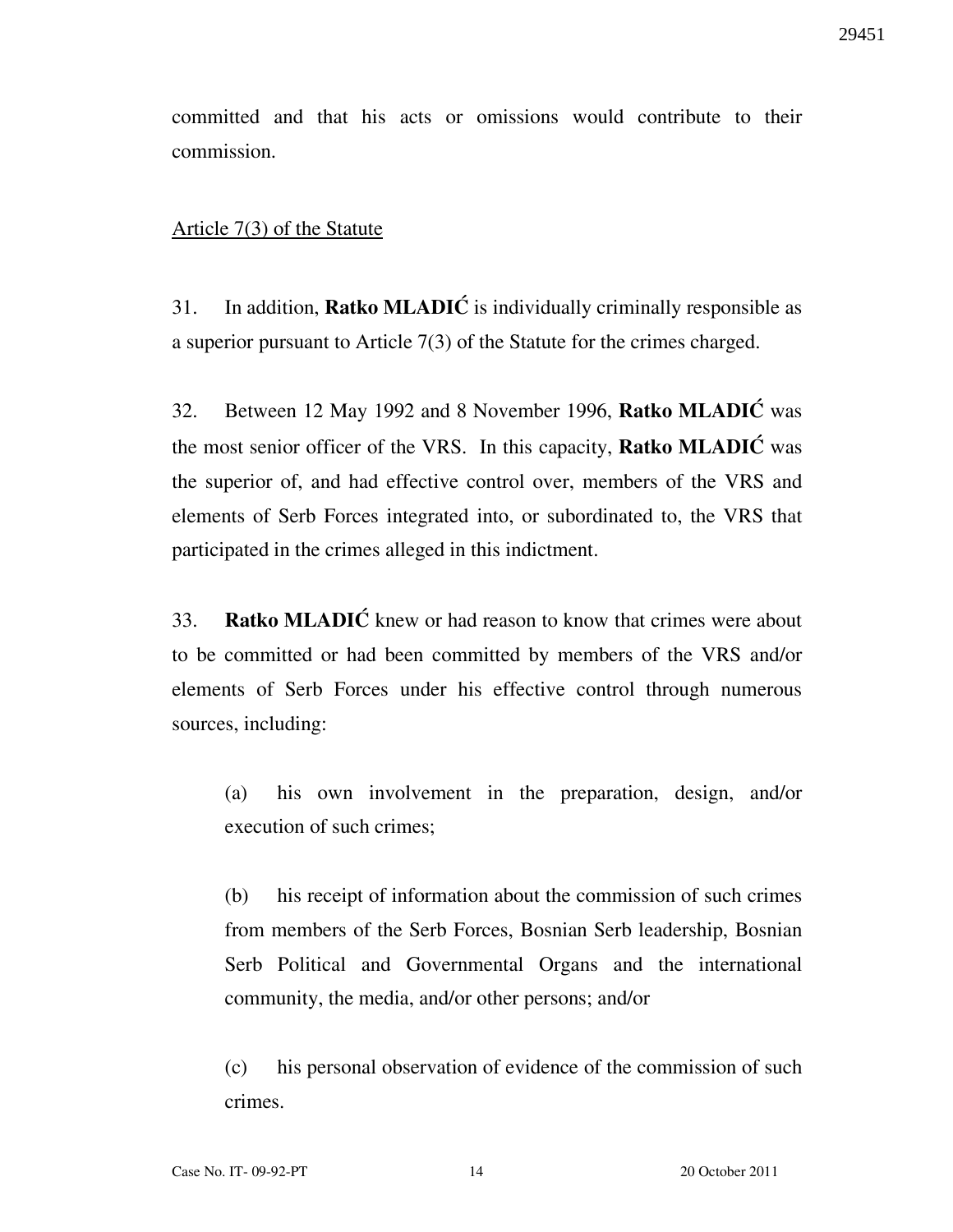29450

34. Ratko MLADIĆ failed to take the necessary and reasonable measures to prevent the commission of crimes by members of the VRS and elements of Serb Forces under his effective control and/or to punish the perpetrators thereof. The term "committed", as used in the context of Article 7(3) of the Statute, includes all modes of liability covered by Articles 7(1) and  $7(3)$  of the Statute. The acts and omissions of **Ratko MLADIC** that demonstrate his failure to take such necessary and reasonable measures include:

(a) his failure to order or initiate genuine or adequate investigations into credible allegations of the commission of crimes by members of the VRS and/or elements of Serb Forces under his effective control;

(b) his failure to report information about the commission or possible commission of crimes by members of the VRS and/or elements of Serb Forces under his effective control to the appropriate authorities;

(c) his failure to discipline, dismiss, demote or refrain from promoting members of the VRS and/or elements of Serb Forces under his effective control who were involved in the commission of crimes and/or who failed to prevent or punish the commission of crimes by their subordinates; and/or

(d) his failure to issue the orders that were necessary and reasonable in the circumstances to prohibit or put a stop to the commission of crimes by members of the VRS and/or elements of Serb Forces under his effective control.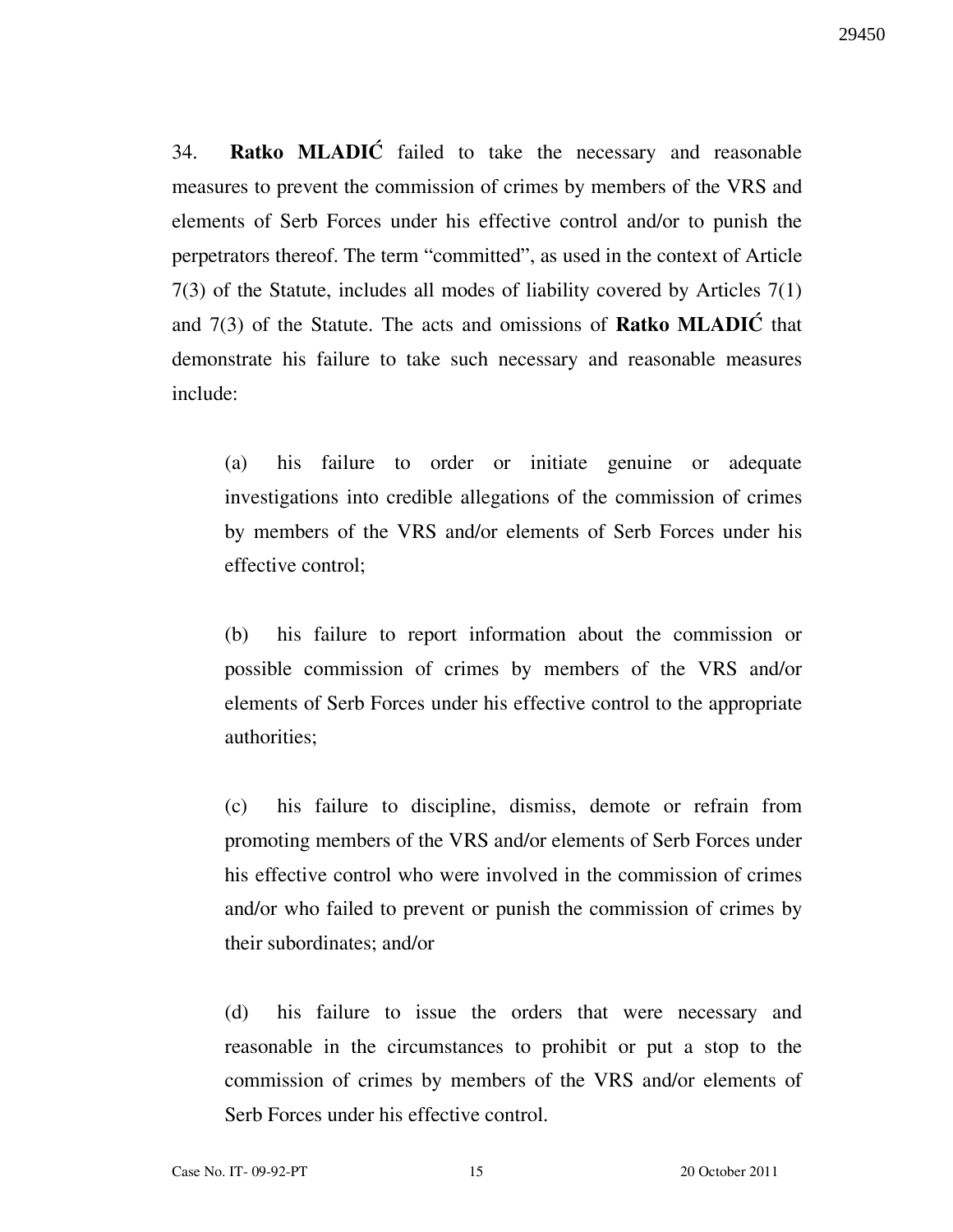### THE CHARGES

# COUNT 1 **GENOCIDE**

35. **Ratko MLADIĆ**, committed in concert with others, planned, instigated, ordered and/or aided and abetted genocide against a part of the Bosnian Muslim and/or Bosnian Croat national, ethnical, and/or religious groups as such. In addition, **Ratko MLADIC** knew or had reason to know that genocide was about to be or had been committed by his subordinates, and he failed to take the necessary and reasonable measures to prevent such acts or punish the perpetrators thereof.

36. As alleged in paragraphs 8 to 13, between 12 May 1992 and 30 November 1995 Ratko MLADIC participated in a joint criminal enterprise to permanently remove Bosnian Muslims and Bosnian Croats from the territories of BiH claimed as Bosnian Serb territory.

37. The objective of this joint criminal enterprise was primarily achieved through a campaign of persecutions as alleged in this indictment. In some municipalities, between 31 March 1992 and 31 December 1992 this campaign of persecutions included or escalated to include conduct that manifested an intent to destroy in part the national, ethnical and/or religious groups of Bosnian Muslims and/or Bosnian Croats as such. In such municipalities, a significant section of the Bosnian Muslim and/or Bosnian Croat groups, namely their leaderships, as well as a substantial number of members of these groups were targeted for destruction. The most extreme manifestations of an intent to partially destroy these groups took place in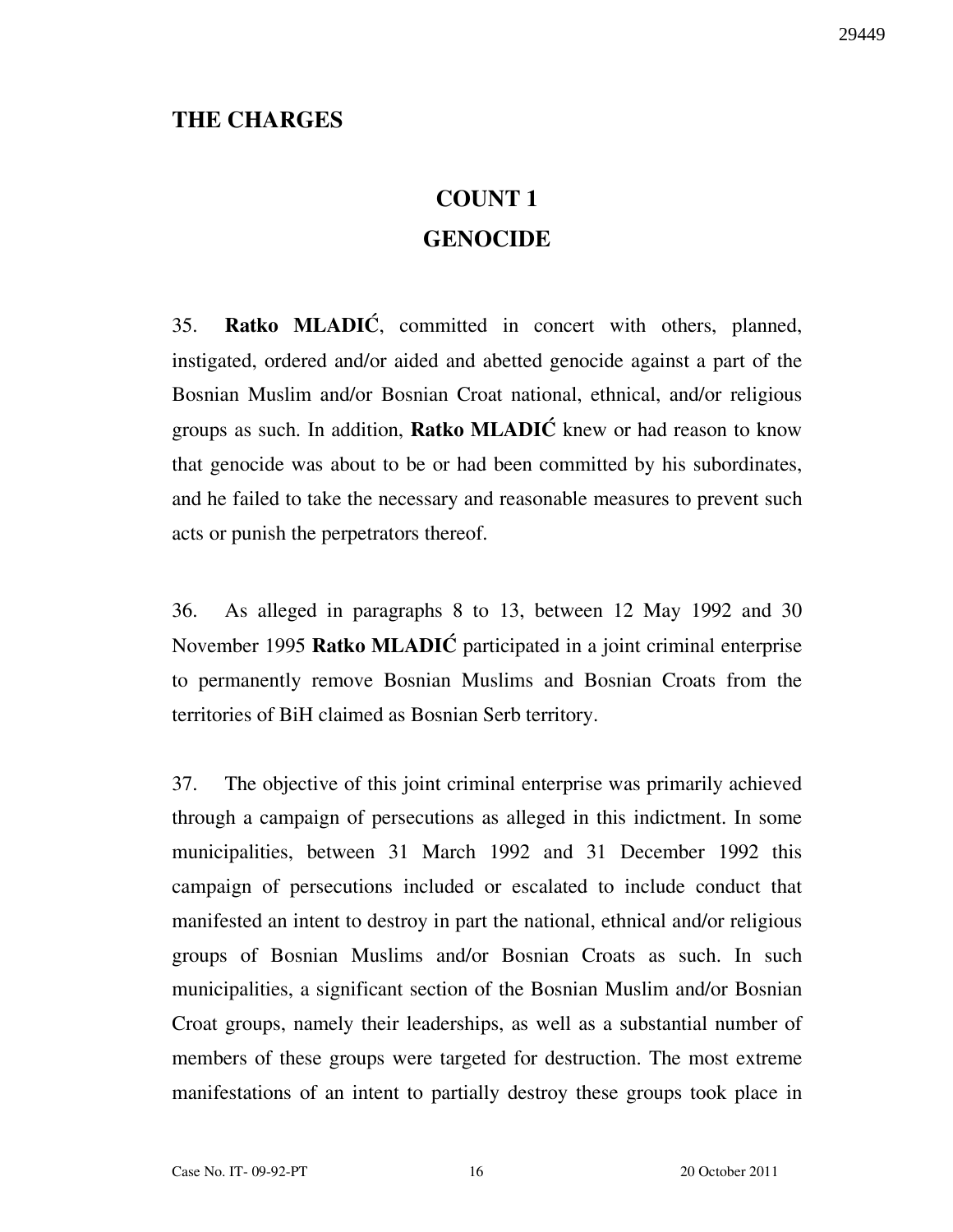Bratunac, Foča, Ključ, Kotor Varoš, Prijedor, Sanski Most, Vlasenica and Zvornik.

38. Members of this joint criminal enterprise shared the intent to partially destroy these groups. Alternatively, as alleged in paragraph 9, it was foreseeable that genocide might be perpetrated by one or more members of this joint criminal enterprise and/or by persons used by any such member(s) to carry out the crimes of deportation and forcible transfer. Ratko MLADIC was aware that genocide was a possible consequence of the implementation of the objective to permanently remove Bosnian Muslims and Bosnian Croats from Bosnian Serb-claimed territories and willingly took that risk.

39. Between 12 May 1992 and 31 December 1992, Bosnian Serb Political and Governmental Organs and Serb Forces carried out the following acts against Bosnian Muslims and Bosnian Croats:

(a) the killing of Bosnian Muslims and Bosnian Croats, including leading members of these groups. These killings include:

- i. killings carried out during and after takeovers, including those listed in Schedule A; and
- ii. killings related to detention facilities, including those listed in Schedule B, as well as killings committed during, and deaths resulting from, cruel and inhumane treatment at detention facilities listed in Schedule C.

(b) the causing of serious bodily or mental harm to thousands of Bosnian Muslims and Bosnian Croats, including leading members of these groups, during their confinement in detention facilities, including those listed in Schedule C. At these locations, detainees were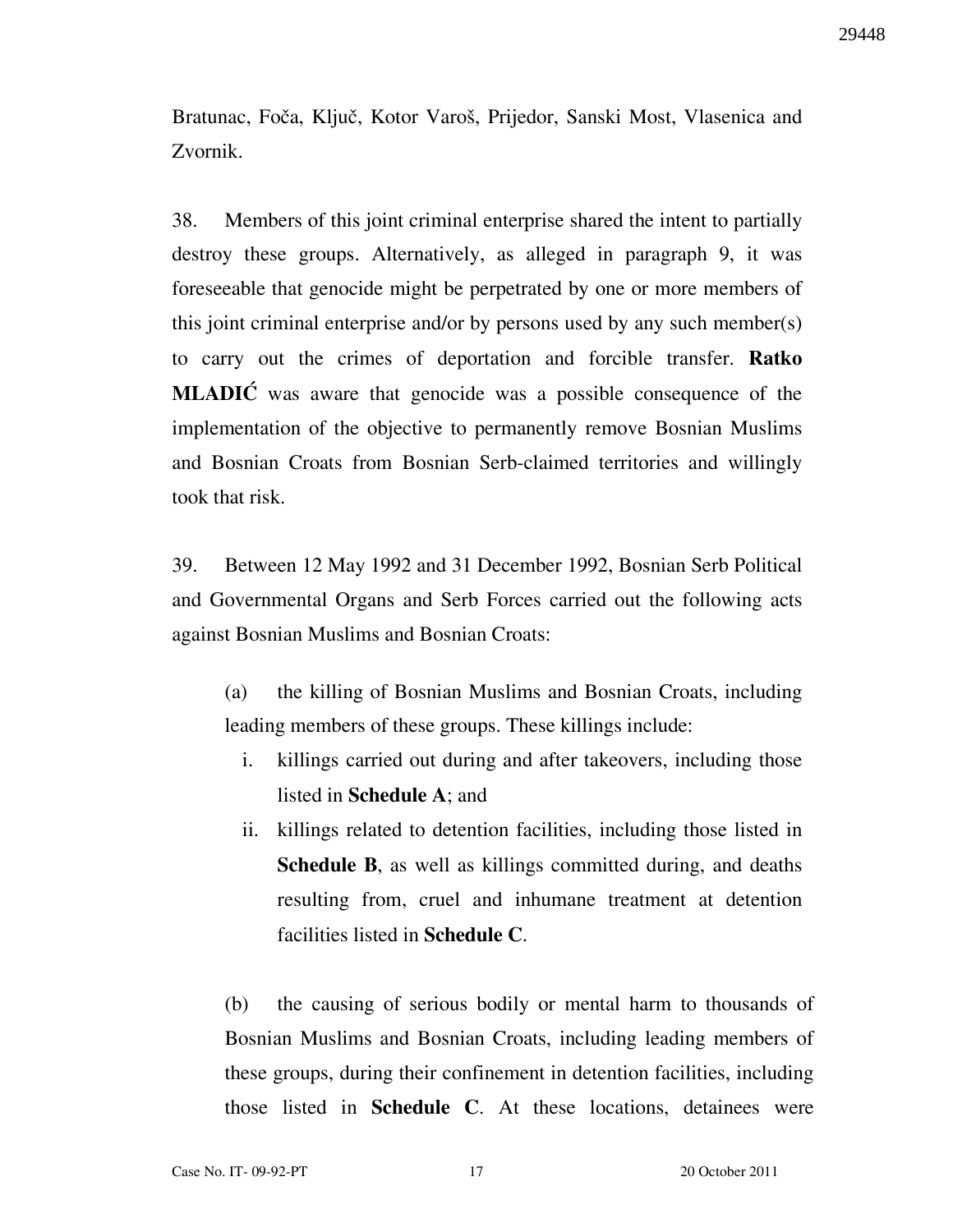subjected to cruel or inhumane treatment, including torture, physical and psychological abuse, rape, other acts of sexual violence and beatings; and

(c) the detention of thousands of Bosnian Muslims and Bosnian Croats, including leading members of these groups, in detention facilities, including those listed in **Schedule C**, under conditions of life calculated to bring about their physical destruction, namely through cruel and inhumane treatment, including torture, physical and psychological abuse, rape, other acts of sexual violence, inhumane living conditions, forced labour and the failure to provide adequate accommodation, shelter, food, water, medical care or hygienic sanitation facilities.

Ratko MLADIĆ is criminally responsible for:

**Count 1: GENOCIDE,** punishable under Articles  $4(3)(a)$ , and  $7(1)$  and 7(3) of the Statute.

# COUNT 2

### **GENOCIDE**

40. **Ratko MLADIC** committed in concert with others, planned, instigated, ordered and/or aided and abetted genocide against a part of the Bosnian Muslim national, ethnical, and/or religious group as such. In addition, Ratko MLADIĆ knew or had reason to know that genocide was about to be or had been committed by his subordinates, and he failed to take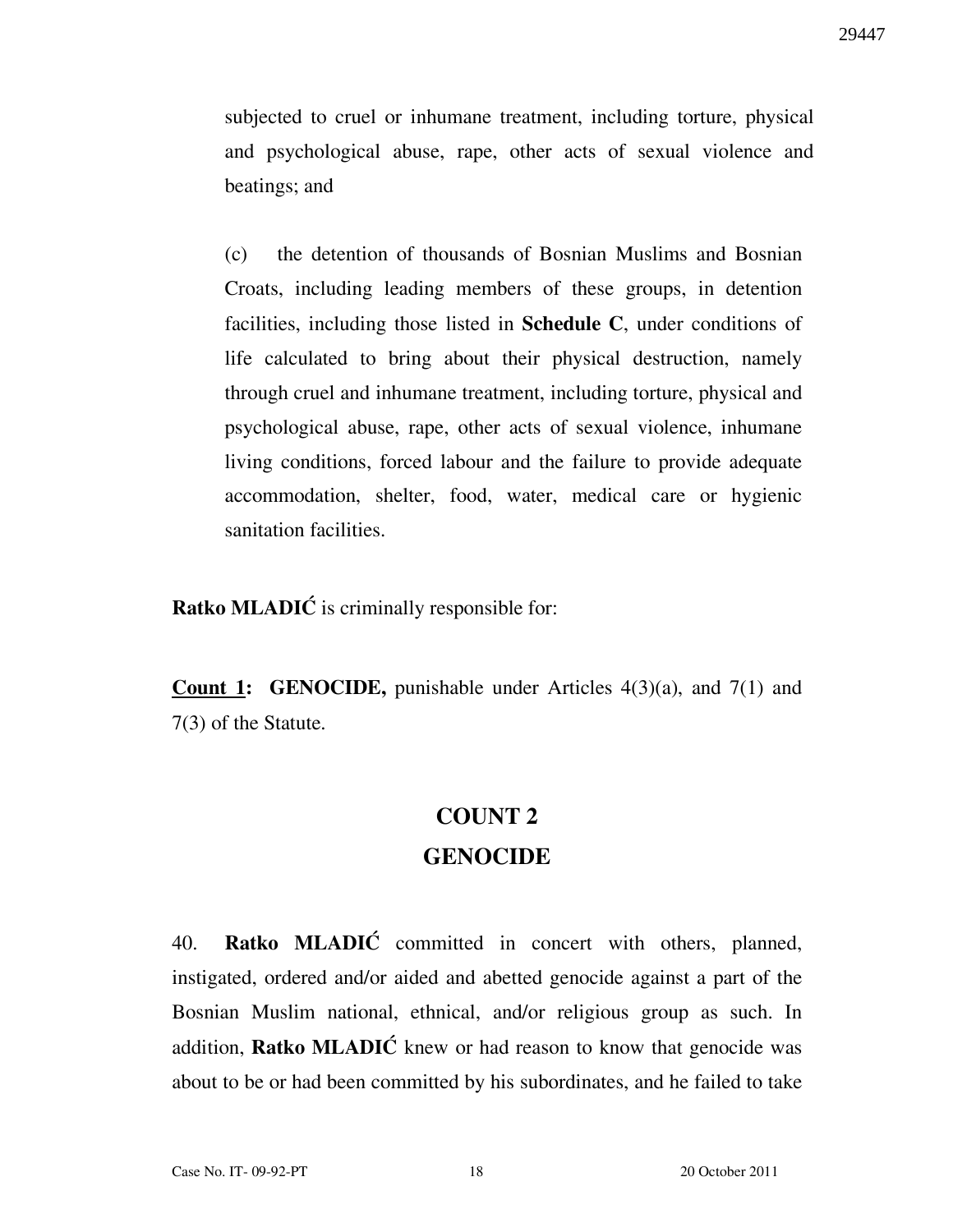the necessary and reasonable measures to prevent such acts or punish the perpetrators thereof.

41. As alleged in paragraphs 19 to 23, **Ratko MLADIC** participated in a joint criminal enterprise to eliminate the Bosnian Muslims in Srebrenica by killing the men and boys of Srebrenica and forcibly removing the women, young children and some elderly men from Srebrenica. Ratko MLADIĆ intended to destroy the Bosnian Muslims in Srebrenica as part of the Bosnian Muslim national, ethnical and/or religious group. He shared this intent with other members of this joint criminal enterprise.

42. Alternatively, as alleged in paragraph 9, it was foreseeable that one or more members of the overarching joint criminal enterprise to permanently remove Bosnian Muslims and Bosnian Croats from Bosnian Serb-claimed territory, and/or persons used by any such member(s) to carry out the crimes of deportation and forcible transfer, might perpetrate genocide against the Bosnian Muslims of Srebrenica. Ratko MLADIĆ was aware that such genocide was a possible consequence of the implementation of this overarching objective, and willingly took that risk.

43. In March 1995, Ratko MLADI $\acute{C}$ , in concert with others, implemented, and/or used others to implement, a plan to take over the Srebrenica enclave and forcibly transfer and/or deport its Bosnian Muslim population. Such action was part of their objective as members of the joint criminal enterprise to permanently remove the Bosnian Muslims and Bosnian Croats from Bosnian Serb-claimed territory.

44. On about 6 July 1995, Bosnian Serb Forces attacked the Srebrenica enclave. Within days of the attack, **Ratko MLADIC** and others formed the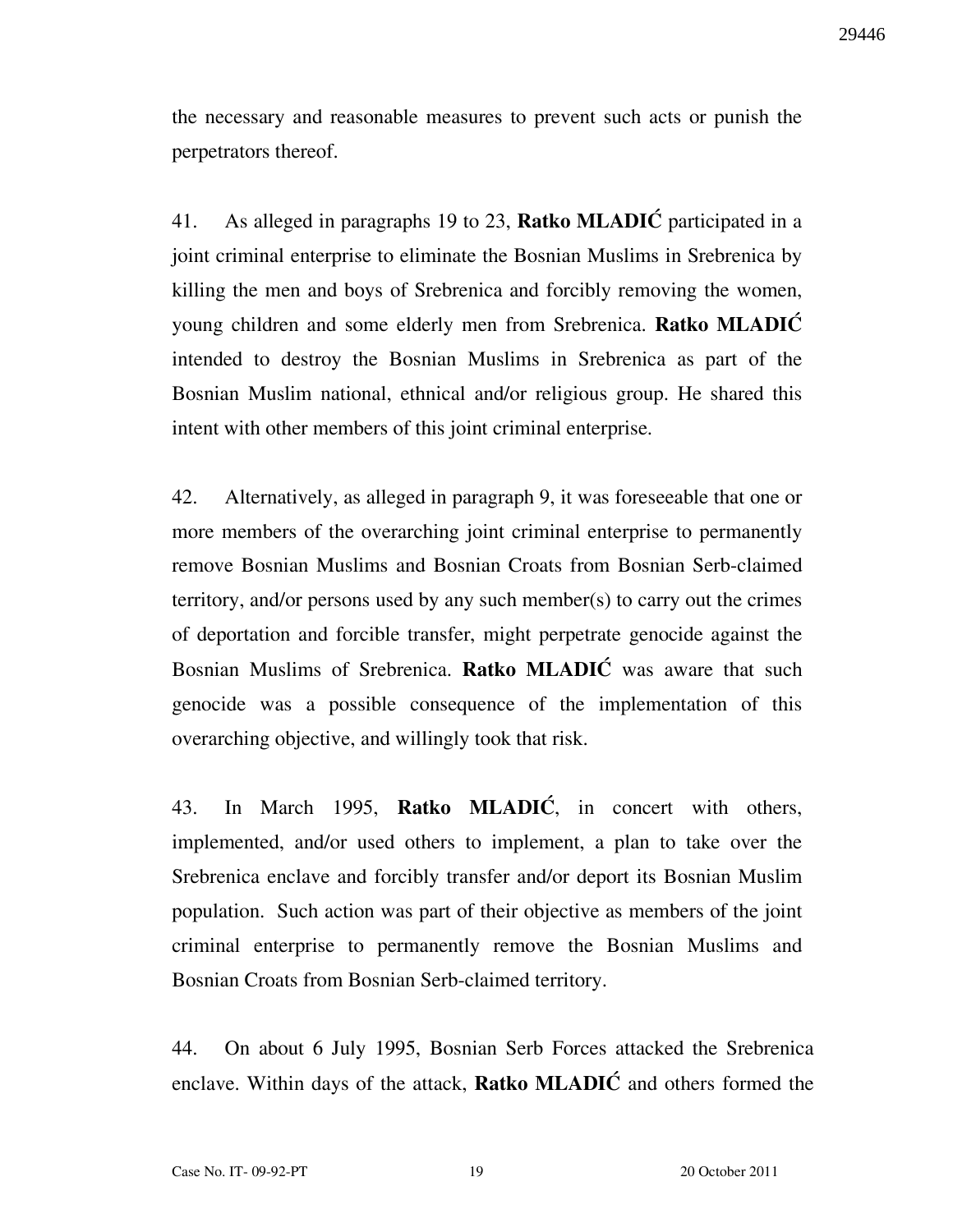shared objective to eliminate the Bosnian Muslims in Srebrenica by killing the men and boys and forcibly removing the women, young children and some elderly men. By 11 July 1995, Ratko MLADIC and others began to implement and/or use others to implement their shared objective: to eliminate the Bosnian Muslims in Srebrenica by killing the men and boys and forcibly removing the women, young children and some elderly men from the enclave.

45. Between 11 and 13 July 1995, Srebrenica Forces terrorised and abused the Bosnian Muslims present in Potočari. On 12 July 1995, Srebrenica Forces began to separate the men and boys of Srebrenica from the women and young children. Some elderly men were permitted to remain with their families. Over one thousand men and boys were separated and detained in Potočari. The same day, Srebrenica Forces began to force the women, young children and some elderly men out of the enclave. During and after the forcible transfer operation, Bosnian Muslim men and boys were executed through "opportunistic" killings. In addition to the over one thousand men and boys who were separated and detained in Potočari, thousands of men and boys who had attempted to flee the enclave were captured by, or surrendered to, Srebrenica Forces. Men and boys were beaten prior to their execution. On 13 July 1995, Srebrenica Forces began the organised executions of the men and boys who had been separated and detained, and those who had surrendered or been captured. The victims of the executions were buried; some were subsequently exhumed and reburied in an effort to conceal the crimes.

46. Between 11 July 1995 and 1 November 1995, Srebrenica Forces carried out the following acts:

(a) killing over 7,000 Bosnian Muslim men and boys of Srebrenica through both organised and opportunistic executions, including those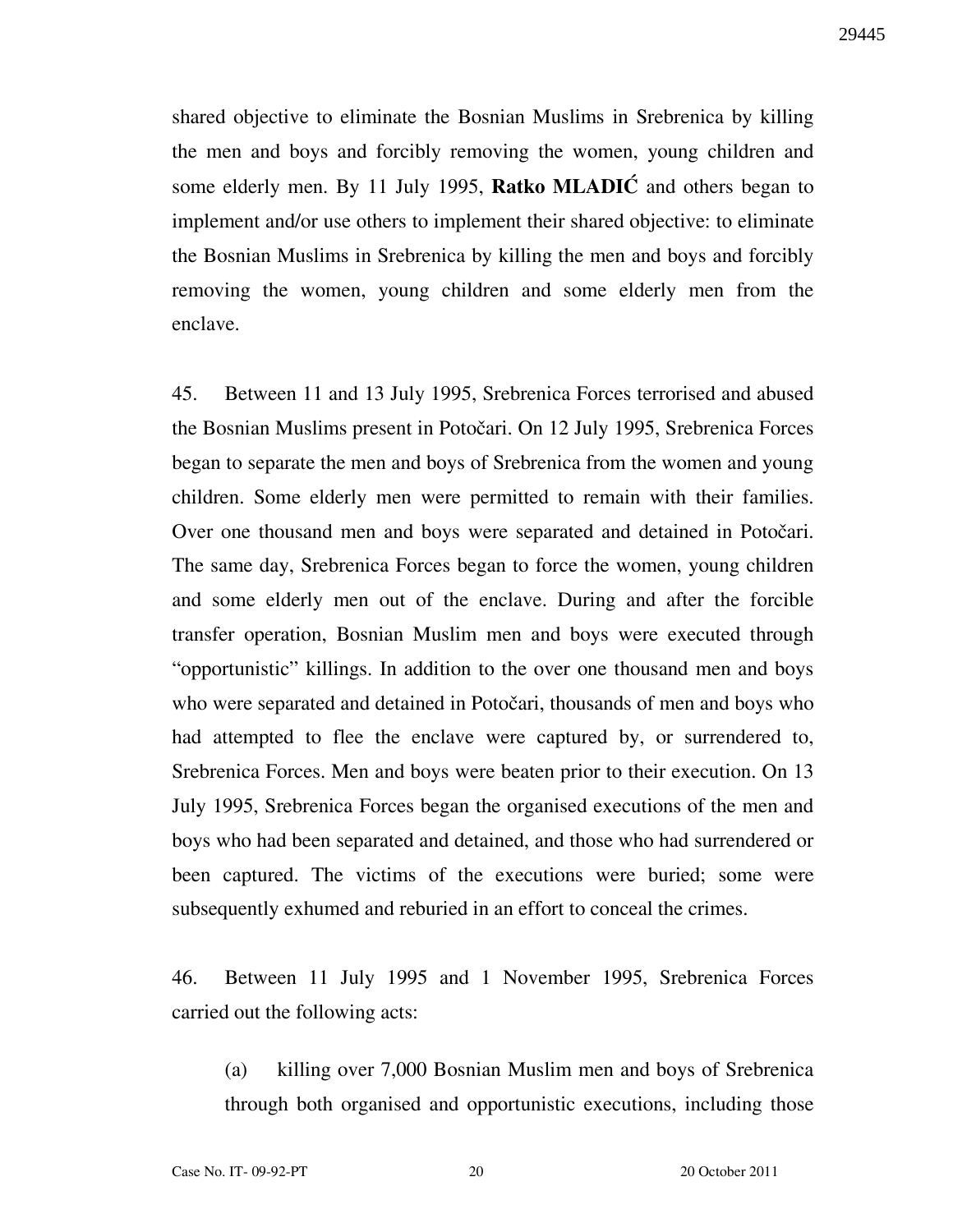#### listed in Schedule E (Part 1) and Schedule E (Part 2); and

(b) causing serious bodily or mental harm to thousands of female and male members of the Bosnian Muslims of Srebrenica, including but not limited to the separation of men and boys from their families and the forcible removal of the women, young children and some elderly men from the enclave.

Ratko MLADIĆ is criminally responsible for:

**Count 2: GENOCIDE**, punishable under Articles  $4(3)(a)$ , and  $7(1)$  and  $7(3)$ of the Statute.

### COUNT 3

### PERSECUTIONS

47. Ratko MLADIĆ committed in concert with others, planned, instigated, ordered, and/or aided and abetted persecutions on political and/or religious grounds against Bosnian Muslims and/or Bosnian Croats. Ratko MLADIC is specifically charged for persecutions in the following municipalities: Banja Luka; Bijeljina; Bosanska Krupa; Bosanski Novi; Bratunac; Brčko; Foča; Hadžići; Ilidža; Kalinovik; Ključ; Kotor Varoš; Novi Grad; Novo Sarajevo; Pale; Prijedor; Rogatica; Sanski Most; Sokolac; Trnovo; Vlasenica; Vogošća and Zvornik ("Municipalities"), as well as persecutions of the Bosnian Muslims of Srebrenica. In addition, Ratko  $MLADI\acute{C}$  knew or had reason to know that these persecutions were about to be or had been committed by his subordinates, and he failed to take the necessary and reasonable measures to prevent such acts or punish the perpetrators thereof.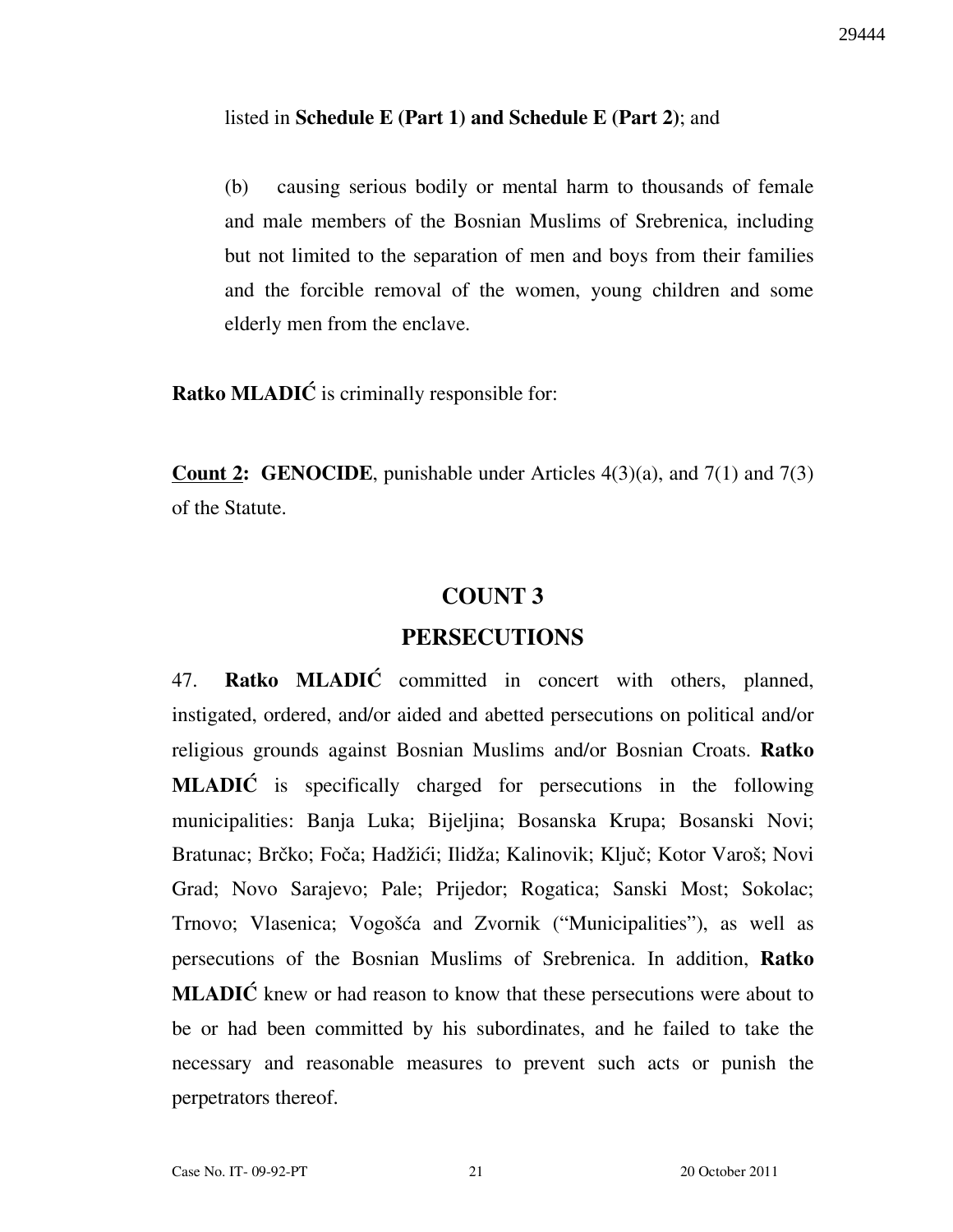48. Such persecutory acts were committed as part of the objective to permanently remove Bosnian Muslims and/or Bosnian Croats in the Municipalities, as well as part of the objective to eliminate the Bosnian Muslims in Srebrenica. **Ratko MLADIC** acted in concert with various other individuals, depending on the time period and location, to achieve these objectives through the commission of the crime of persecutions.

49. As alleged in paragraphs 8 to 13, between 12 May 1992 and 30 November 1995 Ratko MLADIĆ participated in a joint criminal enterprise to permanently remove Bosnian Muslims and Bosnian Croats from the territories of BiH claimed as Bosnian Serb territory through the commission of crimes, including persecution. Members of this joint criminal enterprise shared the intent to commit the persecutory acts enumerated in paragraph 59 in the Municipalities on political and/or religious grounds. Alternatively, as alleged in paragraph 9, it was foreseeable that such persecutory acts might be perpetrated by one or more members of this joint criminal enterprise and/or by persons used by any such member(s) to carry out the crimes of deportation and forcible transfer. Ratko MLADI $\acute{C}$  was aware that persecution was a possible consequence of the implementation of the objective to permanently remove Bosnian Muslims and Bosnian Croats from Bosnian Serb-claimed territories and willingly took that risk.

50. The persecutory acts carried out in the Municipalities and against Bosnian Muslims in Srebrenica are illustrative of the wider persecutory campaign implemented in large areas of BiH pursuant to the objective to permanently remove Bosnian Muslims and Bosnian Croats from the territories of BiH claimed as Bosnian Serb territory.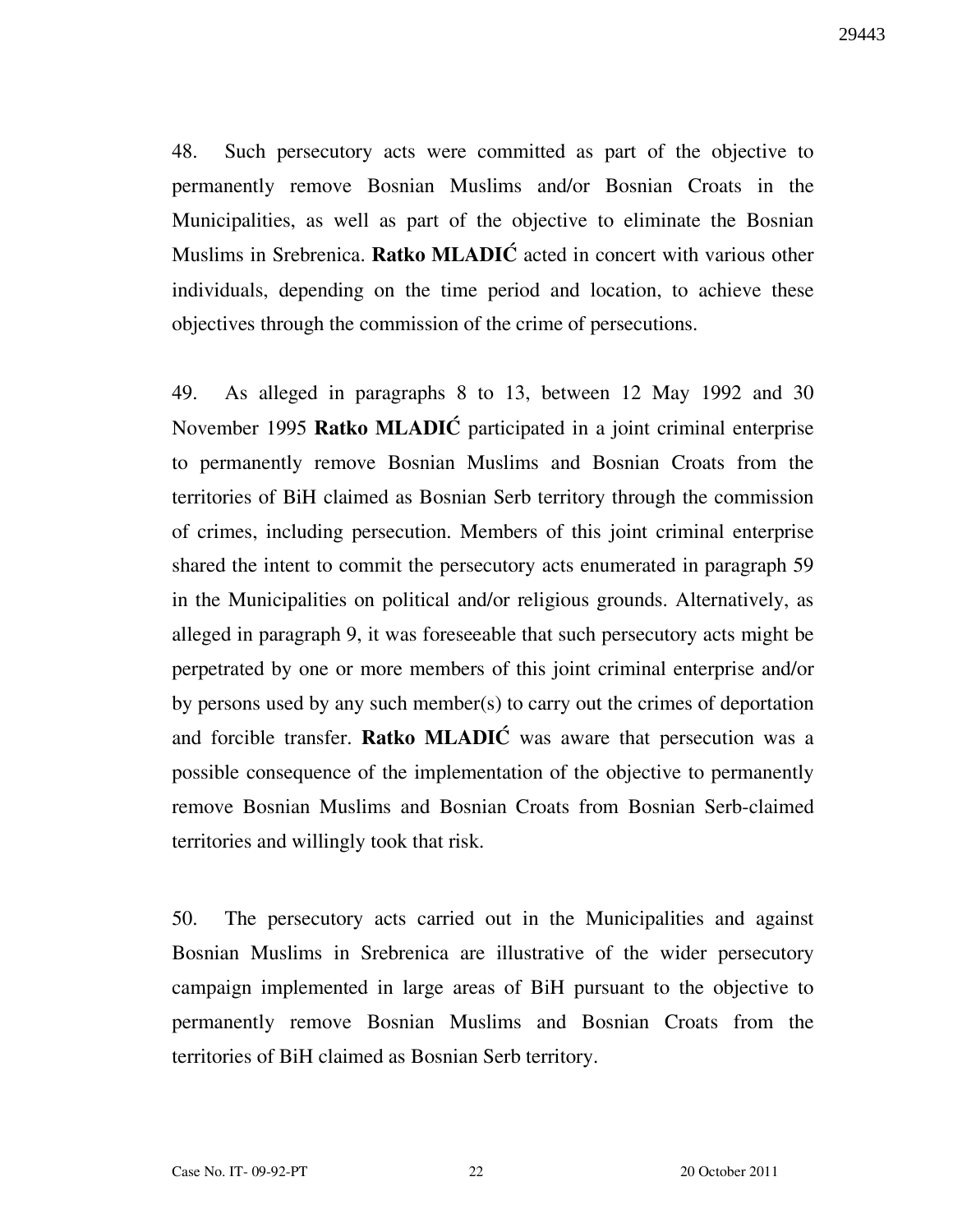51. Pursuant to this objective, beginning in March 1992, Serb Forces and Bosnian Serb Political and Governmental Organs attacked and/or took control of towns and villages in the Municipalities. Most of these takeovers were carried out during 1992, but they continued thereafter. The enclave of Srebrenica was taken over in July 1995.

52. During and after these takeovers and continuing until 30 November 1995, Serb Forces and Bosnian Serb Political and Governmental Organs carried out persecutory acts against Bosnian Muslims and Bosnian Croats including the imposition of restrictive and discriminatory measures, arbitrary searches, arbitrary arrest and detention, harassment, torture, rape and other acts of sexual violence, killing, and destruction of houses, cultural monuments and sacred sites.

53. Serb Forces and Bosnian Serb Political and Governmental Organs also established and controlled detention facilities in the Municipalities where Bosnian Muslims and Bosnian Croats were detained and subjected to persecutory acts including killing, cruel treatment, torture, rape and other acts of sexual violence, forced labour, unlawful detention and inhumane treatment.

54. These acts as well as the threat of further such acts caused Bosnian Muslims and Bosnian Croats to flee the Municipalities in fear. Others were physically driven out.

55. Thousands of Bosnian Muslims who were forcibly displaced from their homes in Eastern Bosnia fled to the Srebrenica enclave.

56. In March 1995, **Ratko MLADIC** and those he acted in concert with to permanently remove Bosnian Muslims and Bosnian Croats from Bosnian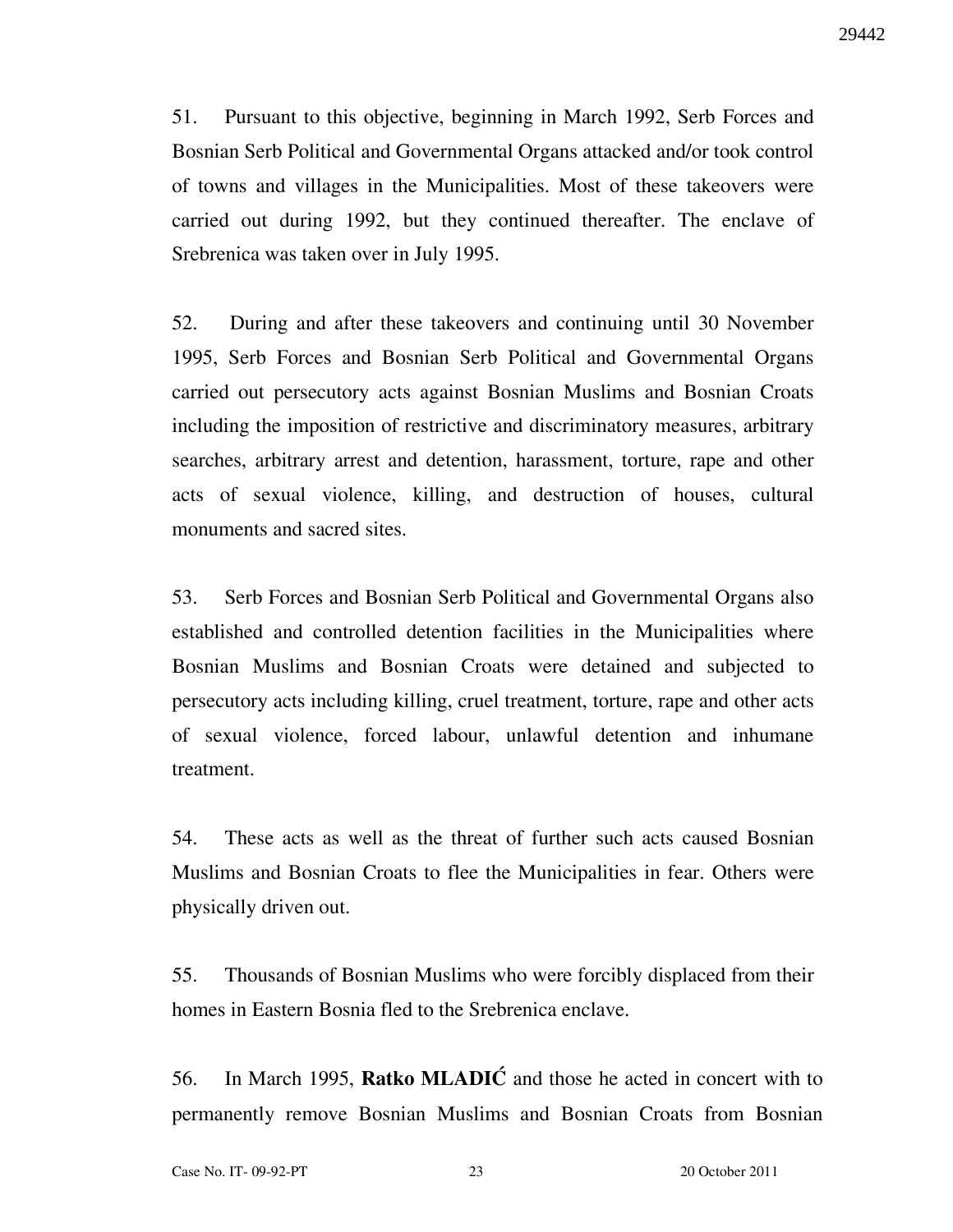Serb-claimed territory implemented, and/or used others to implement, a plan to take over the Srebrenica enclave and forcibly transfer and/or deport its Bosnian Muslim population. Prior to the takeover, humanitarian aid was restricted to the enclave and civilian targets were shelled and sniped in an effort to make life impossible for the inhabitants of the enclave and to remove its population.

57. As described in paragraphs 44 to 45, in the days immediately preceding 11 July 1995, Ratko MLADI $\acute{C}$  and others formed the shared objective to eliminate the Bosnian Muslims in Srebrenica by killing the men and boys and forcibly removing the women, children and some of the elderly men. The objective of its members was implemented between 11 July 1995 and 1 November 1995 through the killing of the men and boys of Srebrenica and the forcible removal of women, young children and some elderly men from the enclave. The forcible transfer and/or deportation of the women, young children and some elderly men from Srebrenica, the terrorising and abuse of Bosnian Muslims in Potočari, the beating of men and boys prior to their execution, and the "opportunistic" and organised executions of men and boys formed part of the objective of the joint criminal enterprise to eliminate the Bosnian Muslims in Srebrenica. Members of this joint criminal enterprise shared the intent to commit these acts on political and/or religious grounds.

58. Alternatively, as alleged in paragraph 9, it was foreseeable that one or more members of the overarching joint criminal enterprise to permanently remove Bosnian Muslims and Bosnian Croats from Bosnian Serb-claimed territory through deportation and forcible transfer, and/or persons used by any such member(s) to carry out such crimes, might perpetrate persecutions against the Bosnian Muslims of Srebrenica. Persecutions were carried out through one or more of the acts of the terrorising and abuse of Bosnian Muslims in Potočari, the beating of men and boys prior to their execution, the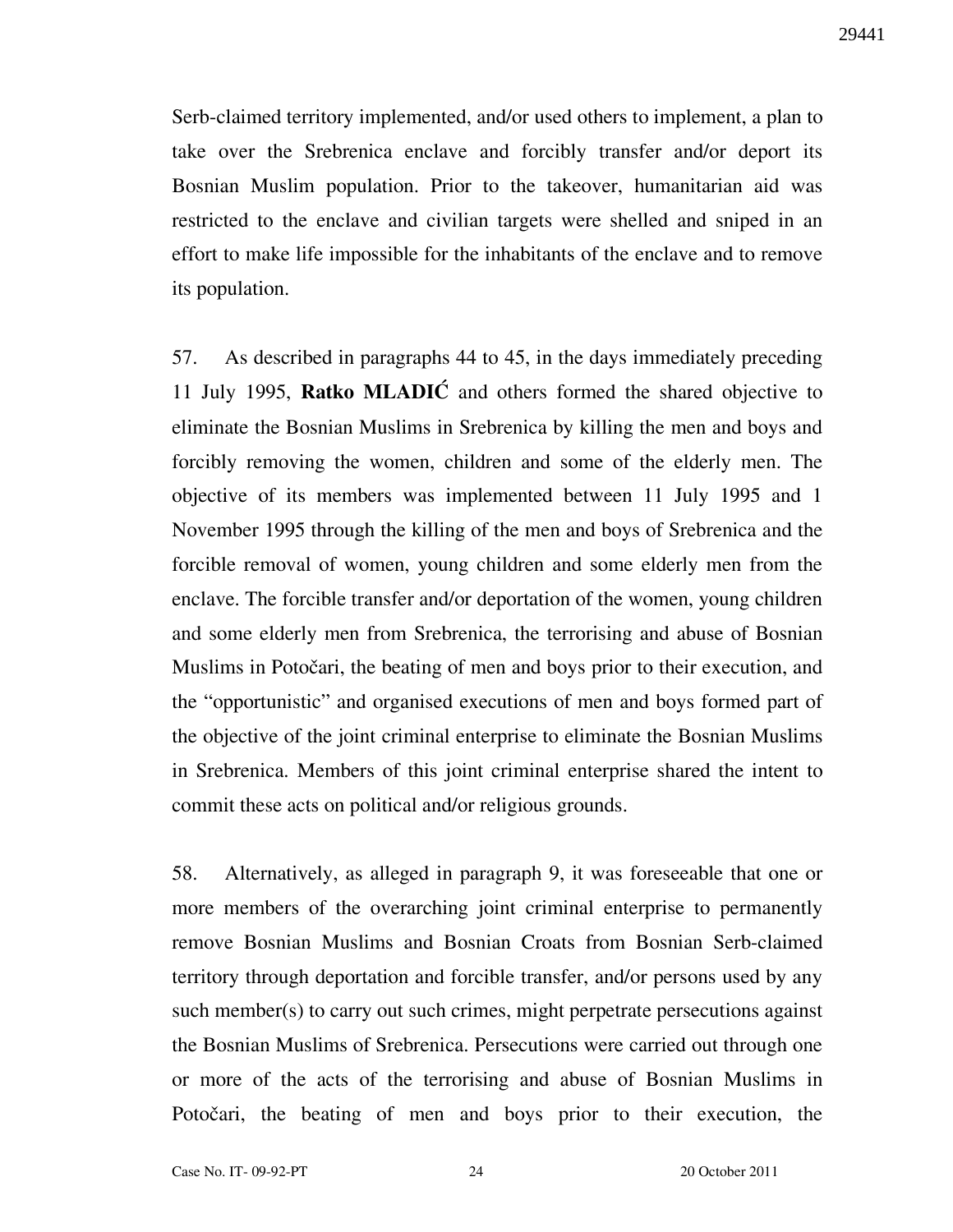"opportunistic" and organised executions of men and boys and the forcible transfer and/or deportation of the women, young children and some elderly men from Srebrenica. Ratko MLADIĆ was aware that one or more of these persecutory acts were a possible consequence of the implementation of this overarching objective, and willingly took that risk.

59. Acts of persecution carried out by members of the Serb Forces and Bosnian Serb Political and Governmental Organs pursuant to one or more of the joint criminal enterprises between 12 May 1992 and 30 November 1995 included:

(a) killings, including:

i. killings during and after takeovers in the Municipalities, including those listed in Schedule A;

ii. killings related to detention facilities in the Municipalities, including those listed in Schedule B, as well as killings committed during, and deaths resulting from, cruel and inhumane treatment at detention facilities listed in Schedule C;

iii. organised killings of Bosnian Muslims from Srebrenica during July and August 1995, including those listed in Schedule  $E$  (Part 1); and

iv. opportunistic killings of Bosnian Muslims from Srebrenica during July and August 1995, including those listed in Schedule  $E$  (Part 2);

(b) torture, beatings, and physical and psychological abuse during and after takeovers in the Municipalities and in detention facilities in the Municipalities, including those detention facilities listed in Schedule C, as cruel or inhumane treatment;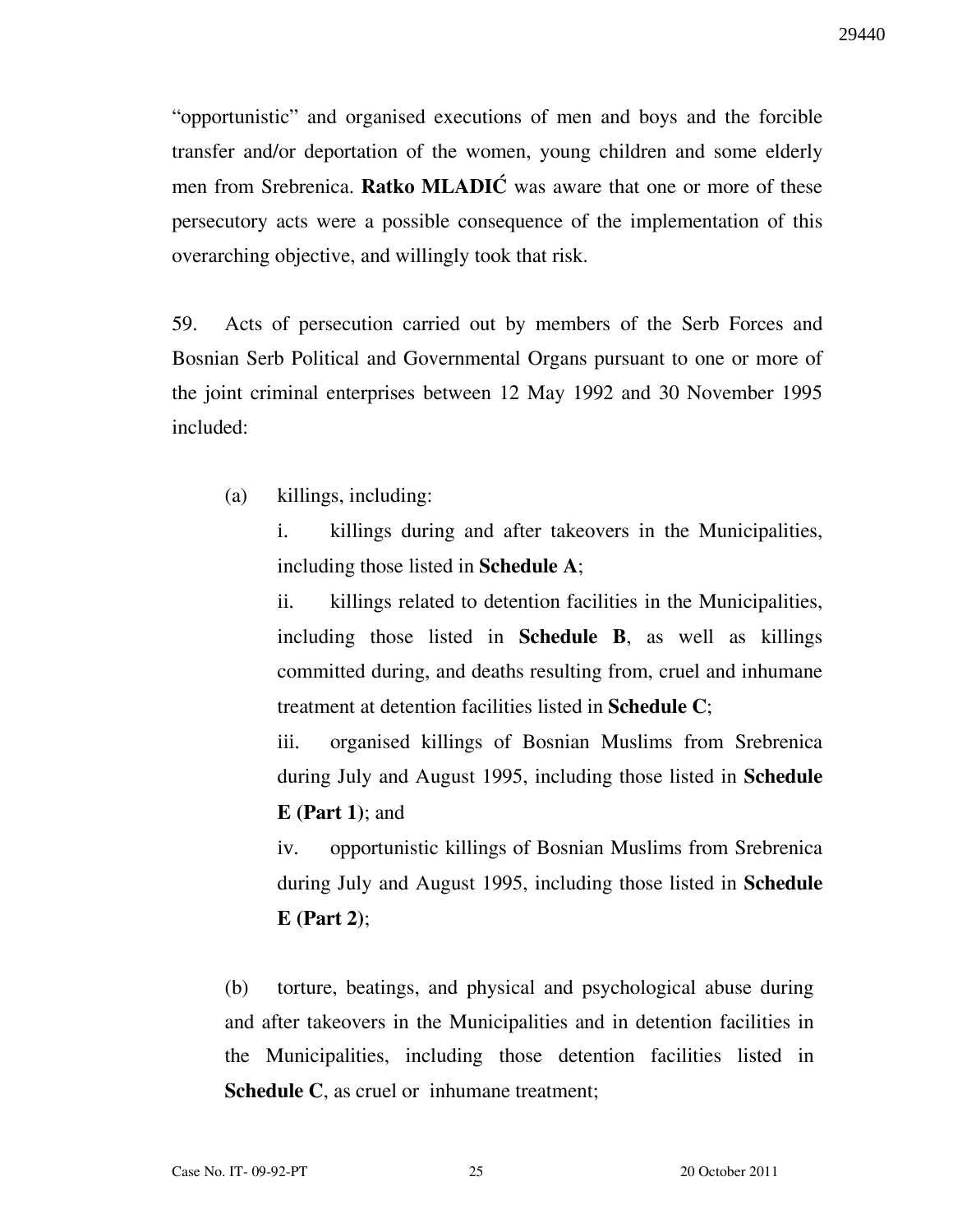(c) rape and other acts of sexual violence during and after takeovers in the Municipalities and in detention facilities in the Municipalities, including those detention facilities listed in **Schedule C**, as cruel and inhumane treatment;

(d) the establishment and perpetuation of inhumane living conditions in detention facilities in the Municipalities, including those listed in Schedule C, as cruel or inhumane treatment. The inhumane living conditions established and perpetuated in detention facilities included the failure to provide adequate accommodation, shelter, food, water, medical care, or hygienic sanitation facilities;

(e) the terrorising and abuse of Bosnian Muslims of Srebrenica in Potočari and the beating of men and boys of Srebrenica prior to their execution, as cruel or inhumane treatment;

(f) forcible transfer or deportation of Bosnian Muslims and Bosnian Croats from their homes within the Municipalities and from Srebrenica;

(g) unlawful detention in detention facilities in the Municipalities, including those listed in Schedule C;

(h) forced labour including digging graves and trenches and other forms of forced labour at front lines and the use of Bosnian Muslims and Bosnian Croats as human shields;

(i) the appropriation or plunder of property, during and after takeovers in the Municipalities, during arrests and detention, and in the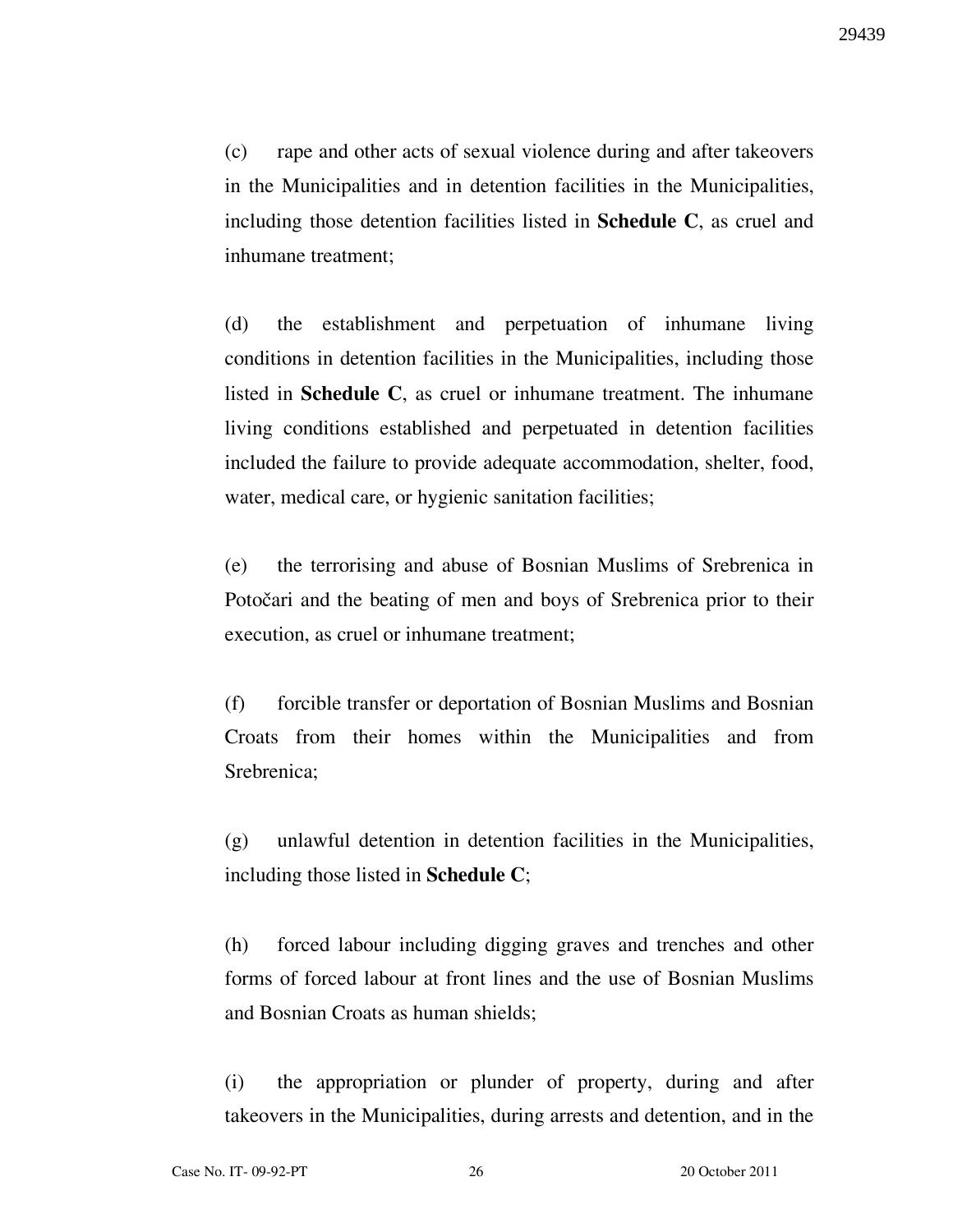course of or following deportations or forcible transfers. The appropriation of property included the practice of forcing Bosnian Muslims and Bosnian Croats to sign documents turning over their property to Bosnian Serb Political and Governmental Organs in order to be allowed to leave the Municipalities;

(j) the wanton destruction of private property including homes and business premises and public property, including cultural monuments and sacred sites listed in Schedule D; and/or

(k) the imposition and maintenance of restrictive and discriminatory measures including:

i. the denial of freedom of movement;

ii. the removal from positions of authority in local government institutions and the police and the general dismissal from employment;

iii. the invasion of privacy through arbitrary searches of homes;

iv. unlawful arrest and/or the denial of the right to judicial process; and/or

v. the denial of equal access to public services.

**Ratko MLADIĆ** is criminally responsible for:

Count 3: Persecutions on Political, Racial and Religious Grounds, a CRIME AGAINST HUMANITY, punishable under Articles 5(h) and 7(1) and 7(3) of the Statute.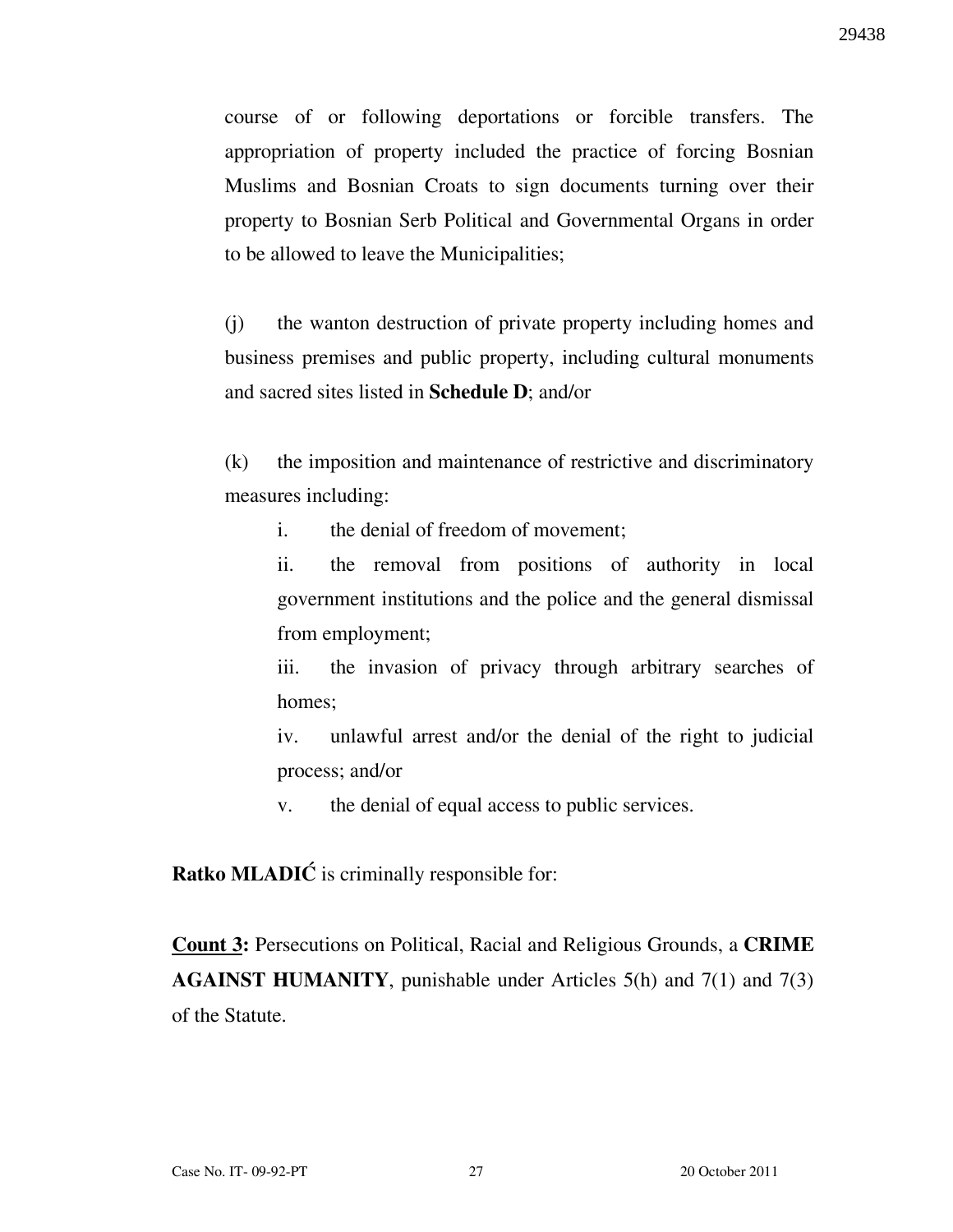# COUNTS 4, 5 and 6 EXTERMINATION, MURDER

60. Ratko MLADI $\acute{C}$  committed in concert with others, planned, instigated, ordered, and/or aided and abetted the extermination and murder of Bosnian Muslims and Bosnian Croats in the Municipalities, the extermination and murder of Bosnian Muslims from Srebrenica, and the murder of members of the civilian population of Sarajevo and/or persons not taking active part in the hostilities. In addition, **Ratko MLADIC** knew or had reason to know that extermination and murder were about to be or had been committed by his subordinates, and he failed to take the necessary and reasonable measures to prevent such acts or punish the perpetrators thereof.

61. As alleged in paragraphs 8 to 23, between 12 May 1992 and 30 November 1995 Ratko MLADIĆ participated in a joint criminal enterprise to permanently remove Bosnian Muslims and Bosnian Croats from territories of BiH claimed as Bosnian Serb territory; between 12 May 1992 and November 1995 he participated in a joint criminal enterprise to spread terror among the civilian population of Sarajevo through a campaign of sniping and shelling; and he participated in a joint criminal enterprise to eliminate the Bosnian Muslims in Srebrenica by killing the men and boys and forcibly removing the women, children and some elderly men. The crimes of extermination and/or murder formed part of the objectives of all three of these criminal enterprises.

62. Acts of extermination and murder that formed part of the objective to permanently remove Bosnian Muslims and Bosnian Croats from Bosnian Serb-claimed territory carried out between 12 May 1992 and 30 November 1995 by members of the Serb Forces and Bosnian Serb Political and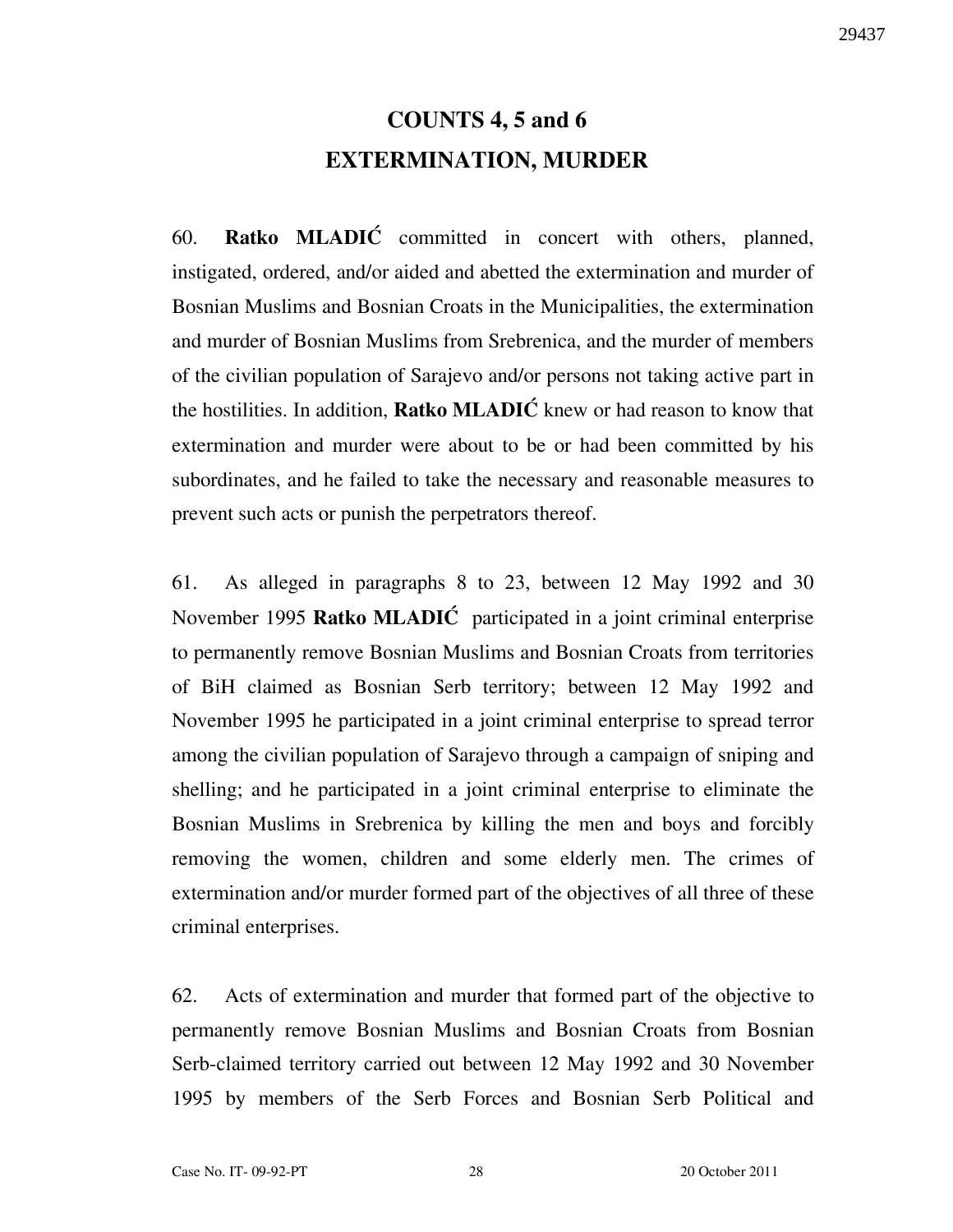Governmental Organs include:

(a) killings during and after takeovers in the Municipalities including those listed in Schedule A; and

(b) killings related to detention facilities in the Municipalities, including those listed in Schedule B, as well as killings committed during, and deaths resulting from, cruel and inhumane treatment at detention facilities listed in Schedule C.

63. Alternatively, as alleged in paragraph 9, if extermination and/or murder did not form part of this objective, it was foreseeable that such crimes might be perpetrated by one or more members of the joint criminal enterprise to permanently remove Bosnian Muslims and Bosnian Croats from Bosnian Serb-claimed territory and/or by persons used by any such member(s) to carry out the crimes of deportation and forcible transfer. Ratko MLADIĆ was aware that extermination and/or murder were a possible consequence of the implementation of the objective to permanently remove Bosnian Muslims and Bosnian Croats from Bosnian Serb-claimed territories and willingly took that risk.

64. Acts of murder that formed part of the objective to spread terror among the civilian population of Sarajevo through a campaign of sniping and shelling carried out between 12 May 1992 and November 1995 by members of the Sarajevo Forces include the deaths caused by sniping and shelling described in Schedule F and Schedule G.

65. The acts of extermination and murder that formed part of the objective to eliminate the Bosnian Muslims in Srebrenica were carried out between 11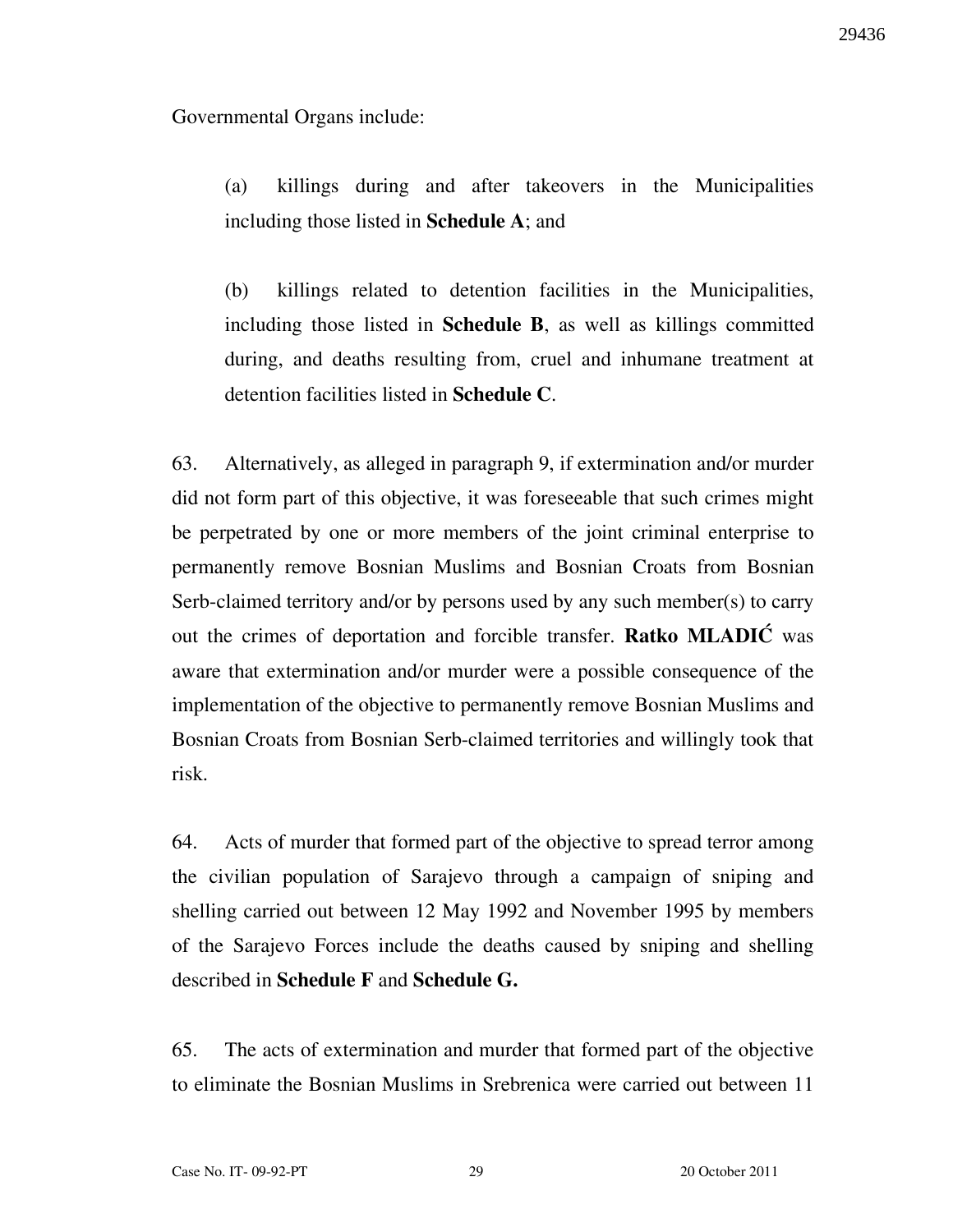July 1995 and 1 November 1995 by members of the Srebrenica Forces. They include:

- (a) organised executions, including those listed in Schedule E (Part 1); and
- (b) opportunistic killings, including those listed in **Schedule E** (Part 2).

66. Alternatively, as alleged in paragraph 9, it was foreseeable that one or more members of the overarching joint criminal enterprise to permanently remove Bosnian Muslims and Bosnian Croats from Bosnian Serb-claimed territory, and/or persons used by any such member(s) to carry out the crimes of deportation and forcible transfer, might perpetrate these crimes of extermination and murder. Ratko MLADI $\acute{C}$  was aware that such acts of extermination and/or murder were a possible consequence of the implementation of this overarching objective, and willingly took that risk.

Ratko MLADI $\acute{C}$  is criminally responsible for:

Count 4: Extermination, a CRIME AGAINST HUMANITY, punishable under Articles 5(b), and 7(1) and 7(3) of the Statute;

Count 5: Murder, a CRIME AGAINST HUMANITY, punishable under Articles 5(a), and 7(1) and 7(3) of the Statute; and

Count 6: Murder, a VIOLATION OF THE LAWS OR CUSTOMS OF **WAR**, as recognised by Common Article  $3(1)(a)$  of the Geneva Conventions of 1949, punishable under Articles 3, and 7(1) and 7(3) of the Statute.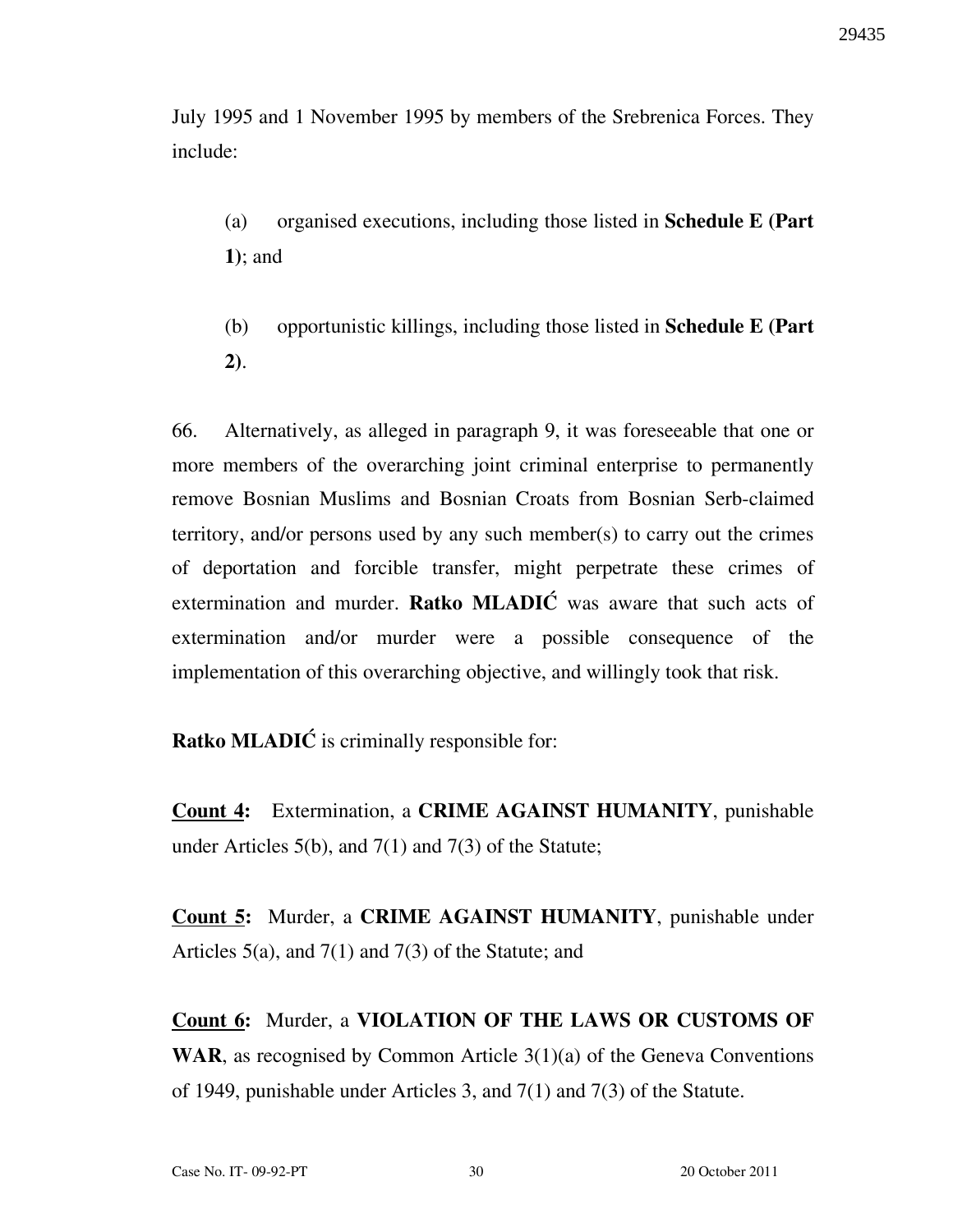# COUNTS 7 and 8 DEPORTATION, INHUMANE ACTS

67. **Ratko MLADIĆ** committed in concert with others, planned, instigated, ordered, and/or aided and abetted the forcible transfer and deportation of Bosnian Muslims and Bosnian Croats from the Municipalities and from Srebrenica. In addition, **Ratko MLADIC** knew or had reason to know that forcible transfer and deportation were about to be or had been committed by his subordinates, and he failed to take the necessary and reasonable measures to prevent such acts or punish the perpetrators thereof.

68. As described below, between March 1992 and 30 November 1995, Serb Forces and Bosnian Serb Political and Governmental Organs forcibly displaced Bosnian Muslims and Bosnian Croats from areas within the Municipalities and within Srebrenica in which they were lawfully present either across a *de facto* or *de jure* border or internally without the crossing of a *de facto* or *de jure* border. **Ratko MLADIC** is criminally responsible for these acts of forcible displacement carried out between 12 May 1992 and 30 November 1995.

69. As alleged in paragraphs 8 to 13, between 12 May 1992 and 30 November 1995 Ratko MLADIC participated in a joint criminal enterprise to permanently remove Bosnian Muslims and Bosnian Croats from the territories of BiH claimed as Bosnian Serb territory by means which included the crimes of forcible transfer and deportation.

70. Beginning in March 1992, restrictive and discriminatory measures, arbitrary arrest and detention, harassment, torture, rape and other acts of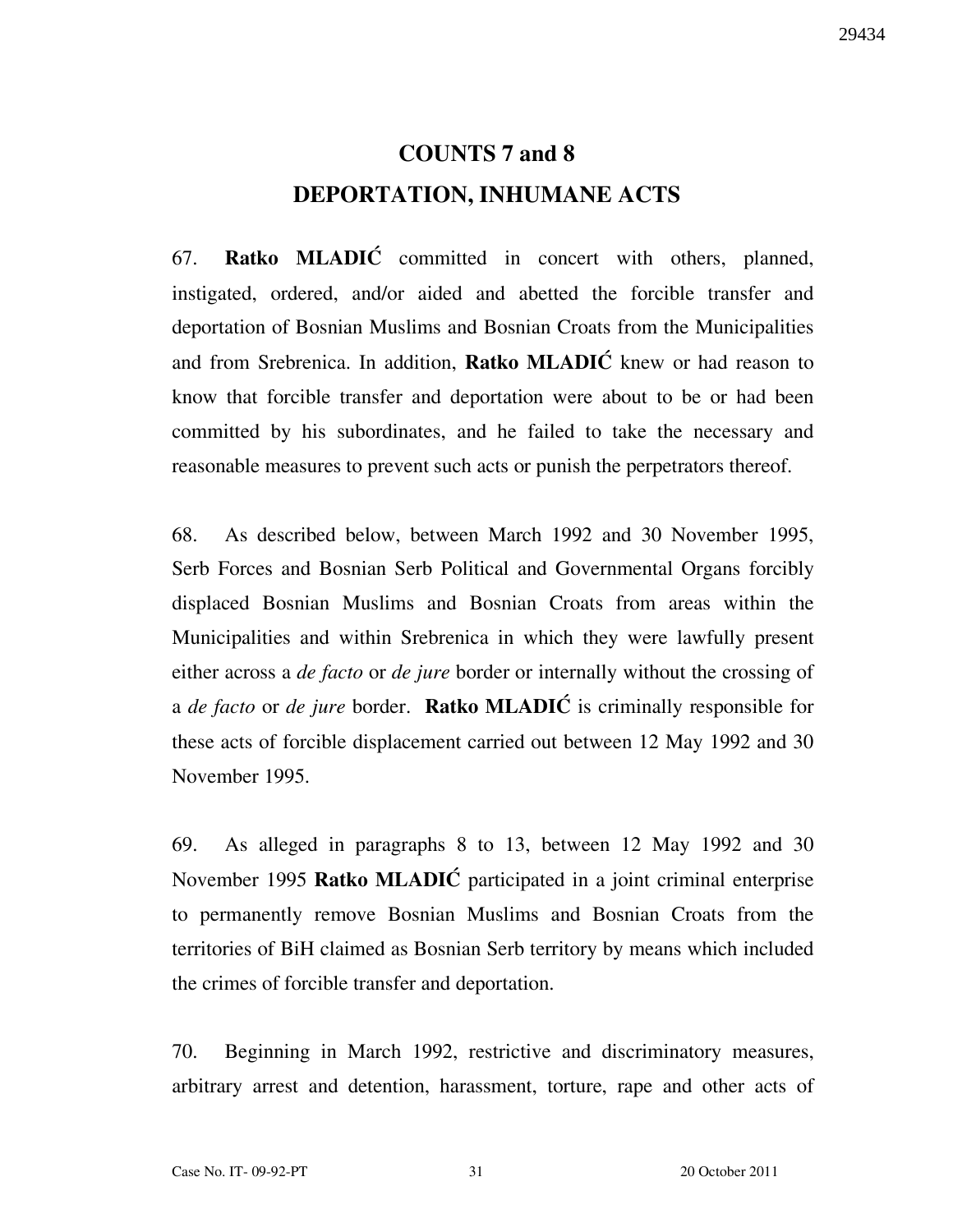sexual violence, killing, and destruction of houses and cultural monuments and sacred sites, all targeting Bosnian Muslims and Bosnian Croats in the Municipalities, as well as the threat of further such acts, caused Bosnian Muslims and Bosnian Croats to flee in fear. Others were physically driven out.

71. As a result of these acts, most of the Bosnian Muslims and Bosnian Croats from the Municipalities had been forcibly displaced by the end of 1992. However, acts of forcible displacement continued thereafter, including between January and March 1993 when Serb Forces attacked the Cerska (Vlasenica municipality) and Konjević Polje (Bratunac municipality) areas in eastern BiH, causing thousands of Bosnian Muslims to flee.

72. Many Bosnian Muslims who were forcibly displaced from their homes in Eastern Bosnia both during and after 1992, fled to the Srebrenica enclave. By resolutions dated 16 April 1993 and 6 May 1993, the UN Security Council declared Srebrenica, Žepa, Goražde and Sarajevo (and their surroundings) as "safe areas" which were to be free from armed attack or any other hostile act.

73. Beginning in March 1995, with the objective of permanently removing Bosnian Muslims and Bosnian Croats from Bosnian Serb-claimed territory, Ratko MLADIC in concert with other members of this joint criminal enterprise implemented, and/or used others to implement, a plan to take over the Srebrenica enclave and forcibly transfer and/or deport its Bosnian Muslim population. Prior to the takeover, humanitarian aid was restricted to the enclave, and civilian targets were shelled and sniped in an effort to make life impossible for the inhabitants of the enclave and to remove its population.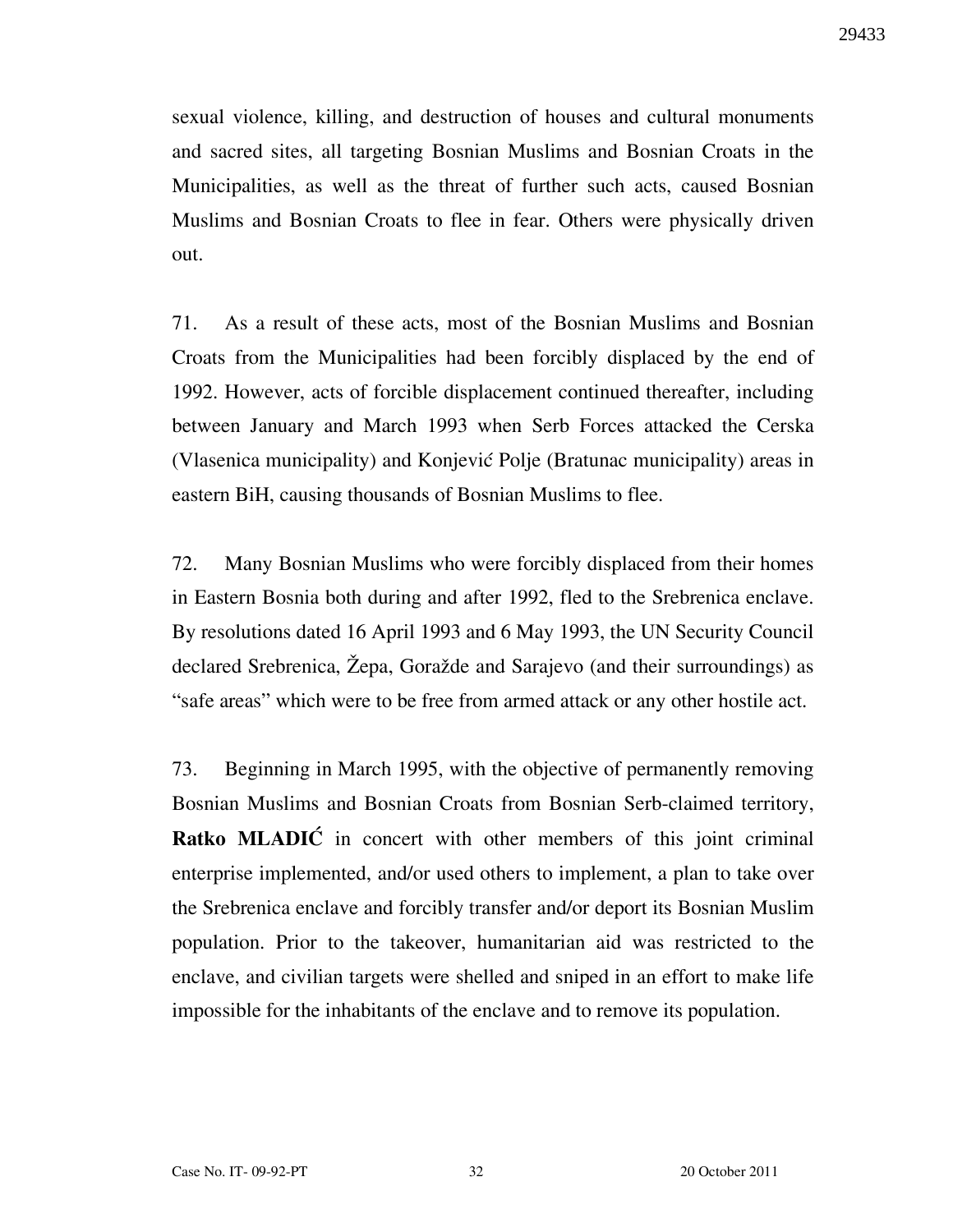74. As described in paragraphs 44 to 45, in the days immediately preceding 11 July 1995, Ratko MLADIĆ and others formed the shared objective to eliminate the Bosnian Muslims in Srebrenica by killing the men and boys and forcibly removing the women, children and some elderly men. The objective of its members was implemented between 11 July 1995 and 1 November 1995 through the killing of the men and boys of Srebrenica and the forcible removal of women, young children and some elderly men from the enclave. These acts of forcible transfer formed part of the objective to eliminate the Bosnian Muslims in Srebrenica. Alternatively, these acts of forcible transfer formed part of the overarching objective to permanently remove Bosnian Muslims and Bosnian Croats from Bosnian Serb-claimed territory.

**Ratko MLADIĆ** is criminally responsible for:

Count 7: Deportation, a CRIME AGAINST HUMANITY, punishable under Articles 5(d), and 7(1) and 7(3) of the Statute; and

Count 8: Inhumane Acts (forcible transfer), a CRIME AGAINST **HUMANITY**, punishable under Articles  $5(i)$ , and  $7(1)$  and  $7(3)$  of the Statute.

# COUNTS 9 and 10 TERROR, UNLAWFUL ATTACKS

75. Ratko MLADIĆ committed in concert with others, planned, instigated, ordered, and/or aided and abetted the crimes of terror and unlawful attacks on civilians. In addition, Ratko MLADIĆ knew or had reason to know that his subordinates were committing the crimes of terror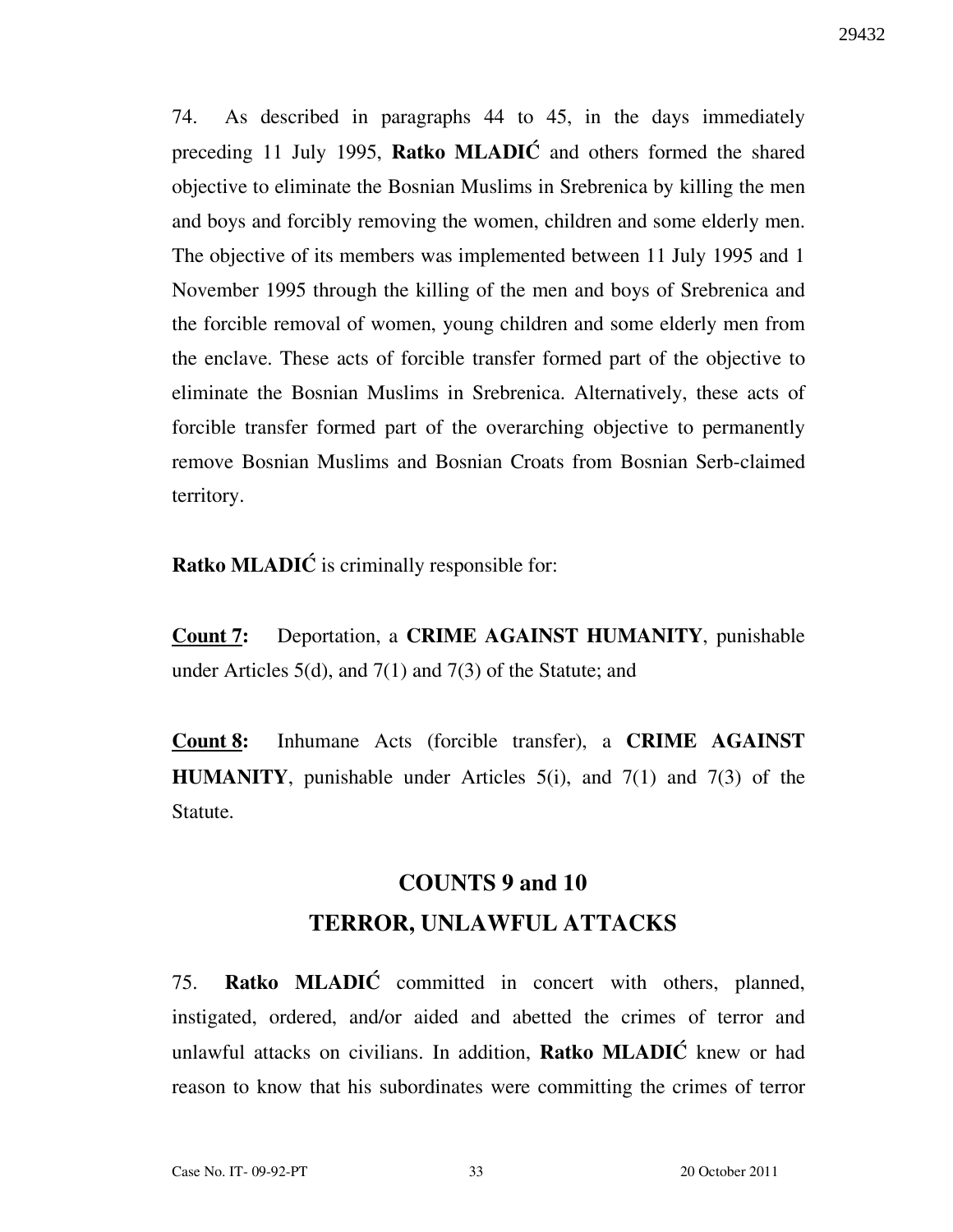and unlawful attacks on civilians or had done so. Ratko MLADIĆ failed to take the necessary and reasonable measures to prevent such acts or to punish the perpetrators thereof.

76. As alleged in paragraphs 14 to 18, between 12 May 1992 and November 1995 Ratko MLADIC participated in a joint criminal enterprise to establish and carry out a campaign of sniping and shelling against the civilian population of Sarajevo, the primary purpose of which was to spread terror among the civilian population. This campaign included the crimes of terror and unlawful attacks on civilians, as well as murder as alleged in paragraph 64. Members of this joint criminal enterprise shared the intent to spread terror among the civilian population of Sarajevo as the primary purpose of the campaign.

77. Armed hostilities broke out in Sarajevo around the time BiH was internationally recognised as an independent state on 6 April 1992. Around the same time, the city was subjected to blockade, bombardment and sniper attacks.

78. Between April 1992 and November 1995, members of this joint criminal enterprise established and implemented, and/or used members of the Sarajevo Forces to establish and implement, a military strategy that used sniping and shelling to kill, maim, wound and terrorize the civilian inhabitants of Sarajevo. The sniping and shelling killed and wounded thousands of civilians of both sexes and all ages, including children and the elderly.

79. The sniping and shelling campaign comprised direct attacks on the civilian population or on individual civilians not taking direct part in hostilities. Such attacks included indiscriminate attacks and excessive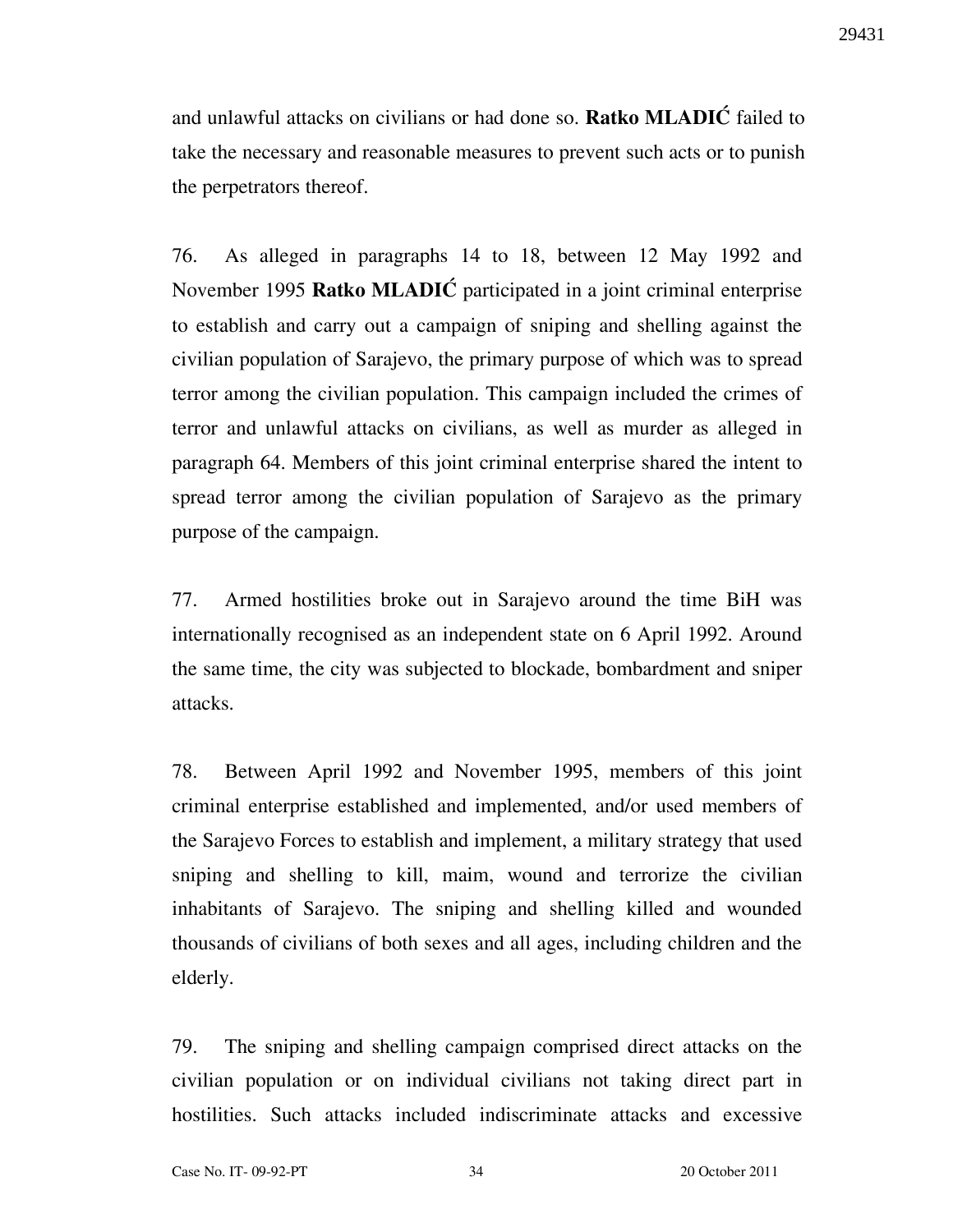attacks which were disproportionate in relation to the concrete and direct military advantage anticipated.

80. The Sarajevo Forces sniped and shelled civilians as they conducted everyday civilian activities. People were injured and killed inside their homes. The lack of gas, electricity or running water forced people to leave their homes, thereby increasing the risk of death. The constant threat of death and injury caused trauma and psychological damage to the civilian inhabitants of Sarajevo.

81. Specific instances of the sniping and shelling attacks forming part of the campaign, by way of illustrative examples, include the incidents set forth in Schedule F and Schedule G respectively.

**Ratko MLADIĆ** is criminally responsible for:

**Count 9:** Acts of Violence the Primary Purpose of which is to Spread Terror among the Civilian Population, a VIOLATION OF THE LAWS OR CUSTOMS OF WAR, punishable under Articles 3, and 7(1) and 7(3) of the Statute; and

**Count 10:** Unlawful Attacks on Civilians, a VIOLATION OF THE LAWS OR CUSTOMS OF WAR, punishable under Articles 3, and 7(1) and 7(3) of the Statute.

# COUNT 11 TAKING OF HOSTAGES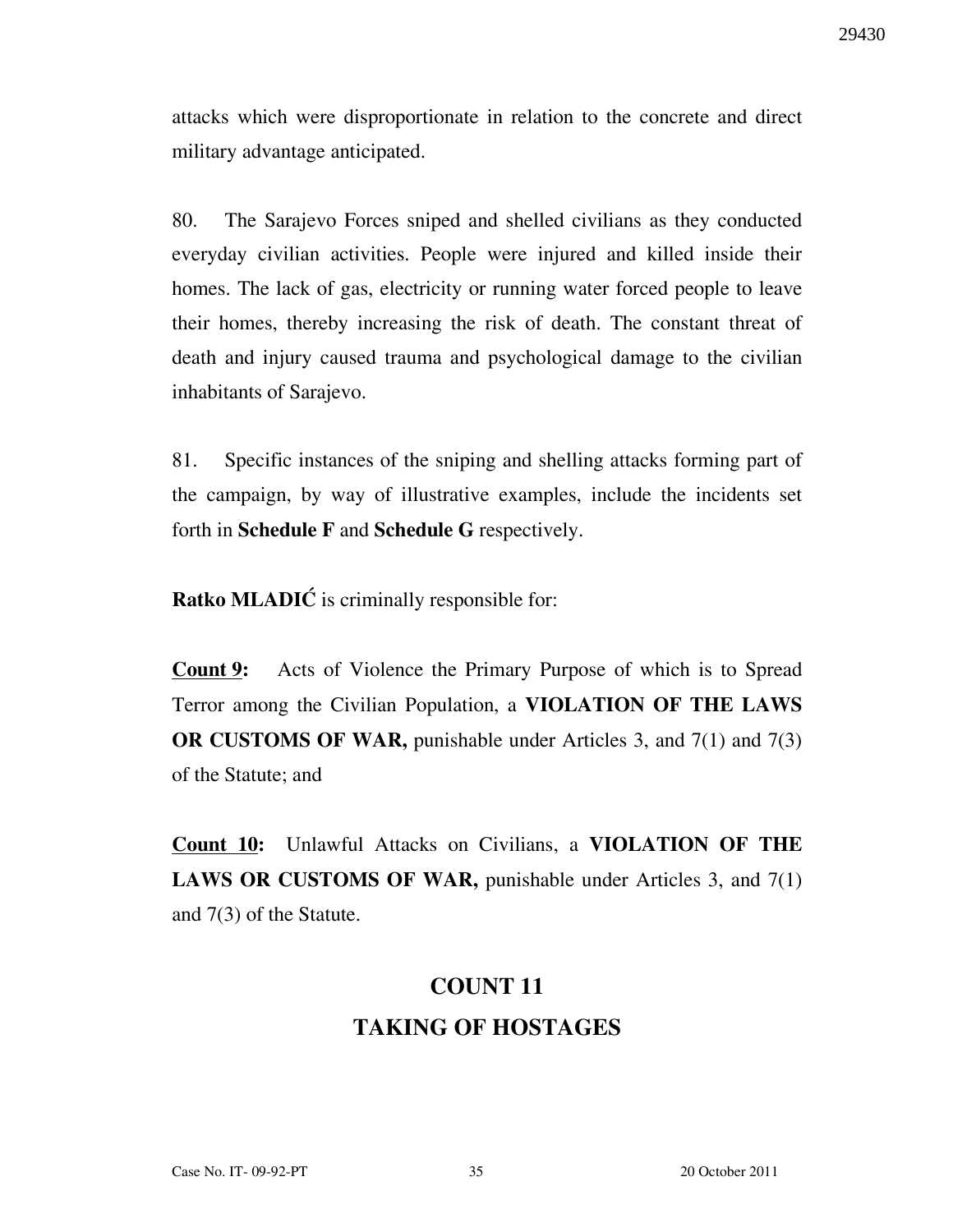82. **Ratko MLADIC** committed in concert with others, planned, instigated, ordered, and/or aided and abetted the taking of UN military observers and peacekeepers as hostages. In addition, **Ratko MLADIC** knew or had reason to know that the taking of hostages was about to be or had been committed by his subordinates, and he failed to take the necessary and reasonable measures to prevent such acts or punish the perpetrators thereof.

83. As alleged in paragraphs 24 to 28 Ratko MLADIĆ participated in a joint criminal enterprise to take hostages in order to compel NATO to abstain from conducting air strikes against Bosnian Serb military targets. Members of the joint criminal enterprise shared the intent to take hostages in order to compel NATO to abstain from air strikes.

84. In response to shelling attacks on Sarajevo and other areas of BiH by Bosnian Serb Forces, NATO forces carried out air strikes against Bosnian Serb military targets in BiH on 25 and 26 May 1995.

85. Between approximately 26 May 1995 and 19 June 1995, Bosnian Serb Forces detained over two hundred UN peacekeepers and military observers in various locations, including Pale, Sarajevo, Banja Luka, and Goražde and held them at various locations in the RS, including locations of strategic or military significance, in order to render the locations immune from NATO air strikes and to prevent air strikes from continuing. Threats were issued to third parties, including NATO and UN commanders, that further NATO attacks on Bosnian Serb military targets would result in the injury, death, or continued detention of the detainees. Some of the detainees were assaulted or otherwise maltreated during their captivity.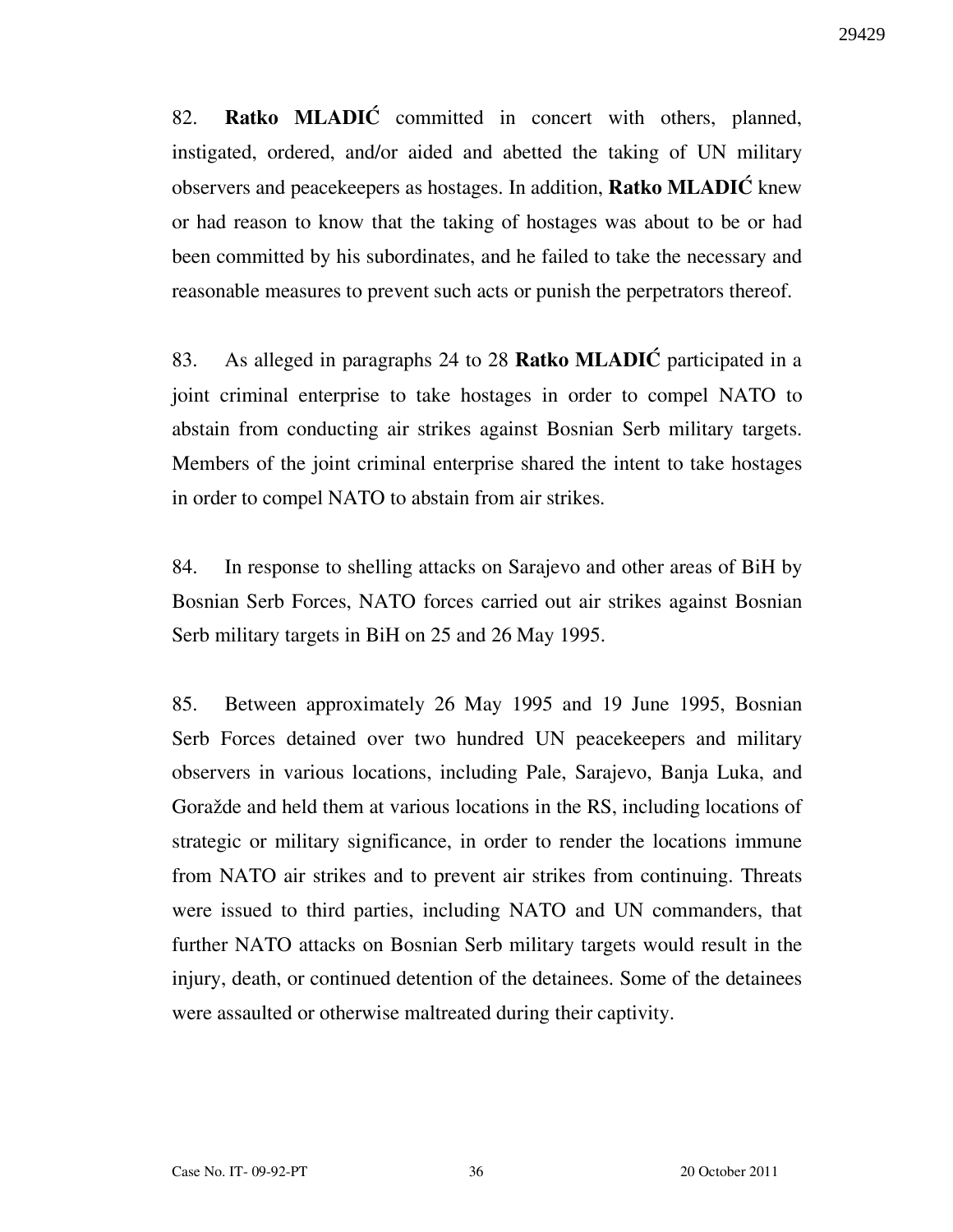86. During and after negotiations with Serbian and Bosnian Serb leaders, including **Ratko MLADIC**, the detainees were released in stages between  $3$ and 19 June 1995.

Ratko MLADI $\acute{C}$  is criminally responsible for:

Count 11: Taking of Hostages, a VIOLATION OF THE LAWS OR CUSTOMS OF WAR, as recognised by Common Article 3(1)(b) of the Geneva Conventions of 1949, punishable under Articles 3, and 7(1) and 7(3) of the Statute.

### GENERAL ALLEGATIONS

87. All acts and omissions charged as crimes against humanity, except those that formed part of the sniping and shelling campaign in Sarajevo, were part of a widespread or systematic attack directed against Bosnian Muslim and Bosnian Croat civilian populations of BiH. All acts and omissions charged as crimes against humanity that formed part of the sniping and shelling campaign in Sarajevo were part of a widespread or systematic attack directed against the civilian population of Sarajevo.

88. At all times relevant to this indictment, a state of armed conflict existed in BiH.

89. For all crimes charged as violations of Common Article 3 of the Geneva Conventions of 1949, the victims were persons taking no active part in hostilities.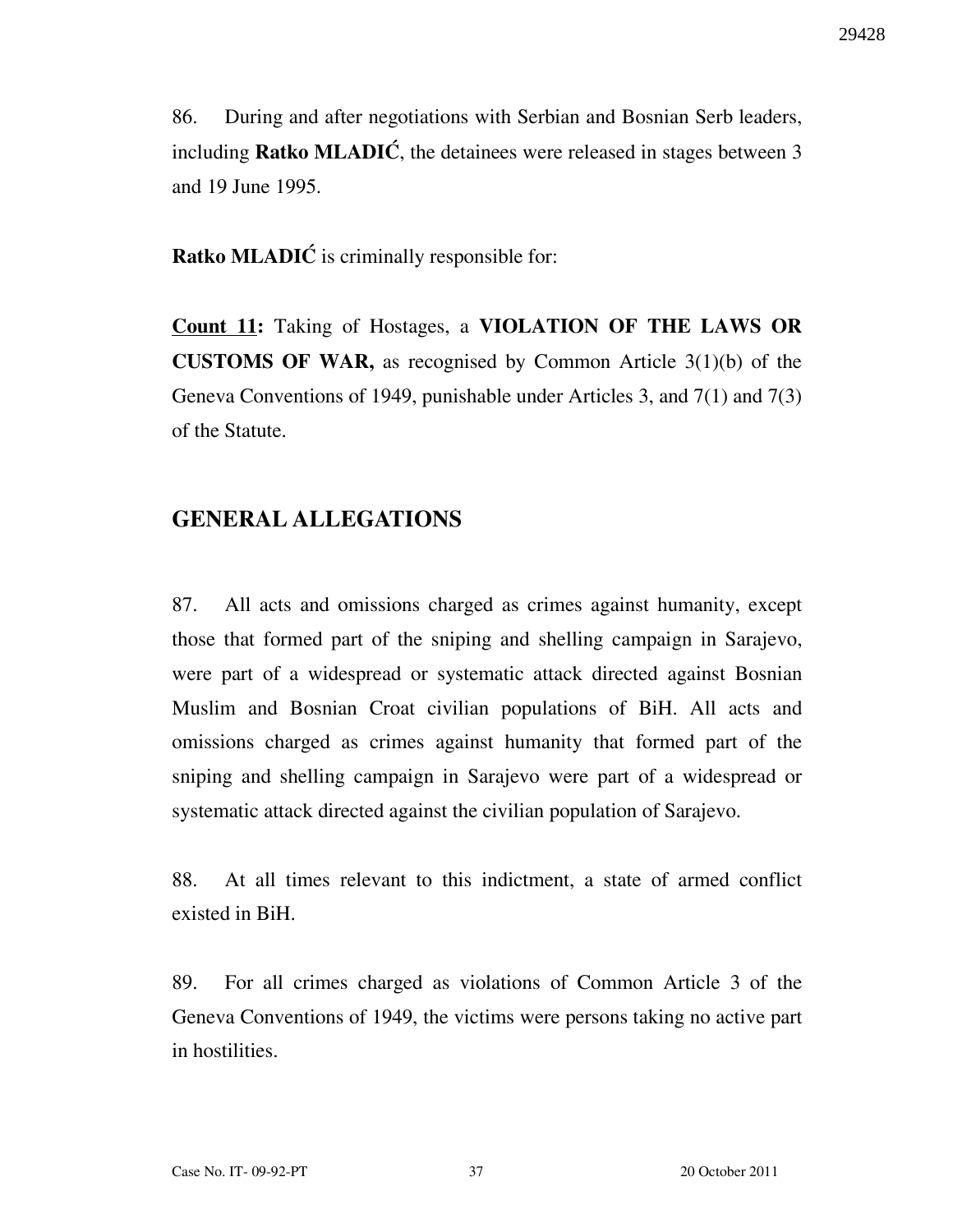ge Brammertz

Prosecutor

90. Ratko MLADIĆ was required to abide by the laws and customs governing the conduct of armed conflicts, including the Geneva Conventions of 1949 and the Additional Protocols thereto.

Dated this 20<sup>th</sup> day of October 2011 At The Hague The Netherlands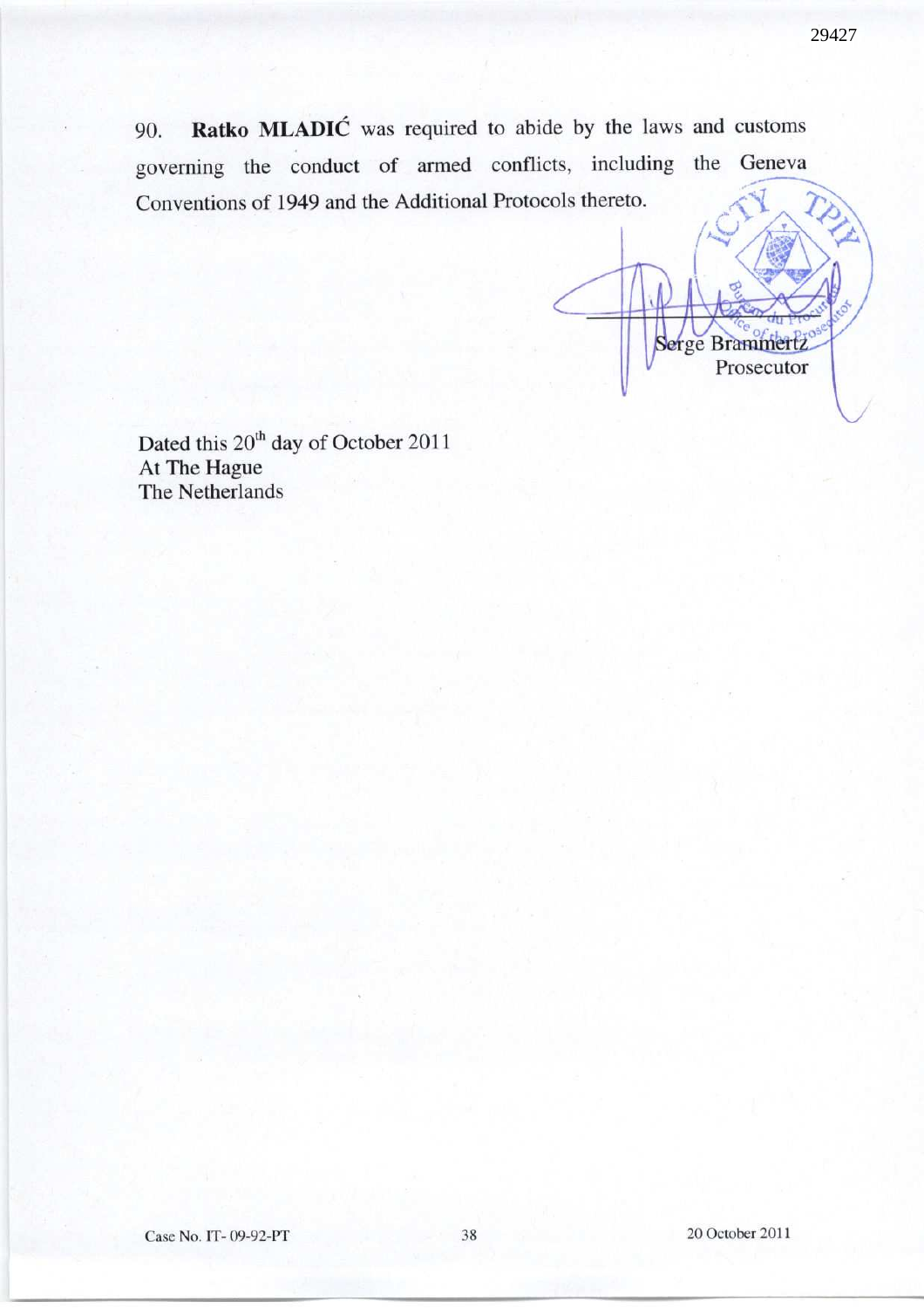## Schedule A

# Killings Not Related to Detention Facilities

| <b>MUNICIPALITY</b> | <b>INCIDENT</b>                                                                                                                                                                             | <b>DATE</b>                        |
|---------------------|---------------------------------------------------------------------------------------------------------------------------------------------------------------------------------------------|------------------------------------|
| 1. Bosanski Novi    | 1.1 The killing of approximately 3 men<br>at the Blagaj Japra bridge.                                                                                                                       | On or about 9 June<br>1992         |
| 2. Foča             | 2.1 The killing of a number of people<br>hiding in the woods near<br>Mješaja/Trošanj.                                                                                                       | Early July 1992                    |
| 3. Ključ            | 3.1 The killing of a number of people in<br>Pudin Han.                                                                                                                                      | On or about 28<br>May 1992         |
|                     | 3.2 The killing of at least 38 people in<br>Prhovo village and further on the road to<br>Peći.                                                                                              | On or about 1 June<br>1992         |
|                     | 3.3 The killing of at least 144 people in<br>Biljani.                                                                                                                                       | On or about 10 July<br>1992        |
| 4. Kotor Varoš      | 4.1 The killing of a number of men in<br>the settlement of Kotor and on the way<br>from Kotor to the Medical Centre in<br>Kotor Varoš and in front of the Medical<br>Centre in Kotor Varoš. | On or about 25<br><b>June 1992</b> |
|                     | 4.2 The killing of a number of men in<br>Dabovci.                                                                                                                                           | Mid-August 1992                    |
|                     | 4.3 The killing of at least 8 people in<br>the mosque in Hanifici.                                                                                                                          | Mid-August 1992                    |
|                     | 4.4 The killing of a number of men in<br>or around the school in Grabovica.                                                                                                                 | On or about 3<br>November 1992     |
| 5. Novi Grad        | 5.1 The killing of at least 15 men after<br>they were captured fleeing from the<br>village of Ahatovići.                                                                                    | On or about 29<br>May 1992         |
| 6. Prijedor         | 6.1 The killing of a number of people in<br>Kozarac and the surrounding areas.                                                                                                              | Between 24 May<br>and June 1992    |
|                     | 6.2 The killing of a number of people in<br>the Hambarine and Ljubija area.                                                                                                                 | Between 23 May<br>and 1 July 1992  |
|                     | 6.3 The killing of a number of people in<br>Kamičani.                                                                                                                                       | On or about 26<br>May 1992         |
|                     | 6.4 The killing of a number of men in                                                                                                                                                       | On or about 14                     |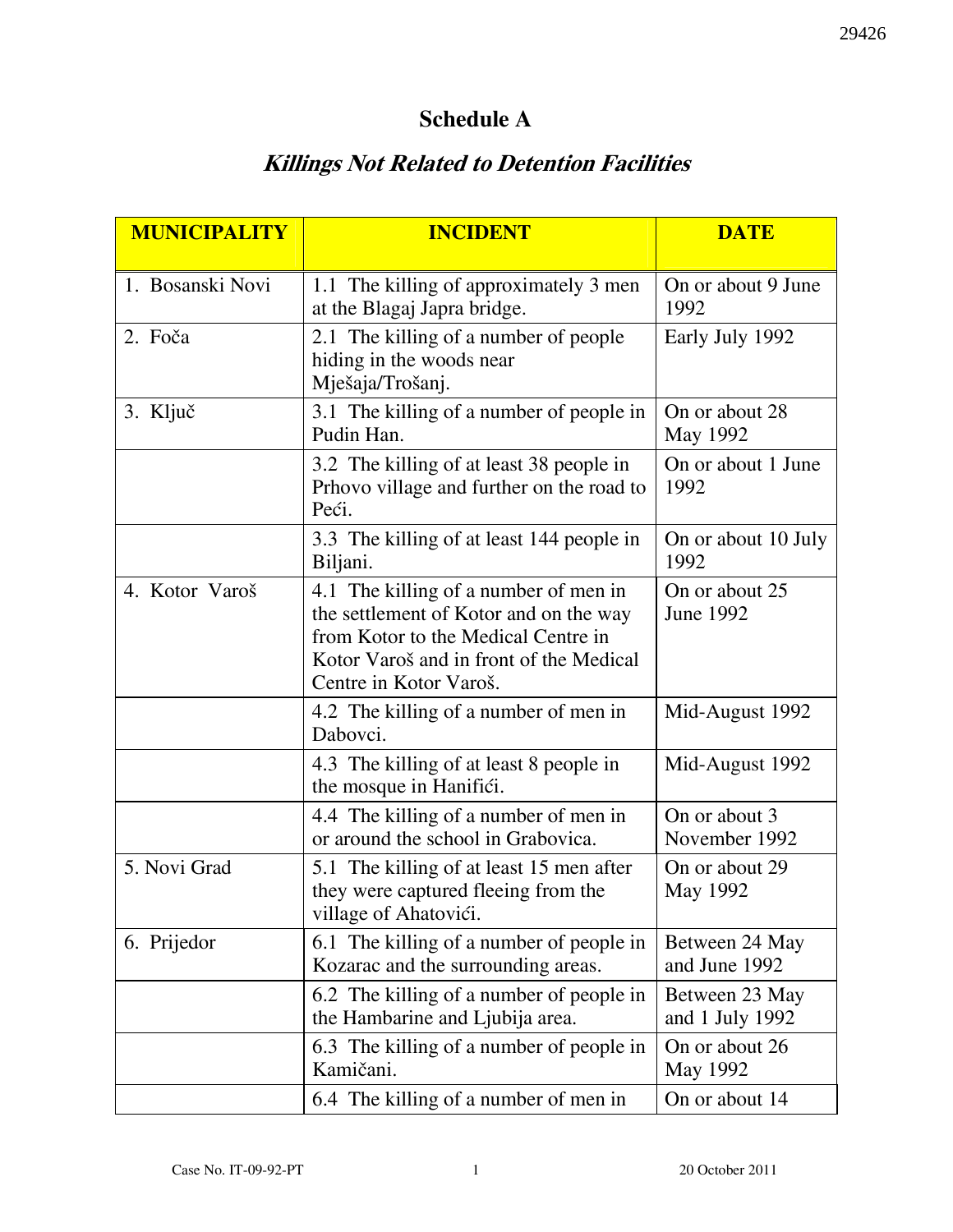| <b>MUNICIPALITY</b> | <b>INCIDENT</b>                                                                                                                                                            | <b>DATE</b>                           |
|---------------------|----------------------------------------------------------------------------------------------------------------------------------------------------------------------------|---------------------------------------|
|                     | the village of Jaskići.                                                                                                                                                    | June 1992                             |
|                     | 6.5 The killing of a number of people in<br>the villages of the Brdo area.                                                                                                 | Between 1 and 23<br><b>July 1992</b>  |
|                     | 6.6 The killing of a number of men in<br>the village of Biščani and the<br>surrounding hamlets of Hegići, Mrkalji,<br>Ravine, Duratovići, Kadići, Lagići and<br>Čemernica. | On or about 20 July<br>1992           |
|                     | 6.7 The killing of a number of men in<br>the Ljubija iron ore mine Kipe.                                                                                                   | On or about 25 July<br>1992           |
|                     | 6.8 The killing of a number of men at<br>the Ljubija football stadium and the<br>surrounding areas.                                                                        | On or about 25 July<br>1992           |
|                     | 6.9 The killing of at least 68 people in<br>the village of Briševo.                                                                                                        | Between 23 and 26<br><b>July 1992</b> |
| 7. Sanski Most      | 7.1 The killing of about 28 men<br>between Begići and Vrhpolje bridge.                                                                                                     | On or about 31<br>May 1992            |
|                     | 7.2 The killing of a number of people in<br>Hrustovo village.                                                                                                              | On or about 31<br>May 1992            |
|                     | 7.3 The killing of about 18 men from<br>Kenjari in the hamlet of Blaževići.                                                                                                | On or about 27<br><b>June 1992</b>    |
|                     | 7.4 The killing of a number of people<br>from the hamlet of Budin, Lukavica<br>village.                                                                                    | On or about 1<br>August 1992          |
|                     | 7.5 The killing of approximately 7 men<br>near the village of Škrljevita.                                                                                                  | On or about 2<br>November 1992        |
| 8. Sokolac          | 8.1 The killing of at least 40 men in the<br>village of Novoseoci.                                                                                                         | On or about 22<br>September 1992      |
| 9. Vlasenica        | 9.1 The killing of at least 20 men in the<br>village of Drum.                                                                                                              | On or about 2 June<br>1992            |
|                     | 9.2 The killing of at least 60 people in<br>the village of Zaklopača.                                                                                                      | 16 May 1992                           |
| 10. Zvornik         | 10.1 The killing of approximately 190<br>men at Gero's Slaughterhouse.                                                                                                     | Between 5 and 8<br>June 1992          |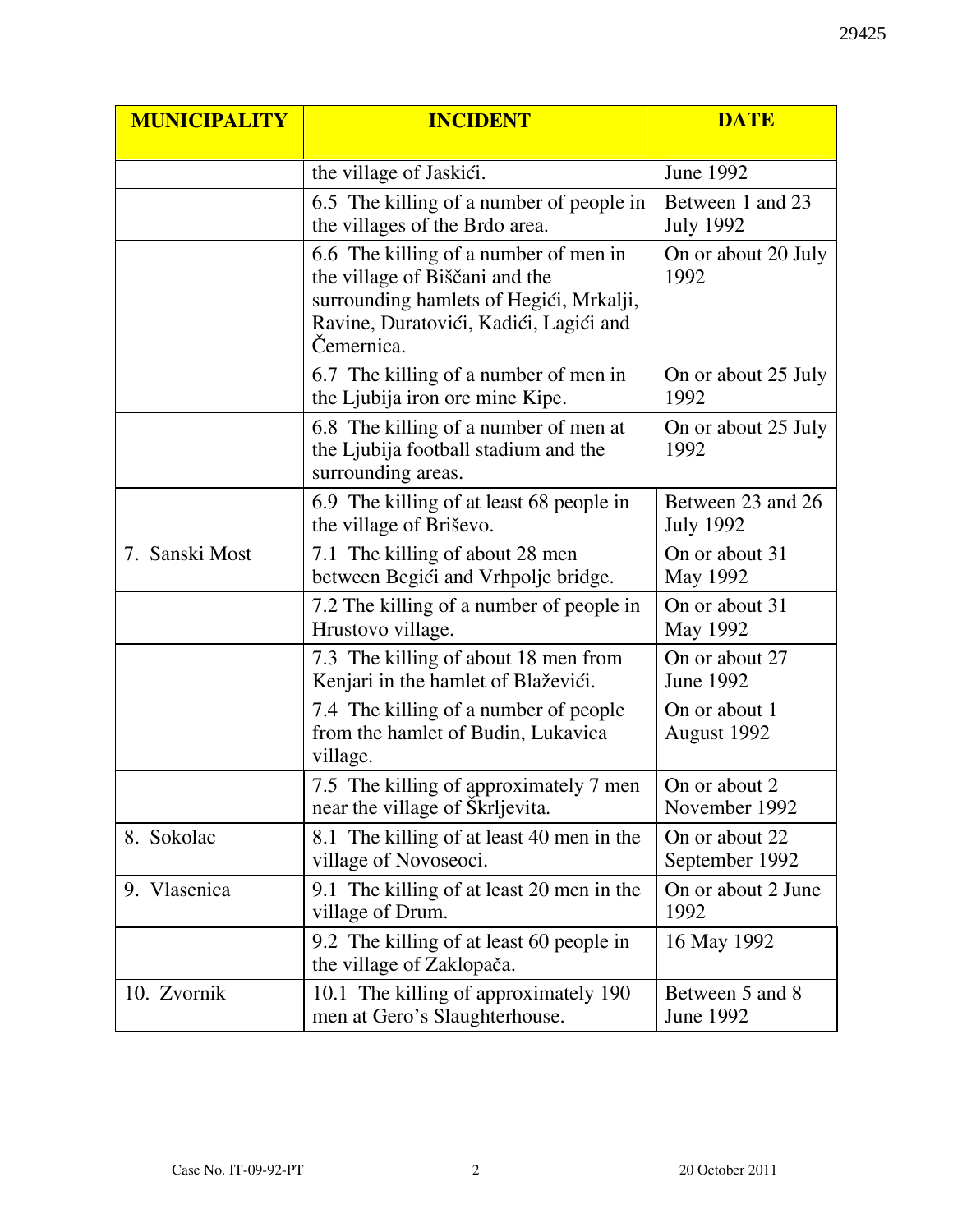## Schedule B

## Killings Related to Detention Facilities

| <b>MUNICIPALITY</b> | <b>INCIDENT</b>                                                                                                                                                                       | <b>DATE</b>                                          |
|---------------------|---------------------------------------------------------------------------------------------------------------------------------------------------------------------------------------|------------------------------------------------------|
| 1. Banja Luka       | 1.1 The killing of at least 6 men in<br>front of Manjača camp after their<br>transportation from Hasan Kikić<br>elementary school in Sanski Most.                                     | On or about 3<br><b>June 1992</b>                    |
|                     | 1.2 A number of prisoners<br>suffocated in trucks while being<br>transported from Betonirka detention<br>facility in Sanski Most to Manjača<br>camp.                                  | 7 July 1992                                          |
|                     | 1.3 The killing of a number of men<br>in front of Manjača camp upon their<br>arrival from Omarska camp.                                                                               | On or about 6<br>August 1992                         |
|                     | 1.4 The killing of at least 10 men in<br>Manjača camp.                                                                                                                                | Between 1 June<br>and 18 December<br>1992            |
| 2. Bijeljina        | 2.1 The killing of at least 6 men in<br>Batković camp.                                                                                                                                | June 1992 until<br><b>June 1995</b>                  |
| 3. Bosanska Krupa   | 3.1 The killing of at least 11 men<br>during detention in Petar Kočić<br>elementary school.                                                                                           | Between 1 and 10<br>August 1992                      |
| 4. Brčko            | 4.1 The killing of a number of men at<br>Luka camp.                                                                                                                                   | Between at least<br>12 May and 6<br><b>June 1992</b> |
| 5. Foča             | 5.1 The killing of over 200 detainees<br>at KP Dom Foča.                                                                                                                              | Between June and<br>December 1992                    |
| 6. Ilidža           | 6.1 The killing of 3 detainees while<br>performing forced labour at KP Dom<br>Butmir (Kula).                                                                                          | Between 23 July<br>and 24 November<br>1992           |
| 7. Kalinovik        | 7.1 The killing of at least 20 men<br>taken away from the ammunition<br>warehouse in Jalašačko Polje in<br>Kalinovik and killed in a stable in<br>Ratine in the municipality of Foča. | On or about 5<br>August 1992                         |
| 8. Ključ            | 8.1 The killing of at least 77 men at<br>a school in Velagići.                                                                                                                        | On or about 1<br>June 1992                           |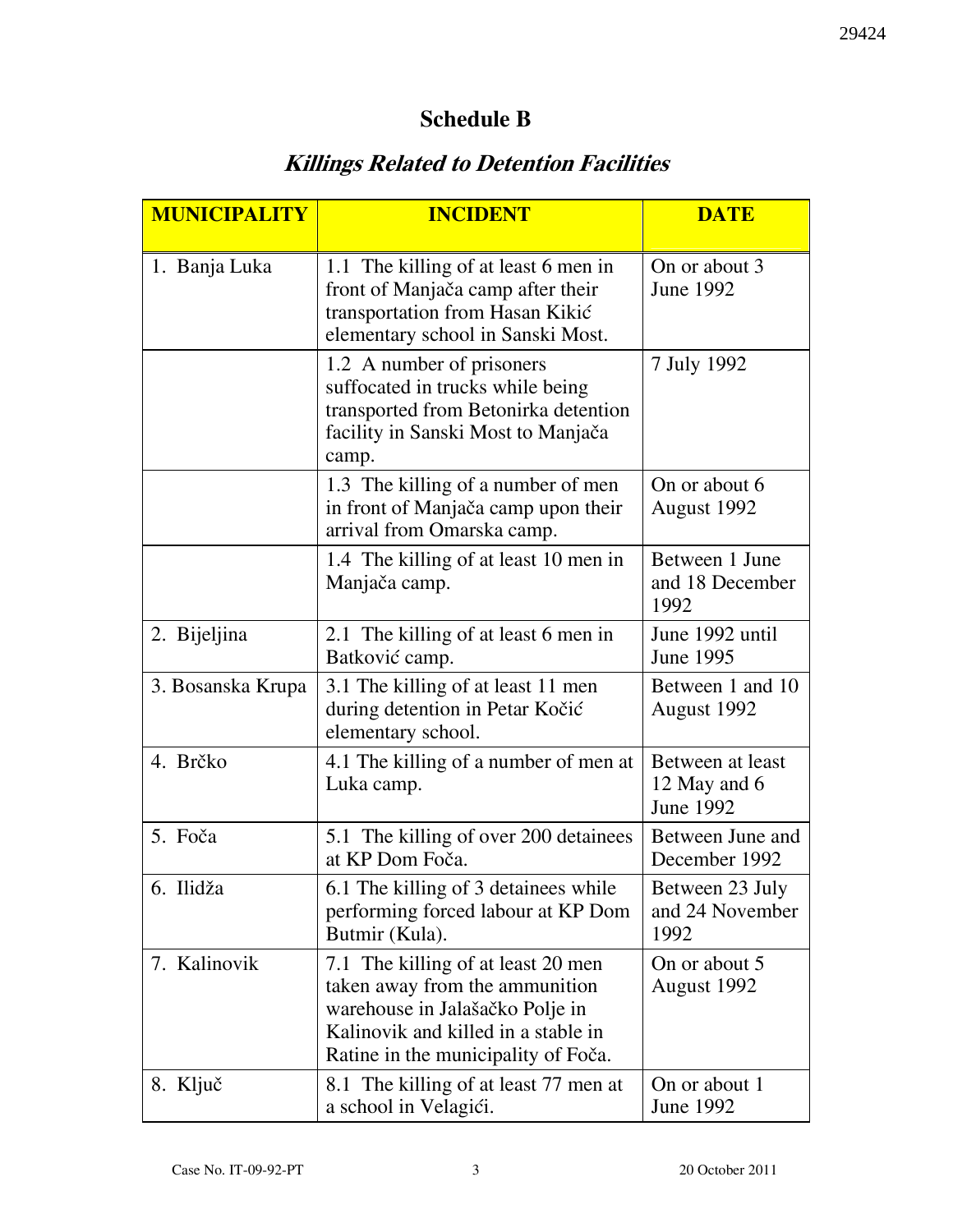| <b>MUNICIPALITY</b> | <b>INCIDENT</b>                                                                                                                                             | <b>DATE</b>                             |
|---------------------|-------------------------------------------------------------------------------------------------------------------------------------------------------------|-----------------------------------------|
| 9. Kotor Varoš      | 9.1 A number of men died as a result<br>of beatings in the prison building.                                                                                 | Between June and<br>September 1992      |
| 10. Novi Grad       | 10.1 The killing of a number of men<br>taken from the cisterns near the<br>Rajlovac barracks.                                                               | Between 1 and 14<br>June 1992           |
|                     | 10.2 The killing of at least 47 men<br>taken from the cisterns near the<br>Rajlovac barracks.                                                               | On or about 14<br>June 1992             |
| 11. Novo Sarajevo   | 11.1 The killing of 47 men taken<br>from the Lukavica barracks.                                                                                             | In June 1992                            |
| 12. Pale            | 12.1 A number of men died as a<br>result of beatings in the building of<br>the former Culture Centre/Dom<br>Culture in Pale (also referred to as a<br>gym). | Between June and<br><b>July 1992</b>    |
| 13. Prijedor        | 13.1 The killing of approximately<br>150 people in "Room 3" at Keraterm<br>camp.                                                                            | On or about 24<br>and 25 July 1992      |
|                     | 13.2 The killing of a number of<br>people at Omarska camp and at<br>various places after they were taken<br>from the camp.                                  | Between 27 May<br>and 21 August<br>1992 |
|                     | 13.3 The killing of a number of men<br>and women taken from the Omarska<br>and Keraterm camps in the area<br>called Hrastova Glavica.                       | On or about 5<br>August 1992            |
|                     | 13.4 The execution of over 150 men<br>from the "Brdo" region of Prijedor at<br>Omarska camp.                                                                | On or about 20<br><b>July 1992</b>      |
|                     | 13.5 The killing of a number of<br>people in Trnopolje camp and at<br>various places after they were taken<br>from the camp.                                | Between 28 May<br>and October 1992      |
|                     | 13.6 The killing of approximately<br>200 men from Trnopolje camp on<br>Vlašić mountain in Skender Vakuf.                                                    | On or about 21<br>August 1992           |
| 14. Rogatica        | 14.1 The killing of a number of men<br>taken from the Veljko Vlahović                                                                                       | Between June and<br>September 1992      |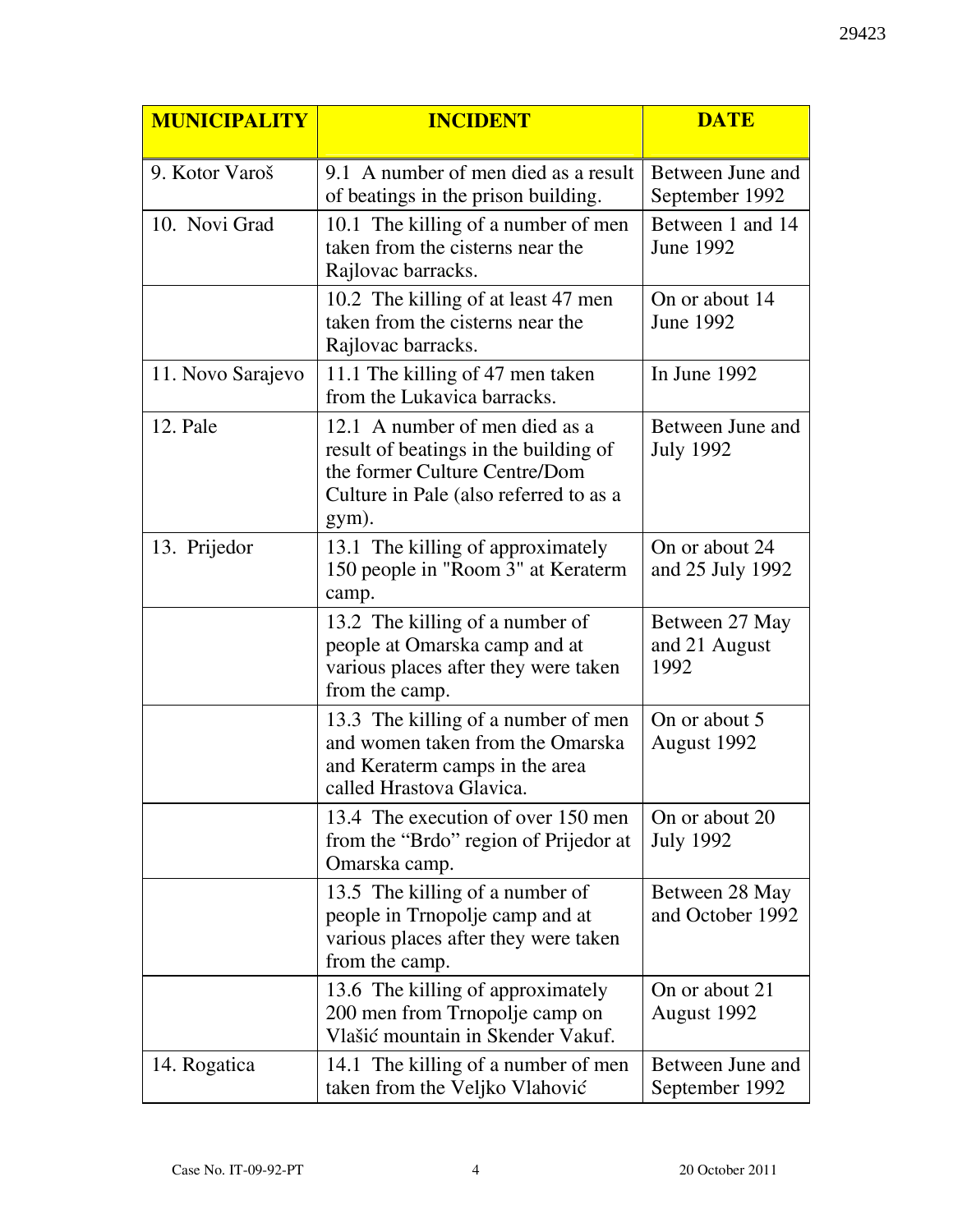| <b>MUNICIPALITY</b> | <b>INCIDENT</b>                                                                                                                                                                       | <b>DATE</b>                                   |
|---------------------|---------------------------------------------------------------------------------------------------------------------------------------------------------------------------------------|-----------------------------------------------|
|                     | secondary school.                                                                                                                                                                     |                                               |
|                     | 14.2 The killing of at least 24 men<br>taken from the detention facilities at<br>Rasadnik.                                                                                            | 15 August 1992                                |
| 15. Sanski Most     | 15.1 The killing of approximately 17<br>men taken from Betonirka camp in<br>Kriva Cesta near the Partisan<br>cemetery.                                                                | On or about 22<br>June 1992                   |
| 16. Vlasenica       | 16.1 The killing of approximately 9<br>men from Sušica camp.                                                                                                                          | Between June and<br>August 1992               |
|                     | 16.2 The killing of up to 140<br>detainees in Sušica camp.                                                                                                                            | On or about 30<br>September 1992              |
|                     | 16.3 The killing of one man in the<br>SJB building in Vlasenica.                                                                                                                      | On or about 22<br>May 1992                    |
|                     | 16.4 The killing of at least 29 men<br>taken away from the Civil Defence<br>Building/Prison next to the SUP and<br>killed on the side of the road near the<br>village of Nova Kasaba. | Between 18 May<br>and June 1992               |
| 17. Vogošća         | 17.1 The killing of a number of<br>detainees who were taken out from<br>Planjo's House in Svrake for forced<br>labour and who served as human<br>shields.                             | <b>Between August</b><br>and December<br>1992 |
| 18. Zvornik         | 18.1 The killing of approximately 88<br>men in Drinjača school.                                                                                                                       | On or about 30<br>May 1992                    |
|                     | 18.2 The killing of a number of men<br>at the Čelopek Dom Kulture.                                                                                                                    | Between 10 and<br>28 June 1992                |
|                     | 18.3 The killing of approximately<br>160 men at the Karakaj Technical<br>School.                                                                                                      | Between 1 and 5<br>June 1992                  |
|                     | 18.4 The killing of one man in<br>Ekonomija Farm.                                                                                                                                     | Between 12 and<br>31 May 1992                 |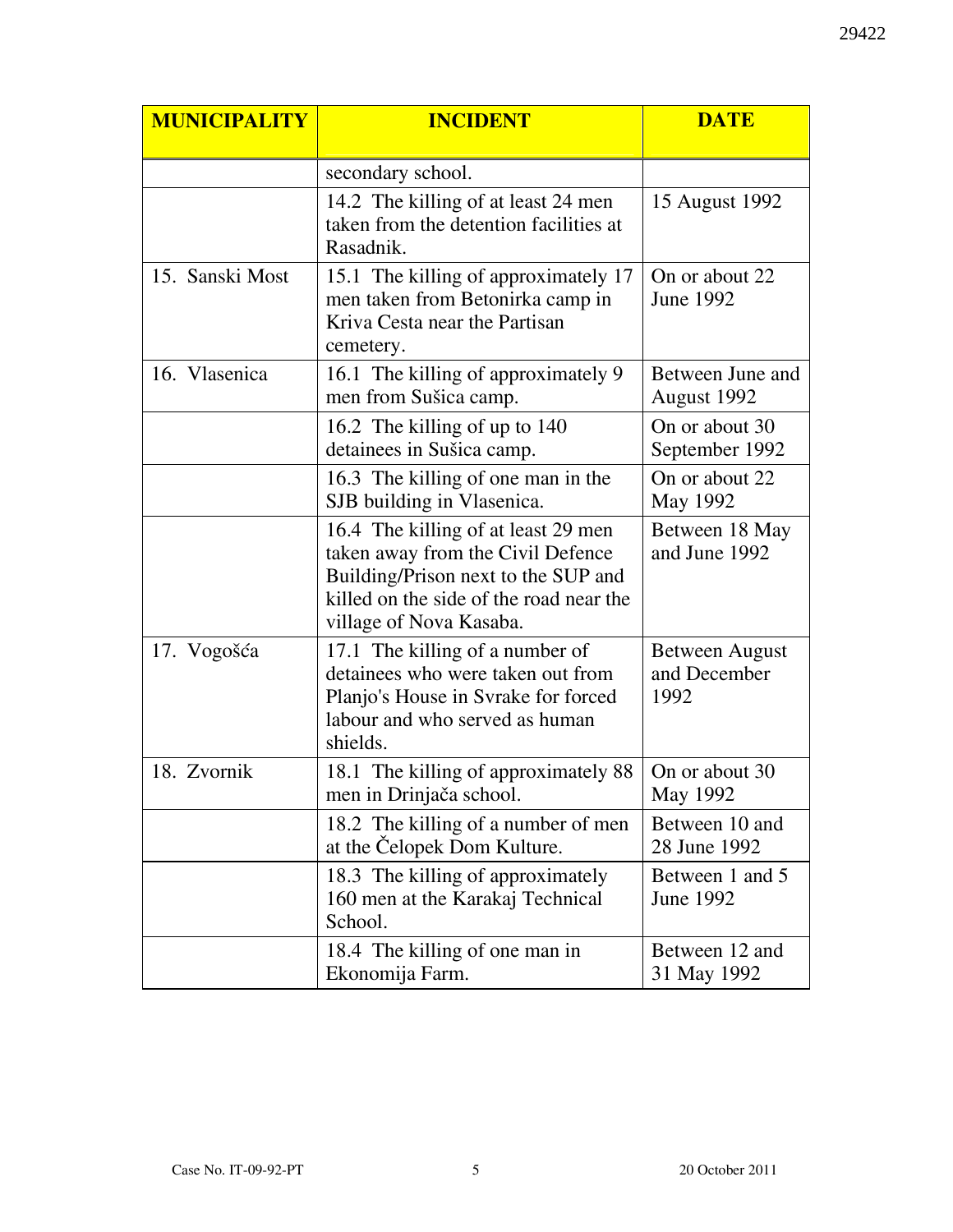### Schedule C

## Detention Facilities

| <b>MUNICIPALITY</b>  | <b>NAME AND/OR LOCATION OF</b><br><b>DETENTION FACILITY</b> | <b>DATE</b>                                                     |
|----------------------|-------------------------------------------------------------|-----------------------------------------------------------------|
| 1. Banja Luka        | 1.1 CSB Building Banja Luka                                 | At least between<br>June 1992 and<br>September 1993             |
|                      | 1.2 Manjača camp                                            | At least between<br>early June and<br>18 December<br>1992       |
|                      | 1.3 Mali Logor                                              | At least between<br>June 1992 and<br>sometime in<br>1995        |
|                      | 1.4 Banja Luka prison (Tunjice)                             | At least between<br>July 1992 and<br>the end of<br>October 1992 |
| 2. Bijeljina         | 2.1 Batković camp                                           | At least between<br>1 June 1992 and<br>31 December<br>1995      |
| 3. Bosanska<br>Krupa | 3.1 Petar Kočić elementary school                           | <b>Between</b><br>sometime in<br>May and August<br>1992         |
| 4. Bosanski Novi     | 4.1 Mlakve football stadium                                 | At least between<br>sometime in<br>May and July<br>1992         |
|                      | 4.2 Bosanski Novi fire station                              | At least between<br>July 1992 and<br>January 1993               |
|                      | 4.3 Bosanski Novi police station                            | At least between<br>17 and 29 May<br>1992                       |
|                      | 4.4 Bosanska Kostajnica police<br>station                   | At least between<br>17 May and 23                               |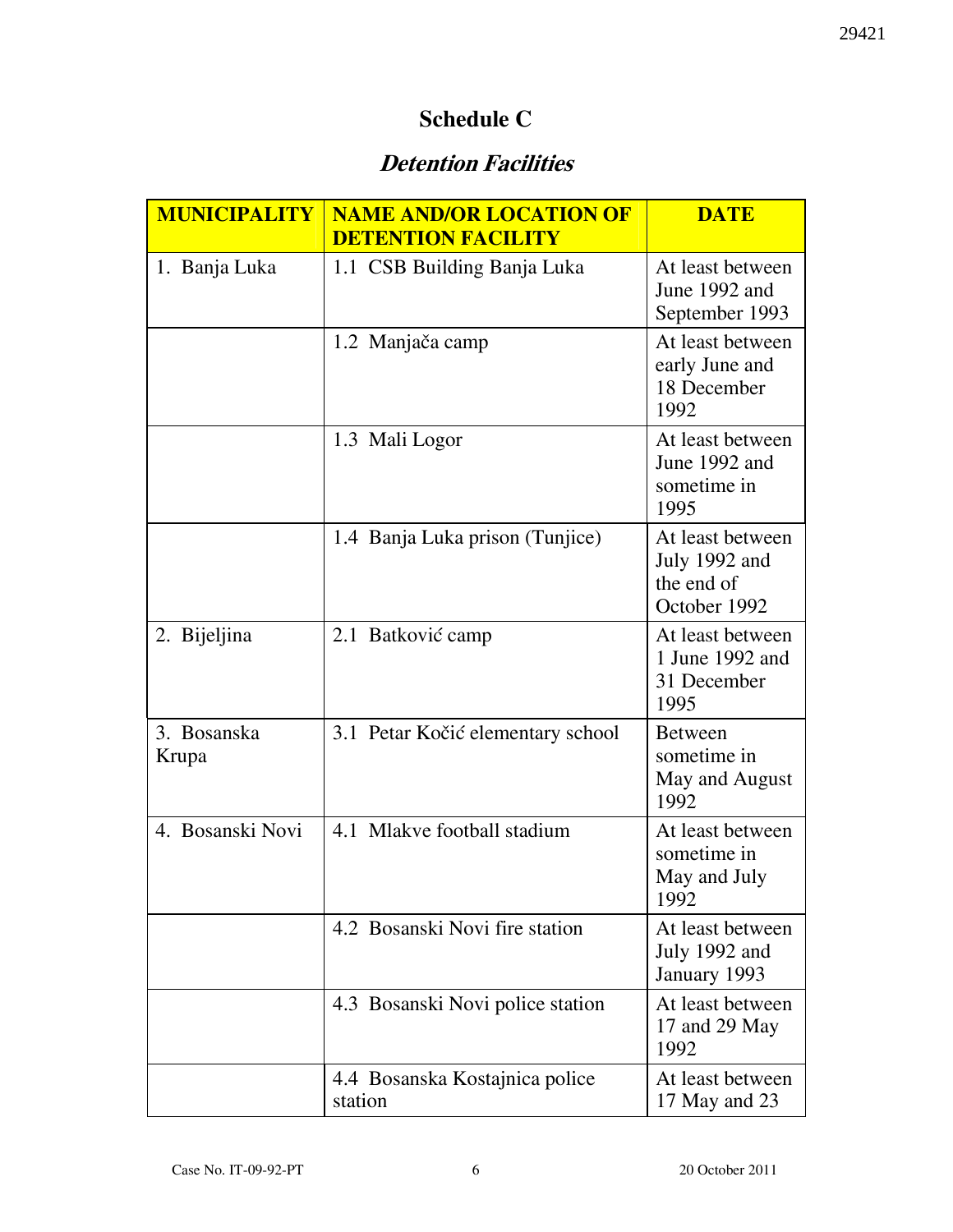| <b>MUNICIPALITY</b> | <b>NAME AND/OR LOCATION OF</b><br><b>DETENTION FACILITY</b>   | <b>DATE</b>                                               |
|---------------------|---------------------------------------------------------------|-----------------------------------------------------------|
|                     |                                                               | <b>July 1992</b>                                          |
|                     | 4.5 Vatrogasno camp in Bosanski<br>Novi                       | At least between<br>January and<br>February 1993          |
| 5. Brčko            | 5.1 Luka camp                                                 | At least between<br>12 May and mid<br><b>July 1992</b>    |
| 6. Foča             | 6.1 KP Dom Foča                                               | At least between<br>12 May and 31<br>December 1992        |
|                     | 6.2 Karaman's house in Miljevina                              | At least between<br>August and<br>October 1992            |
|                     | 6.3 Worker's Huts at Buk<br>Bijela/Bukovica Motel             | <b>Between June</b><br>and July 1992                      |
|                     | 6.4 Partizan Hall                                             | During 1992                                               |
|                     | 6.5 Srednja škola – Foča high<br>school                       | During 1992                                               |
| 7. Hadžići          | 7.1 Garage of the Hadžići Municipal<br>Assembly building      | From 20 May<br>1992 until at<br>least June 1992           |
|                     | 7.2 Hadžići Culture and Sport centre                          | Between at least<br>25 May and<br>September 1992          |
| 8. Ilidža           | 8.1 KP Dom Butmir (Kula Prison)                               | At least between<br>12 May 1992<br>and 28 October<br>1994 |
| 9. Kalinovik        | 9.1 Kalinovik elementary school<br>(Miladin Radojević school) | From 25 June<br>1992 until<br>sometime in July<br>1992    |
|                     | 9.2 An ammunition warehouse in<br>Jelašačko Polje             | From 6 July<br>1992 until 5<br>August 1992                |
| 10. Ključ           | 10.1 SJB Building in Ključ                                    | At least between<br>sometime in<br>May and August         |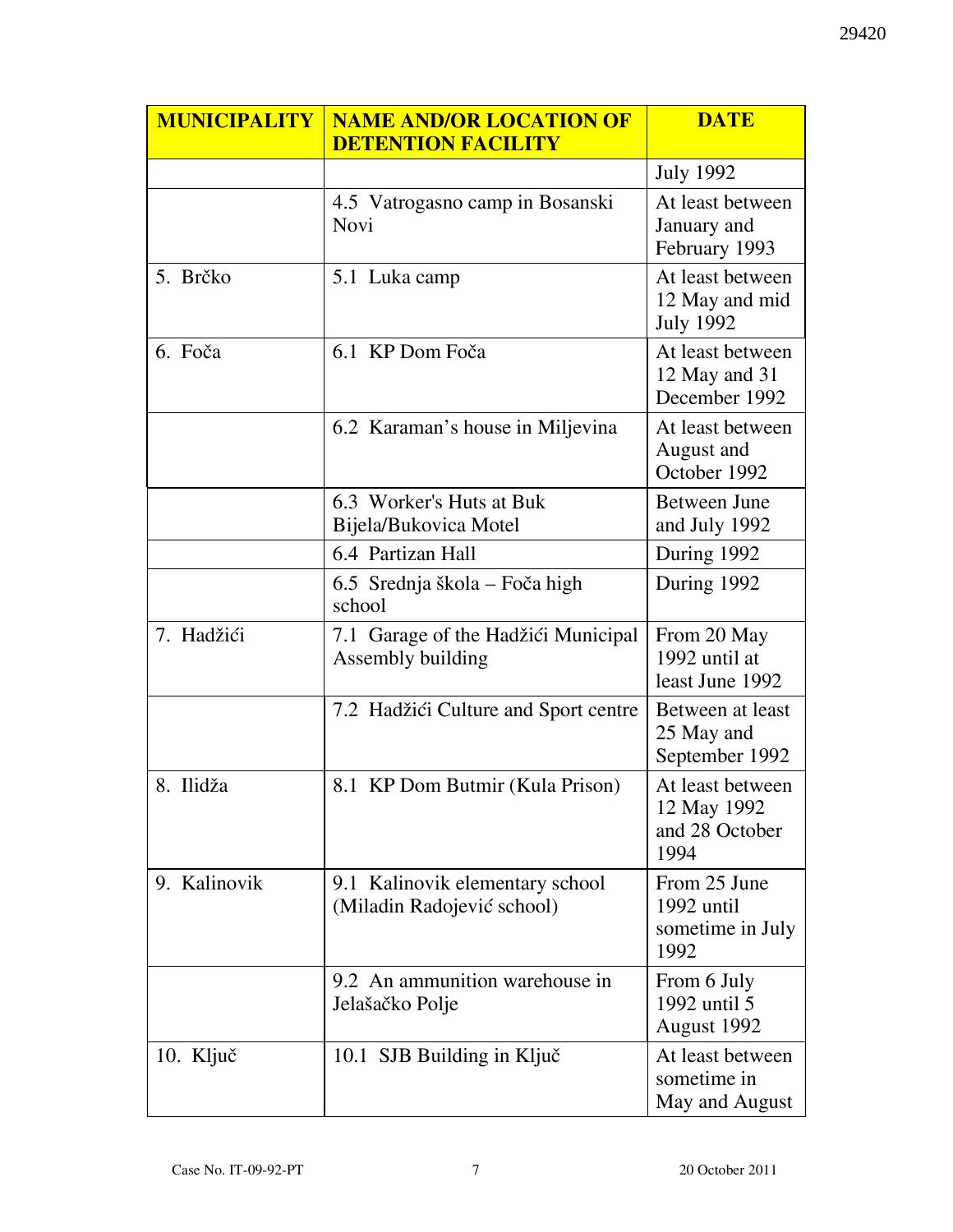| <b>MUNICIPALITY</b> | <b>NAME AND/OR LOCATION OF</b><br><b>DETENTION FACILITY</b>                      | <b>DATE</b>                                                     |
|---------------------|----------------------------------------------------------------------------------|-----------------------------------------------------------------|
|                     |                                                                                  | 1992                                                            |
|                     | 10.2 Nikola Mačkić elementary<br>school                                          | At least between<br>late May and<br>mid June 1992               |
|                     | 10.3 Velagići school                                                             | At least between<br>30 May and 1<br><b>June 1992</b>            |
| 11. Kotor Varoš     | 11.1 SJB Building in Kotor Varoš                                                 | At least between<br>June and July<br>1992                       |
|                     | 11.2 Kotor Varoš prison                                                          | At least between<br>June 1992 and<br><b>July 1993</b>           |
|                     | 11.3 Kotor Varoš sawmill                                                         | At least between<br>sometime in July<br>1992 and August<br>1992 |
|                     | 11.4 Kotor Varoš elementary school                                               | Between July<br>and late<br>September 1992                      |
| 12. Novi Grad       | 12.1 Cisterns near the Rajlovac<br>Army barracks                                 | June 1992                                                       |
| 13. Novo Sarajevo   | 13.1 Slaviša Vajner Čiča Barracks<br>in Lukavica                                 | 22 June until<br>September 1992                                 |
| 14. Pale            | 14.1 SJB Building in Pale                                                        | June 1992                                                       |
|                     | 14.2 Former Culture Centre/Dom<br>Culture in Pale (also referred to as a<br>gym) | At least between<br>12 May and<br>August 1992                   |
| 15. Prijedor        | 15.1 SJB Building in Prijedor                                                    | Between 24 May<br>and June 1992                                 |
|                     | 15.2 Omarska camp                                                                | Between 27 May<br>and 21 August<br>1992                         |
|                     | 15.3 Keraterm camp                                                               | Between 25 May<br>and 21 August<br>1992                         |
|                     | 15.4 Trnopolje camp                                                              | Between at least<br>24 May and 30                               |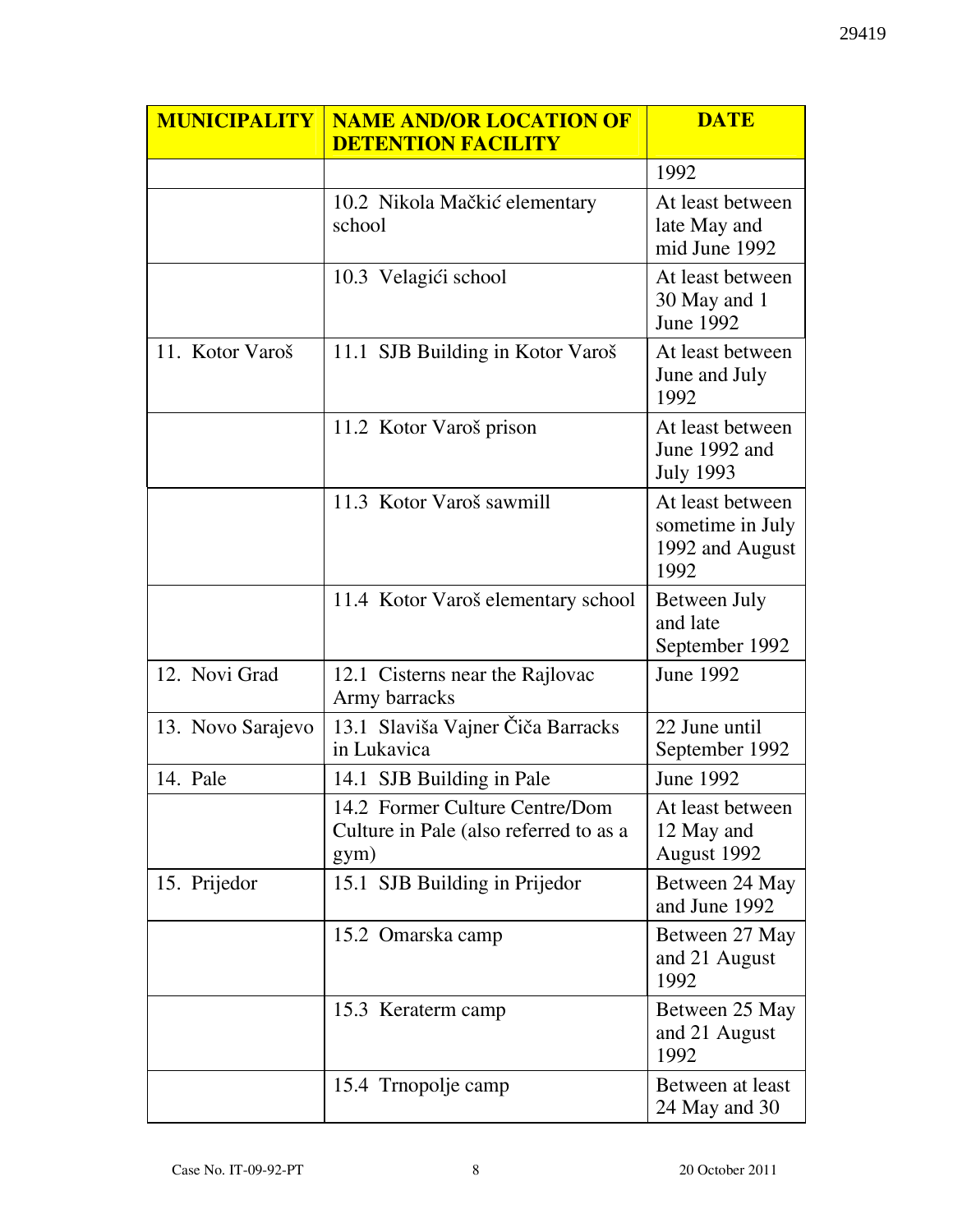| <b>MUNICIPALITY</b> | <b>NAME AND/OR LOCATION OF</b><br><b>DETENTION FACILITY</b> | <b>DATE</b>                                          |
|---------------------|-------------------------------------------------------------|------------------------------------------------------|
|                     |                                                             | September 1992                                       |
|                     | 15.5 Miška Glava Dom                                        | Between about<br>21 and 25 July<br>1992              |
|                     | 15.6 Ljubija football stadium                               | On or about 25<br><b>July 1992</b>                   |
|                     | 15.7 Prijedor barracks                                      | At least between<br>late May and<br>June 1992        |
| 16. Rogatica        | 16.1 Veljko Vlahović secondary<br>school                    | At least between<br>12 May and 31<br>August 1992     |
|                     | 16.2 The garage of Mićo Andrić                              | On or about 14<br>August 1992                        |
|                     | 16.3 Rasadnik                                               | At least between<br>August 1992 and<br>October 1994  |
| 17. Sanski Most     | 17.1 SJB Building and prison in<br>Sanski Most              | At least between<br>26 May and<br>August 1992        |
|                     | 17.2 Betonirka factory garage                               | At least between<br>27 May and 7<br><b>July 1992</b> |
|                     | 17.3 Hasan Kikić school sport halls                         | At least between<br>late May and<br><b>July 1992</b> |
|                     | 17.4 Krings Hall                                            | At least between<br>late May and<br><b>July 1992</b> |
|                     | 17.5 Magarica military facility                             | At least between<br>late May and<br><b>June 1992</b> |
| 18. Sokolac         | 18.1 Former elementary school in<br>Čavarine                | At least between<br>October 1992<br>and March 1993   |
|                     | 18.2 Slaviša Vajner Čiča elementary<br>school               | July until<br>October 1992                           |
| 19. Vlasenica       | 19.1 SJB Building in Vlasenica                              | At least between                                     |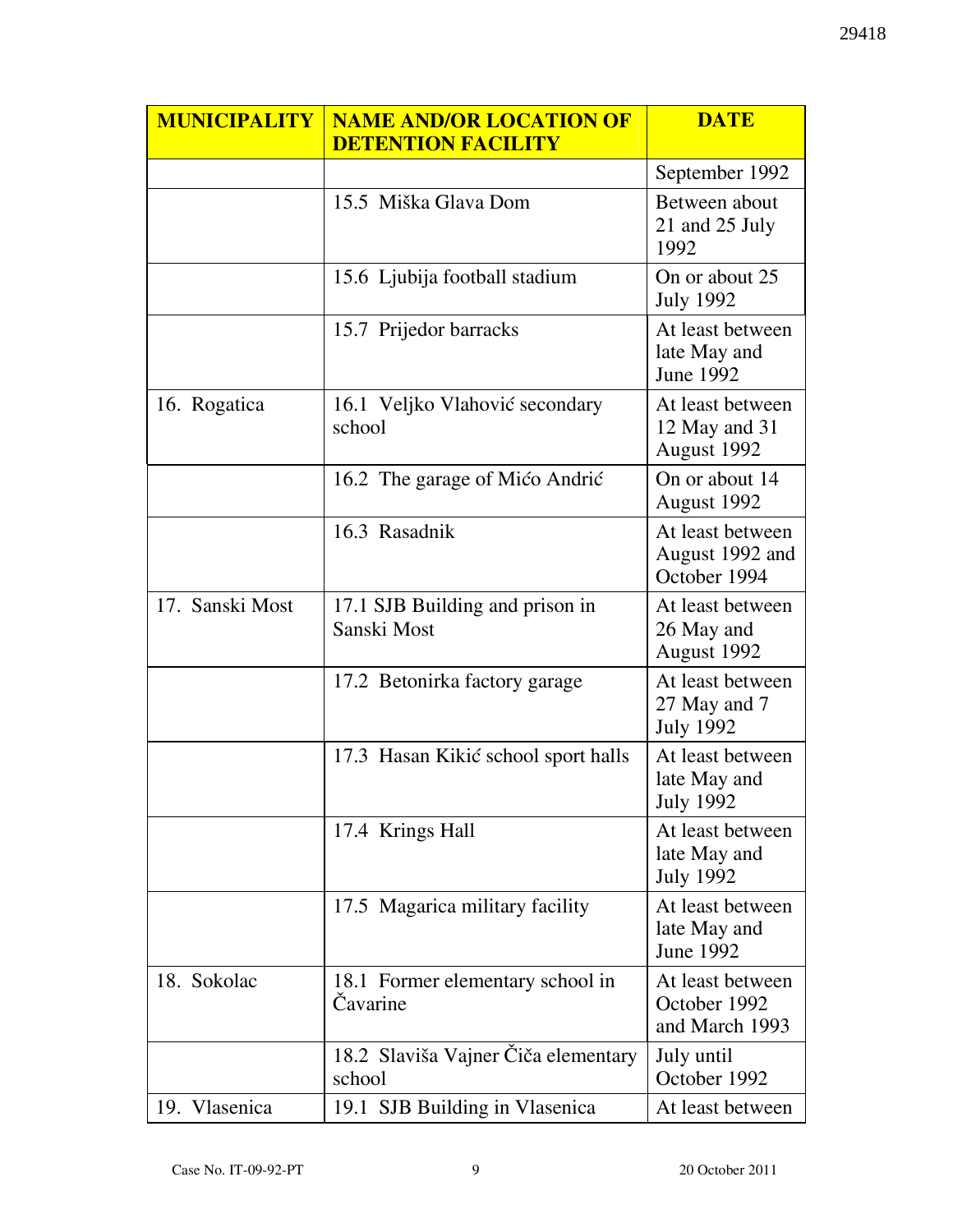| <b>MUNICIPALITY</b> | <b>NAME AND/OR LOCATION OF</b><br><b>DETENTION FACILITY</b> | <b>DATE</b>                                                  |
|---------------------|-------------------------------------------------------------|--------------------------------------------------------------|
|                     |                                                             | late May and<br>early June 1992                              |
|                     | 19.2 The prison building in<br>Vlasenica                    | At least between<br>June and July<br>1992                    |
|                     | 19.3 Sušica camp                                            | At least between<br>12 May and<br>about 30<br>September 1992 |
|                     | 19.4 Civil Defence building/prison<br>next to the SUP       | Between 18 May<br>and 25 May<br>1992                         |
| 20. Vogošća         | 20.1 Planjo's house (Planjina kuča)<br>in Svrake            | From early July<br>1992 until<br>February 1993               |
|                     | 20.2 "Bunker" in Vogošća                                    | At least between<br>12 May and July<br>1992                  |
| 21. Zvornik         | 21.1 Čelopek Dom Culture                                    | At least between<br>late May and<br><b>June 1992</b>         |
|                     | 21.2 Karakaj Technical School                               | At least between<br>late May and<br><b>June 1992</b>         |
|                     | 21.3 Novi Izvor company (also<br>known as Ciglana)          | At least between<br>29 May and 30<br><b>July 1992</b>        |
|                     | 21.4 Drinjača building (Dom<br>Culture)                     | At least between<br>late May and<br><b>June 1992</b>         |
|                     | 21.5 Ekonomija farm                                         | At least between<br>12 May and late<br>May 1992              |
|                     | 21.6 Standard factory                                       | At least between<br>12 May and late<br>May 1992              |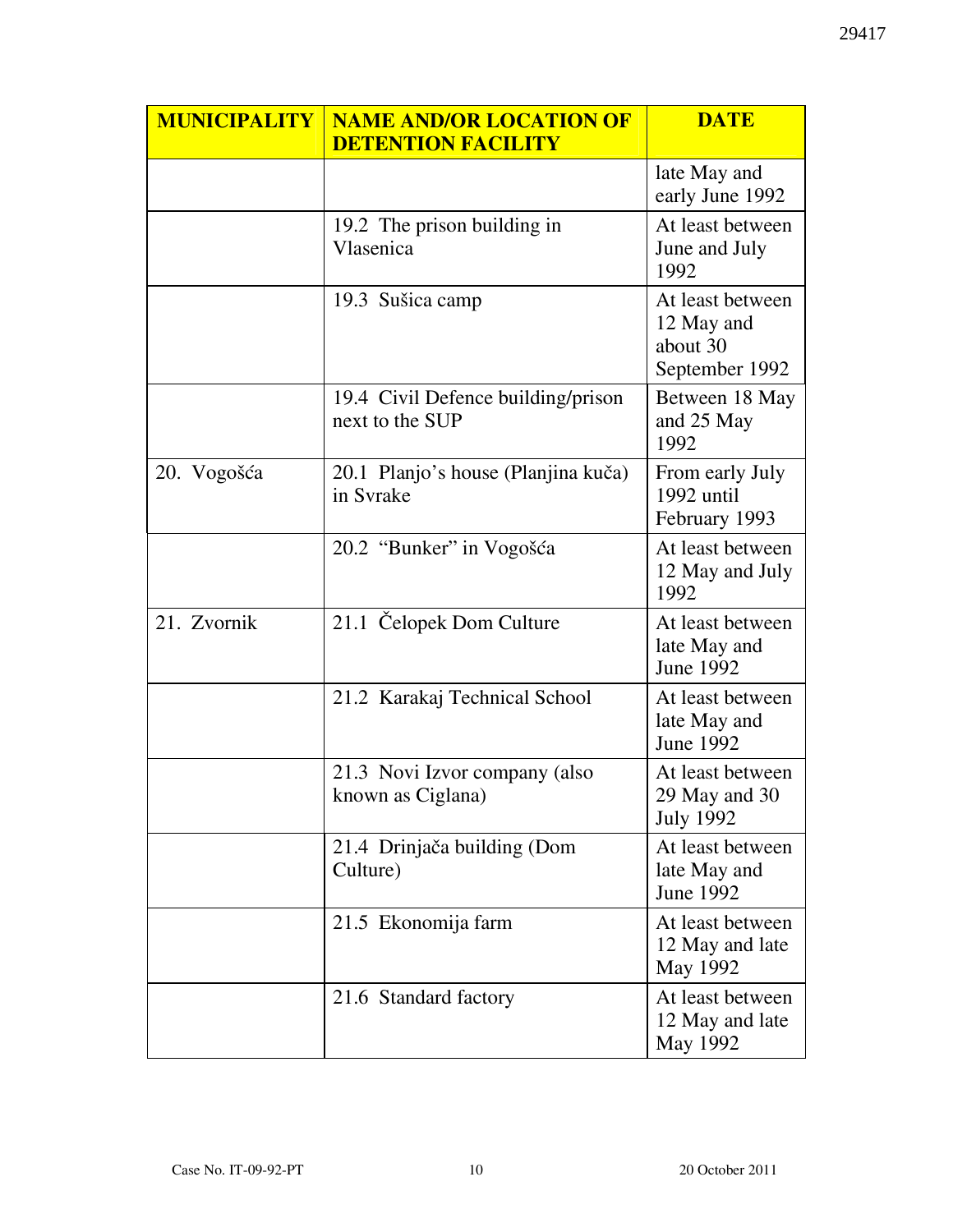### Schedule D

## Destruction of Cultural Monuments and Sacred Sites

| <b>MUNICIPALITY</b> | <b>NAME AND/OR LOCATION OF</b>                                                                                                                                                                                                        | <b>DATE</b>                                      |
|---------------------|---------------------------------------------------------------------------------------------------------------------------------------------------------------------------------------------------------------------------------------|--------------------------------------------------|
|                     | <b>SITE</b>                                                                                                                                                                                                                           |                                                  |
| 1. Bijeljina        | Atmačići mosque, Janjari mosque,<br>Srednja Trnova mosque.                                                                                                                                                                            | Summer of 1992                                   |
| 2. Bosanska Krupa   | Three mosques in Bosanska Otoka.                                                                                                                                                                                                      | At least between 12<br>May and<br>November 1992  |
| 3. Bosanski Novi    | The mosque in Blagaj Japra, the town<br>mosque in Bosanski Novi (Gradska<br>Džamija), and the Vidorije mosque.                                                                                                                        | At least between 12<br>May and June 1992         |
| 4. Brčko            | Bijela mosque, Sava mosque, Old Hadži<br>Paša mosque, Dizdaruša mosque, Rijeka<br>mosque, Omerbegova mosque, Palanka<br>mosque, Brčko church, Dubrave church,<br>Gorica church, Poljaci church.                                       | At least between 12<br>May and<br>September 1992 |
| 5. Foča             | Aladža mosque.                                                                                                                                                                                                                        | At least between 12<br>May and August<br>1992    |
| 6. Kalinovik        | Ulog mosque, Hotovlje mosque, Jesalica<br>mosque, Kutina mosque.                                                                                                                                                                      | After July 1992                                  |
| 7. Ključ            | Town mosque, Biljani - Džaferagići<br>mosque, Pudin Han-Velagići mosque,<br>Donji Budelj mosque, Humići mosque,<br>Krasulje mosque, Sanica mosque,<br>Tićevići mosque, town Catholic church.                                          | At least between 12<br>May and August<br>1992    |
| 8. Kotor Varoš      | Hanifići mosque, Vrbanjci mosque, the<br>Roman Catholic church in the town of<br>Kotor Varoš, Hrvaćani mosque, old<br>mosque in Večići, new mosque in<br>Večići, Vranić mosque, Ravne mosque,<br>Donji Varoš mosque, Hadrovci mosque. | At least between<br>June and December<br>1992    |
| 9. Novi Grad        | Ahatovići mosque.                                                                                                                                                                                                                     | On or about 4 June<br>1992                       |
| 10. Pale            | Three mosques including mosques at<br>Prača, Podvitez, Bogovići.                                                                                                                                                                      | Between July and<br>September 1992               |
| 11. Prijedor        | Kozaruša mosque, Stari Grad mosque,                                                                                                                                                                                                   | At least between 12                              |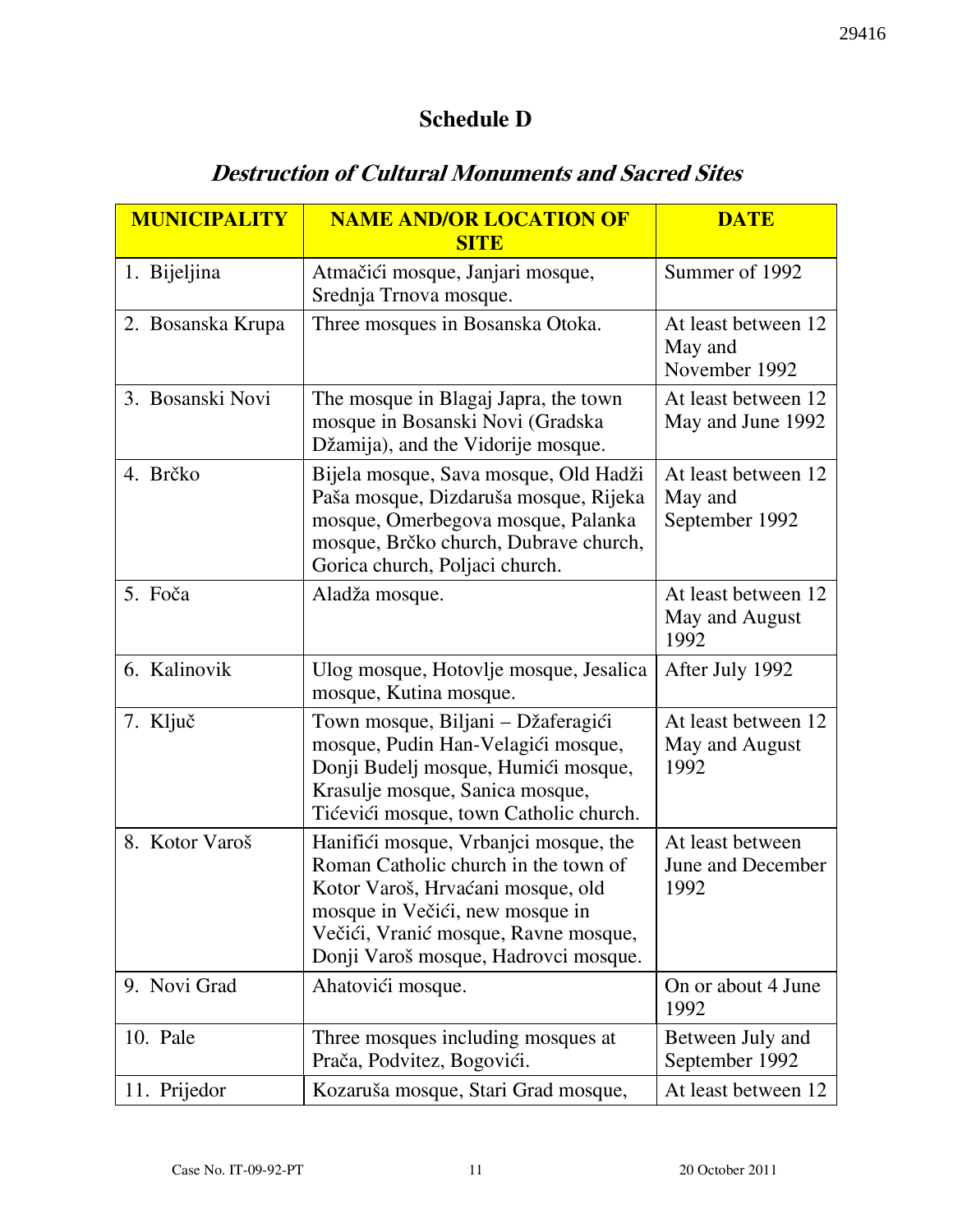| <b>MUNICIPALITY</b> | <b>NAME AND/OR LOCATION OF</b>                                                                                                                                                                                                                                                                                                                                                                             | <b>DATE</b>                                      |
|---------------------|------------------------------------------------------------------------------------------------------------------------------------------------------------------------------------------------------------------------------------------------------------------------------------------------------------------------------------------------------------------------------------------------------------|--------------------------------------------------|
|                     | <b>SITE</b>                                                                                                                                                                                                                                                                                                                                                                                                |                                                  |
|                     | Carakovo mosque, Hambarine old<br>mosque, Čaršijska mosque – town of<br>Prijedor, Zagrad mosque – town of<br>Prijedor, Bišćani mosque, Gornja/Donja<br>Puharska mosque, Rizvanovići mosque,<br>Brezičani mosque, Ališići mosque,<br>Zecovi mosque, Čejreci mosque,<br>Gomjenica mosque, Kevljani mosque,<br>Kamičani mosque, Kozarac - Mutnik<br>mosque, Prijedor town Catholic church,<br>Briševo church. | May and December<br>1992                         |
| 12. Rogatica        | Arnaudija mosque in the town of<br>Rogatica, Čaršija mosque in the town of<br>Rogatica, three mosques in the area of<br>Vragolovi.                                                                                                                                                                                                                                                                         | At least between<br>June and December<br>1992    |
| 13. Sanski Most     | Town mosque, Pobriježje mosque, the<br>old and new mosques at Hrustovo-<br>Kukavice, Vrhpolje mosque, Šehovci<br>mosque, Trnova mosque, Stari Majdan<br>(Palanka) mosque, Stari Majdan<br>(Utriška) mosque, Dževar mosque,<br>Husimovci mosque, Donji Kamengrad<br>mosque, Skucani Vakuf mosque,<br>Lukavice mosque, Tomina mosque,<br>Caplje mosque, town Catholic church.                                | At least between 12<br>May and December<br>1992  |
| 14. Sokolac         | Kruševci mosque, Knežina mosque,<br>Kaljina mosque, Novoseoci mosque,<br>Koštica mosque.                                                                                                                                                                                                                                                                                                                   | At least between<br>August and<br>September 1992 |
| 15. Vogošća         | Ugorsko mosque.                                                                                                                                                                                                                                                                                                                                                                                            | At least between 12<br>May and<br>September 1992 |
| 16. Zvornik         | Novo Selo mosque, Glumina mosque,<br>Gornja Kamenica mosque, Kovačevići<br>mosque and Selimovići mosque.                                                                                                                                                                                                                                                                                                   | At least between 12<br>May and<br>November 1992  |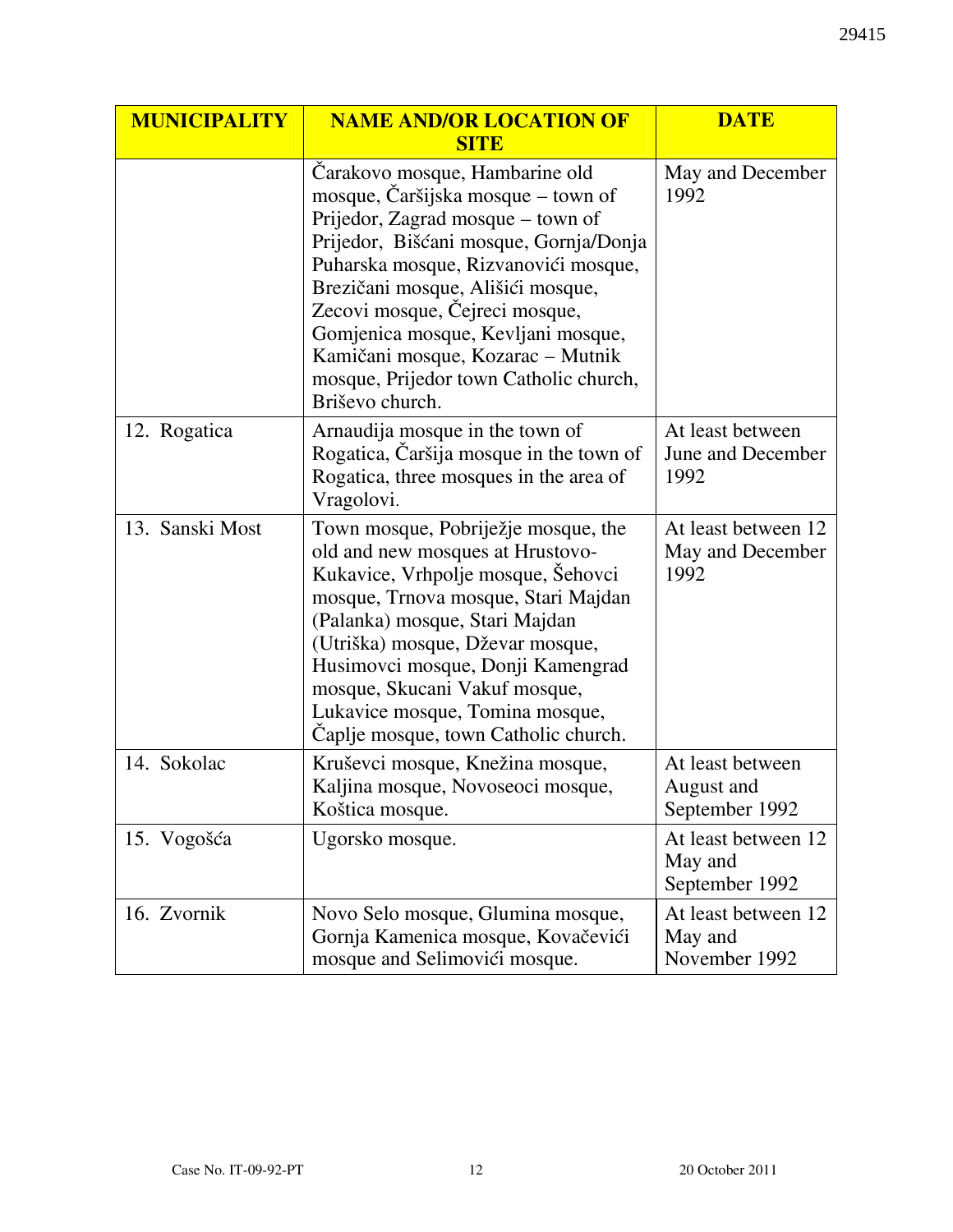### Schedule E

# Srebrenica Killings

| <b>LOCATION</b>                                     | <b>INCIDENT</b>                                                                                                                                                                                                                                                  | <b>DATE</b>                                     |
|-----------------------------------------------------|------------------------------------------------------------------------------------------------------------------------------------------------------------------------------------------------------------------------------------------------------------------|-------------------------------------------------|
| Part 1:<br><b>Organised</b><br><b>Killings</b>      |                                                                                                                                                                                                                                                                  |                                                 |
| 1. Jadar River                                      | 1.1 The killing of about 15 Bosnian<br>Muslim men in an isolated area on<br>the bank of the Jadar River.                                                                                                                                                         | 13 July 1995, at<br>approximately<br>1100 hours |
| 2. Cerska Valley                                    | 2.1 The killing and subsequent<br>burial of approximately 150 Bosnian<br>Muslim men in an area along a dirt<br>road in the Cerska Valley about three<br>(3) kilometres from Konjević Polje.                                                                      | Between 13 and<br>17 July 1995                  |
| 3. Kravica<br>Warehouse                             | 3.1 The killing of over 1,000<br>Bosnian Muslim men in a large<br>warehouse in the village of Kravica.<br>The bodies of the victims were<br>transported to two large mass graves<br>located in the nearby villages of<br>Glogova and Ravnice on 14 July<br>1995. | 13 July 1995                                    |
| 4. Sandići<br>Meadow                                | 4.1 The killing of approximately 15<br>Bosnian Muslim prisoners who were<br>detained at Sandići meadow and<br>summarily executed in an area near<br>Sandići.                                                                                                     | 13 July 1995,<br>after dark                     |
| 5. Luke School<br>near Tišća                        | 5.1 The killing of 25 Bosnian<br>Muslim men who were detained at<br>the Luke school and summarily<br>executed in an isolated nearby<br>pasture.                                                                                                                  | On or about 13<br>July or 14 July<br>1995       |
| 6. Orahovac<br>(School and<br><b>Nearby Field</b> ) | 6.1 The killing of two Bosnian<br>Muslim prisoners who were detained<br>at the school in Orahovac. The two<br>prisoners were removed from the<br>school and summarily executed by<br>rifle fire.                                                                 | On or about 14<br><b>July 1995</b>              |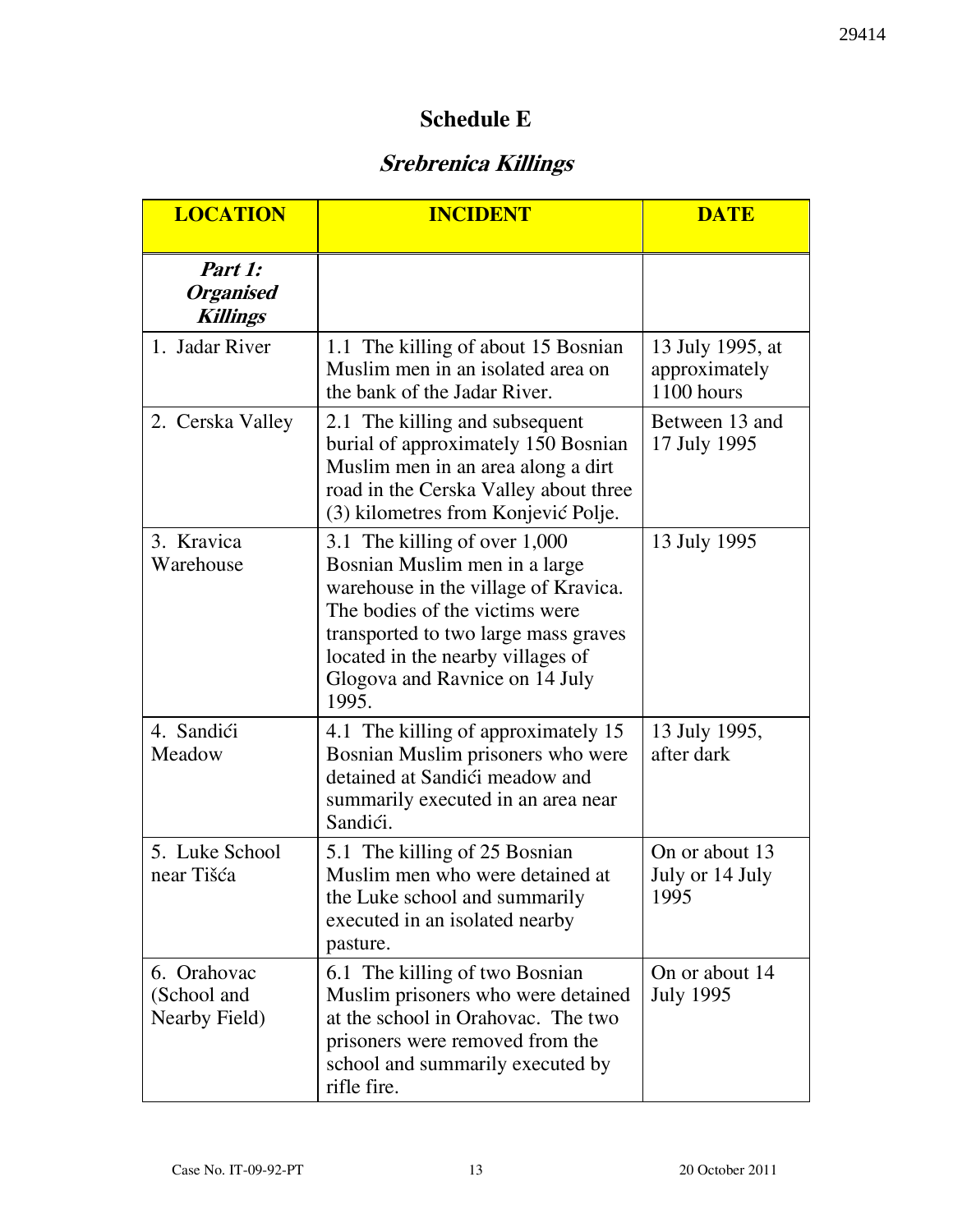| <b>LOCATION</b>                                 | <b>INCIDENT</b>                                                                                                                                                                                                                                                                                                                          | <b>DATE</b>                                                                         |
|-------------------------------------------------|------------------------------------------------------------------------------------------------------------------------------------------------------------------------------------------------------------------------------------------------------------------------------------------------------------------------------------------|-------------------------------------------------------------------------------------|
|                                                 | 6.2 The killing of approximately<br>1,000 Bosnian Muslim men who<br>were detained at the school in<br>Orahovac, blindfolded, transported to<br>a nearby field by truck, and<br>summarily executed. The bodies of<br>the victims were buried in mass<br>graves at the execution site on 14 and<br>15 July 1995.                           | 14 July 1995,<br>beginning in the<br>early afternoon                                |
| 7. Petkovci<br>(School and Dam)                 | 7.1 The killing at Petkovci school of<br>some of the approximately 1,000<br>Bosnian Muslim men detained at the<br>school.                                                                                                                                                                                                                | On or about 14<br><b>July 1995</b>                                                  |
|                                                 | 7.2 The killing of the surviving<br>portion of the approximately 1,000<br>Bosnian Muslim men who were<br>detained at Petkovci school. The<br>men were summarily executed in an<br>area below the dam near Petkovci.<br>While the executions continued on<br>15 July, excavators and heavy<br>equipment were used to bury the<br>victims. | On or about 14<br>July 1995, in the<br>evening - 15 July<br>1995, in the<br>morning |
| 8. Ročević School<br>and Kozluk                 | 8.1 The killing at Ročević school of<br>some of the approximately 1,000<br>Bosnian Muslim men detained at the<br>school.                                                                                                                                                                                                                 | On or about 14 or<br>15 July 1995                                                   |
|                                                 | 8.2 The killing of the surviving<br>portion of the approximately 1,000<br>Bosnian Muslim men detained at<br>Ročević school. The men were<br>summarily executed at a site on the<br>bank of the Drina River near Kozluk.<br>The victims of the executions were<br>buried in a nearby mass grave.                                          | 15 July 1995                                                                        |
| 9. Kula School<br>and Branjevo<br>Military Farm | 9.1 The killing at Kula school near<br>Pilica of some of the approximately<br>1,200 Bosnian Muslim men detained<br>at the school.                                                                                                                                                                                                        | On or about 14 or<br>15 July 1995                                                   |
|                                                 | 9.2 The killing of the surviving                                                                                                                                                                                                                                                                                                         | 16 July 1995                                                                        |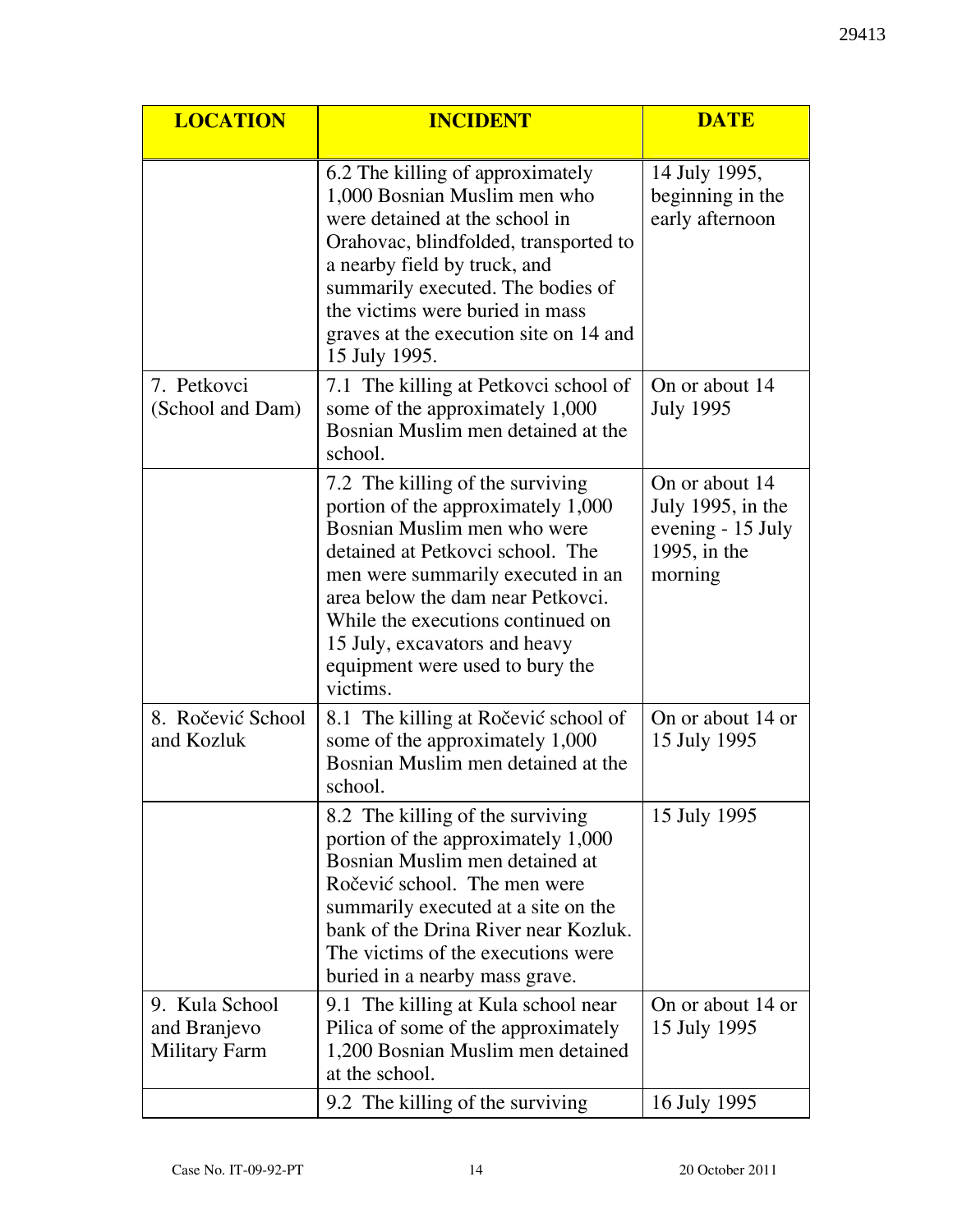| <b>LOCATION</b>                                    | <b>INCIDENT</b>                                                                                                                                                                                                                                                             | <b>DATE</b>                        |
|----------------------------------------------------|-----------------------------------------------------------------------------------------------------------------------------------------------------------------------------------------------------------------------------------------------------------------------------|------------------------------------|
|                                                    | portion of the approximately 1,200<br>Bosnian Muslim men who were<br>detained in the Kula school. The<br>men were transported by bus to<br>Branjevo Military Farm and<br>summarily executed. The hundreds<br>of victims subsequently were buried<br>in a nearby mass grave. |                                    |
| 10. Pilica Cultural<br>Centre                      | 10.1 The killing of approximately<br>500 Bosnian Muslim men inside the<br>Pilica Cultural Centre. The victims<br>were subsequently buried in a mass<br>grave at Branjevo Military Farm.                                                                                     | 16 July 1995                       |
| 11. Snagovo                                        | 11.1 The killing of six Bosnian<br>Muslim men who were captured<br>upon becoming separated from the<br>column of men retreating from the<br>Srebrenica enclave and were<br>executed in the woods near the town<br>of Snagovo.                                               | On or about 22<br><b>July 1995</b> |
| 12. Bišina                                         | 12.1 The killing of over thirty<br>Bosnian Muslim men, some of<br>whom were previously detained in<br>Sušica prison, in Bišina in Šekovići<br>Municipality.                                                                                                                 | 23 July 1995                       |
| 13. Trnovo                                         | 13.1 The killing of six Bosnian<br>Muslim men and boys from<br>Srebrenica near the town of Trnovo.                                                                                                                                                                          | Late July or early<br>August 1995  |
| Part 2:<br><b>Opportunistic</b><br><b>Killings</b> |                                                                                                                                                                                                                                                                             |                                    |
| 14. Potočari                                       | 14.1 The killing of nine Bosnian<br>Muslim men near the UN Compound<br>on the Budak side of the main road.                                                                                                                                                                  | On or about 12<br><b>July 1995</b> |
|                                                    | 14.2 The killing of one Bosnian<br>Muslim man behind a building near<br>the "White House."                                                                                                                                                                                  | On or about 13<br><b>July 1995</b> |
| 15. Bratunac                                       | 15.1 The killing of 50 or more                                                                                                                                                                                                                                              | 12 July 1995, at                   |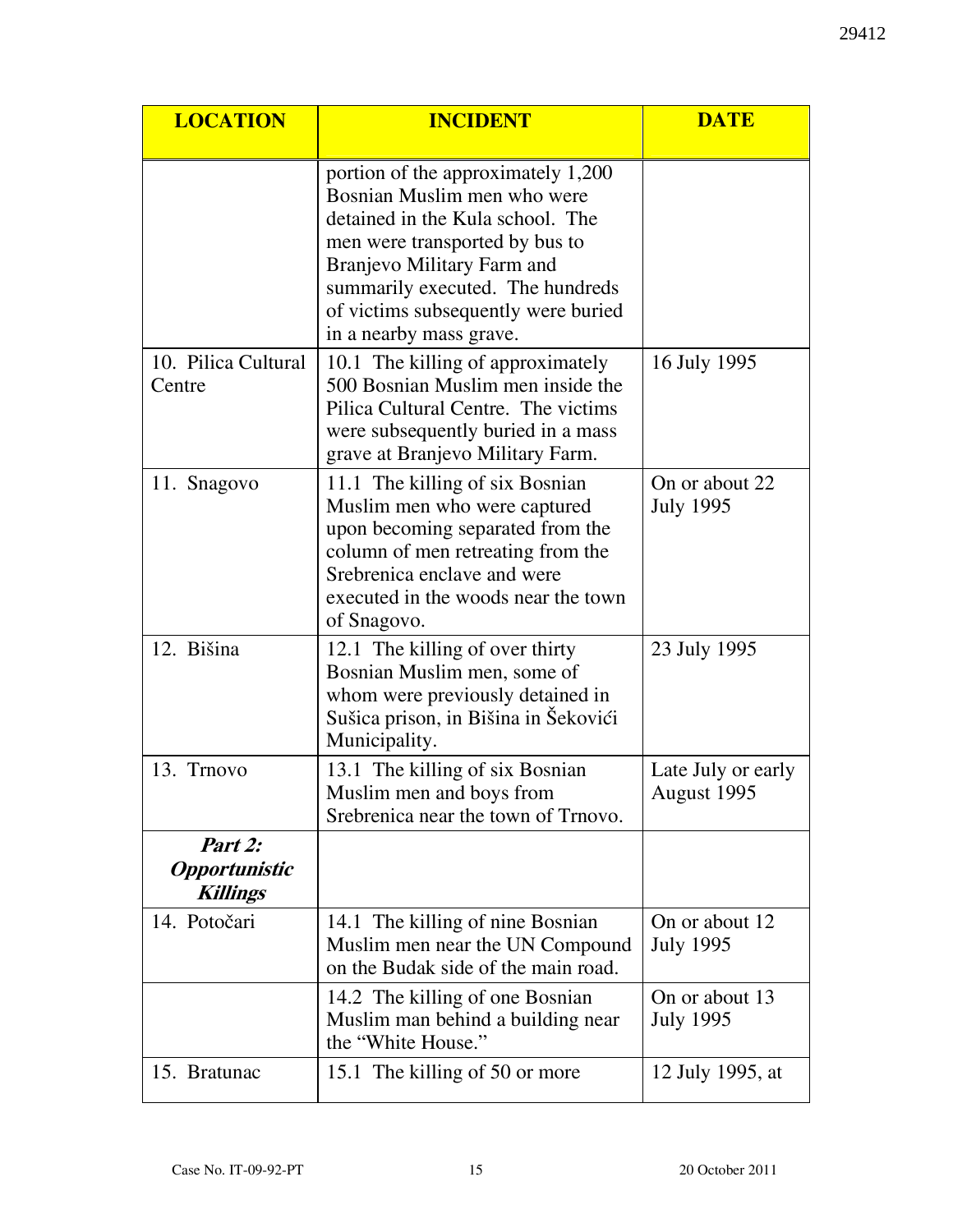| <b>LOCATION</b> | <b>INCIDENT</b>                                                                                                                                                                          | DATE                                                                |
|-----------------|------------------------------------------------------------------------------------------------------------------------------------------------------------------------------------------|---------------------------------------------------------------------|
| Town            | Bosnian Muslim men inside and<br>outside the Vuk Karadžić elementary<br>school and in the surrounding area.                                                                              | approximately<br>2200 hours to $15$<br>July 1995, in the<br>morning |
|                 | 15.2 The killing of two Bosnian<br>Muslim men who were taken off a<br>truck in Bratunac town, led to a<br>nearby garage and summarily<br>executed.                                       | 13 July 1995, at<br>approximately<br>2130 hours                     |
|                 | 15.3 The killing of a mentally<br>retarded Bosnian Muslim man who<br>was taken off a bus parked in front of<br>the Vuk Karadžić elementary school<br>in Bratunac and summarily executed. | 13 July 1995, in<br>the evening                                     |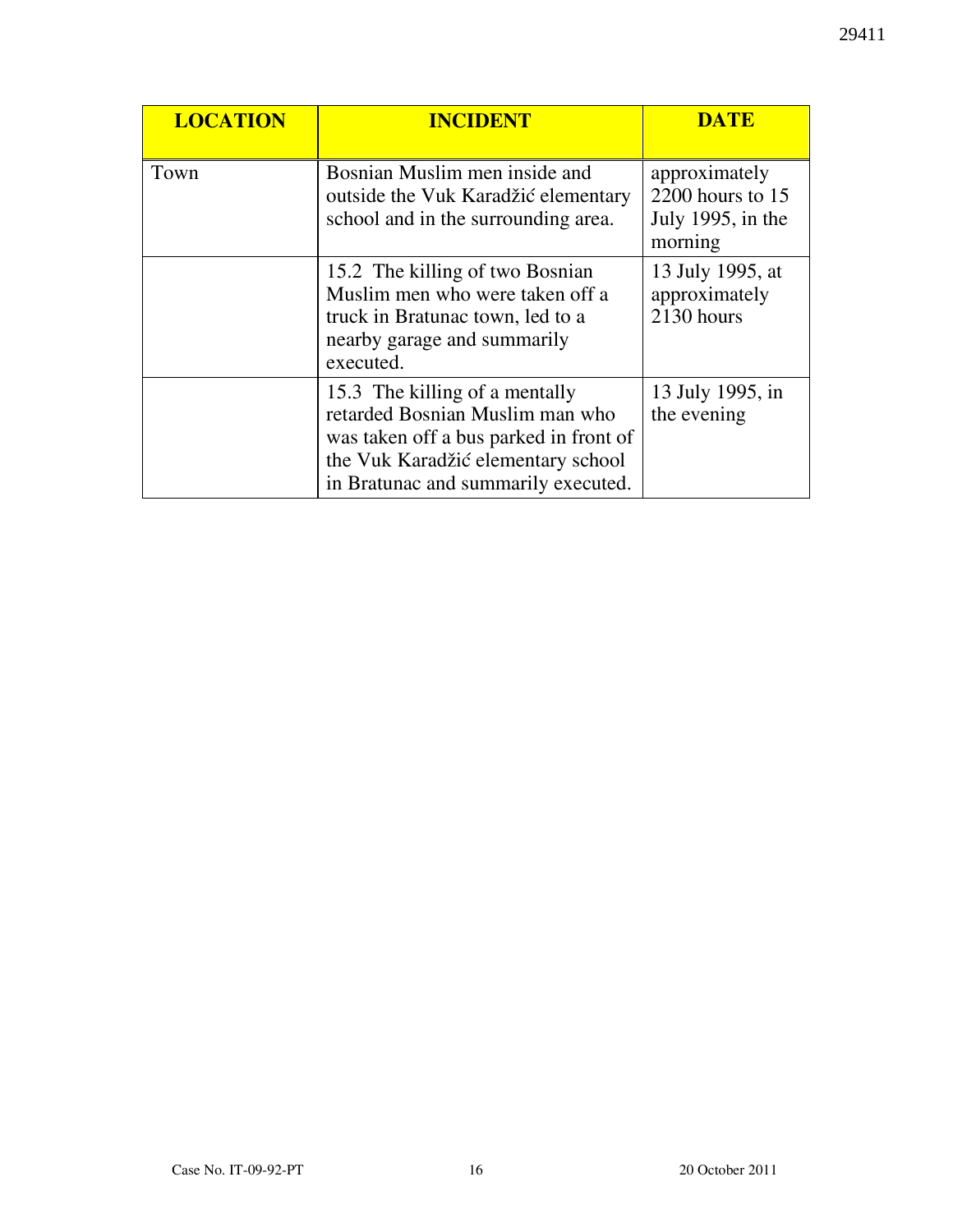## Schedule F

# Sniping Incidents in Sarajevo

| <b>INCIDENT</b>                                                                                                                                                                                                                                                                                                                 | <b>DATE</b>      |
|---------------------------------------------------------------------------------------------------------------------------------------------------------------------------------------------------------------------------------------------------------------------------------------------------------------------------------|------------------|
| 1. Anisa PITA, a 3 year old girl, was shot and<br>wounded in her right leg on the porch of her residence<br>on Žagrići Street in the Širokača area of Sarajevo.                                                                                                                                                                 | 13 December 1992 |
| 2. A 9 year old girl was shot and wounded in the<br>back while playing in the front garden of her house in<br>the Sedrenik area of Sarajevo.                                                                                                                                                                                    | 17 April 1993    |
| 3. Munira ZAMETICA, a 48 year old woman, was<br>shot dead while collecting water from the Dobrinja<br>River in the area of Dobrinja.                                                                                                                                                                                            | 11 July 1993     |
| 4. Nafa TARIĆ, a 35 year old woman, and her 8 year<br>old daughter Elma TARIĆ, were shot and wounded<br>by a single bullet while walking together on Ivana<br>Krndelja Street, in the centre of Sarajevo. The bullet<br>wounded the mother in her left thigh, and wounded<br>the daughter on her right hand and in her abdomen. | 3 September 1993 |
| 5. Ramiza KUNDO, a 38 year old woman, was shot<br>and wounded in her left leg while carrying buckets of<br>water across Briješko Brdo Street (presently<br>Bulbulistan Street) in the west end of Sarajevo.                                                                                                                     | 2 November 1993  |
| 6. Sanija DŽEVLAN, a 32 year old woman, was shot<br>and wounded in her buttocks while riding a bicycle<br>across a bridge on Nikole Demonja Street in<br>Dobrinja.                                                                                                                                                              | 6 January 1994   |
| 7. Sehadeta PLIVAC, a 53 year old woman, and<br>Hajra HAFIZOVIĆ, a 62 year old woman, were both<br>shot and wounded in their legs while travelling in a<br>crowded bus near the junction of Nikole Demonje and<br>Bulevar Avnoj (presently Nikole Demonje and<br>Bulevar Branioca Dobrinja) in Dobrinja.                        | 25 May 1994      |
| 8. Jasmina KUČINAR, a 31 year old woman, and her<br>4 year old son Damir KUČINAR, were shot and<br>lightly wounded in their legs while travelling in a<br>crowded tram. The tram was travelling west on<br>Zmaja od Bosne Street towards Alipašino Polje.                                                                       | 19 June 1994     |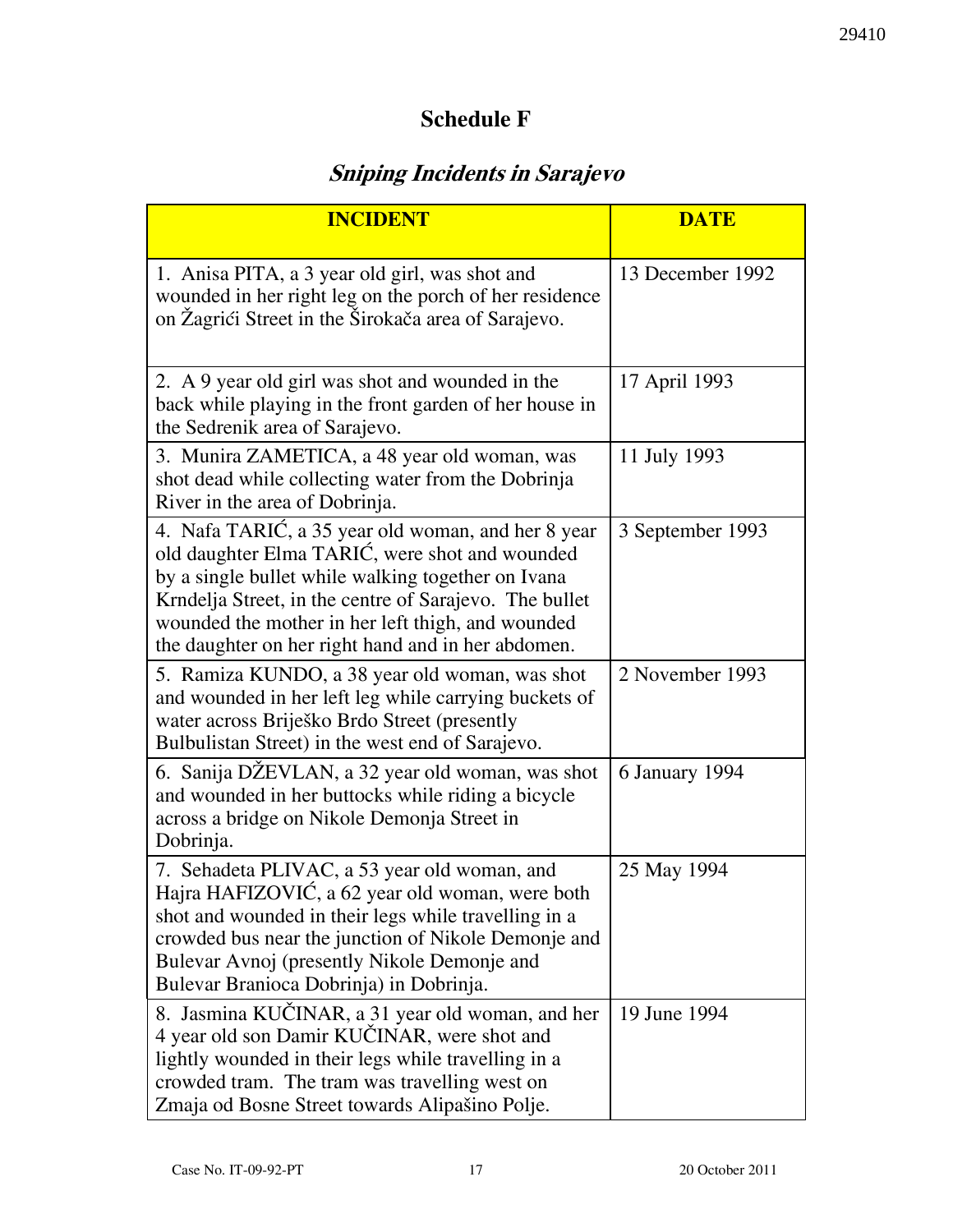| <b>INCIDENT</b>                                                                                                                                                                                                                                                                                                                                                                       | <b>DATE</b>      |
|---------------------------------------------------------------------------------------------------------------------------------------------------------------------------------------------------------------------------------------------------------------------------------------------------------------------------------------------------------------------------------------|------------------|
| Mensur JUSIĆ, a 36 year old man, sustained a slight<br>leg wound and Belma SUKIĆ née LIKIĆ, a 23 year<br>old woman, was wounded in her left armpit in the<br>same attack. The tram was near the Holiday Inn at the<br>time of the incident.                                                                                                                                           |                  |
| 9. Sanela MURATOVIĆ, a 16 year old girl, was shot<br>and wounded in her right shoulder while walking with<br>a girlfriend on Đure Jakšića Street (presently Adija<br>Mulabegovića) in the west end of Sarajevo.                                                                                                                                                                       | 26 June 1994     |
| 10. Seid SOLAK, a 13 year old boy, was shot and<br>wounded in his abdomen while window-shopping<br>with his mother and sister on Miljenka Cvitkovića<br>Street (presently Ferde Hauptmana) in the Čengić<br>Vila area of Sarajevo.                                                                                                                                                    | 22 July 1994     |
| 11. Alma ĆUTUNA, a 43 year old woman, was<br>wounded in the right upper leg while travelling on a<br>tram on Zmaj od Bosne in Sarajevo.                                                                                                                                                                                                                                               | 8 October 1994   |
| 12. Dženana SOKOLOVIĆ, a 31 year old woman,<br>and her 7 year old son Nermin DIVOVIĆ, were fired<br>on while walking on Zmaj od Bosne. Dženana<br>SOKOLOVIĆ was wounded by a bullet in the<br>abdomen. The bullet passed through her and hit her<br>son in the head, killing him. They were walking home<br>from Hrasno, where they had gone to collect firewood<br>the previous day. | 18 November 1994 |
| 13. Afeza KARAČIĆ, a 31 year old woman, and<br>Sabina ŠABANIĆ, a 26 year old woman, were both<br>wounded in the right shoulder when the tram they<br>were travelling in came under fire on Zmaj od Bosne,<br>between the Technical School and Maršal Tito<br>Barracks.                                                                                                                | 23 November 1994 |
| 14. Senad KEŠMER, a 31 year old man, Alma<br>ČEHAJIĆ, a 19 year old woman, Alija HOLJAN, a<br>55 year old man, and others were shot and wounded<br>while travelling in a westbound tram on Zmaj od<br>Bosne. The tram was near the Tito barracks at the<br>time.                                                                                                                      | 27 February 1995 |
| 15. Azem AGOVIĆ, a 46 year old man, and Alen                                                                                                                                                                                                                                                                                                                                          | 3 March 1995     |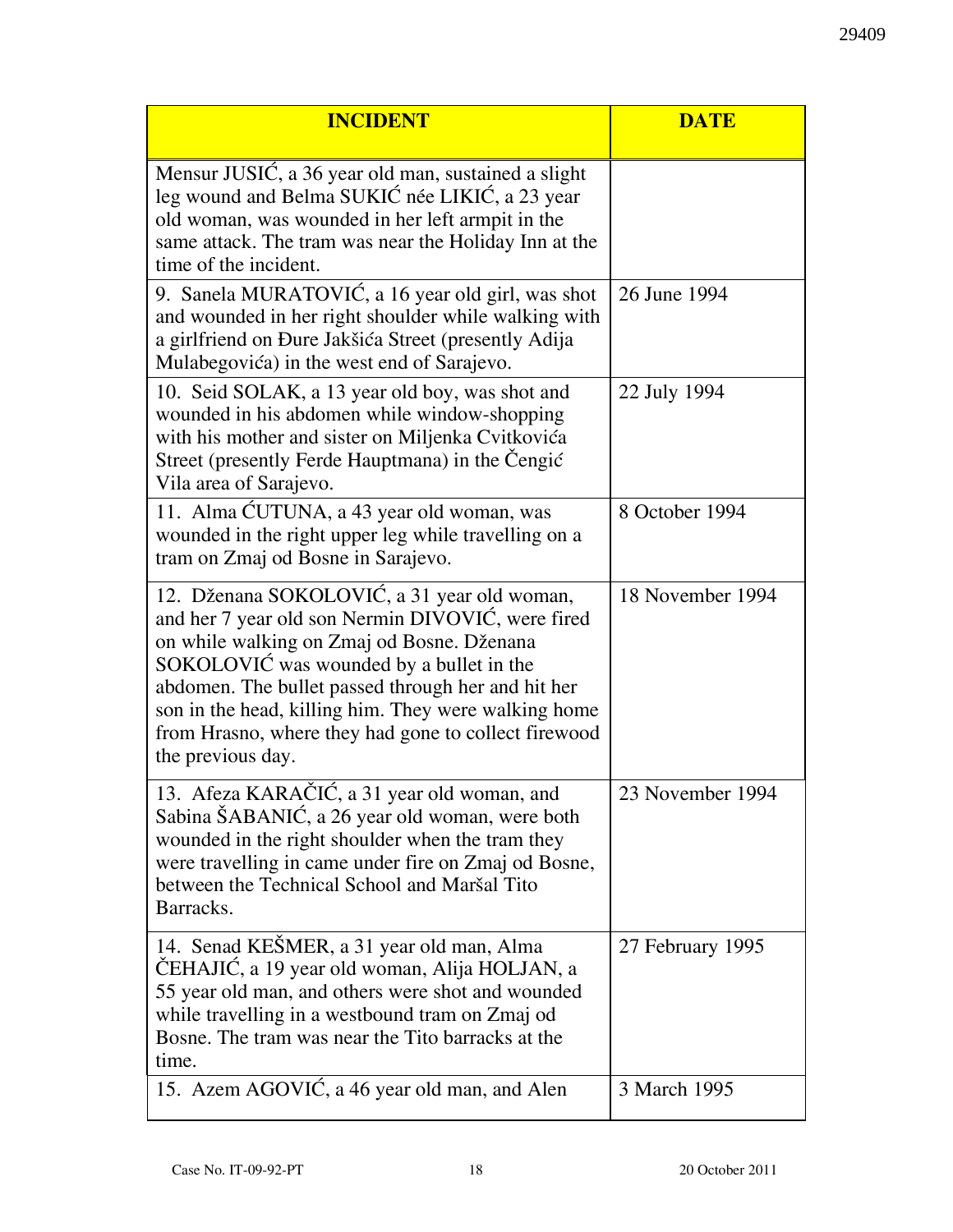| <b>INCIDENT</b>                                                                                                                                                                                                                                               | <b>DATE</b>  |
|---------------------------------------------------------------------------------------------------------------------------------------------------------------------------------------------------------------------------------------------------------------|--------------|
| GIČEVIĆ, a 33 year old man, were shot and wounded<br>while travelling in an eastbound tram on Zmaj od<br>Bosne. The tram was near the Holiday Inn at the time<br>of the incident.                                                                             |              |
| 16. Tarik ŽUNIĆ, a 14 year old boy, was shot and<br>wounded in the hand while walking home from<br>school at Sedrenik Street, in the northeast of Sarajevo.<br>He was hit when he emerged from behind a protective<br>screen about 100 metres from his house. | 6 March 1995 |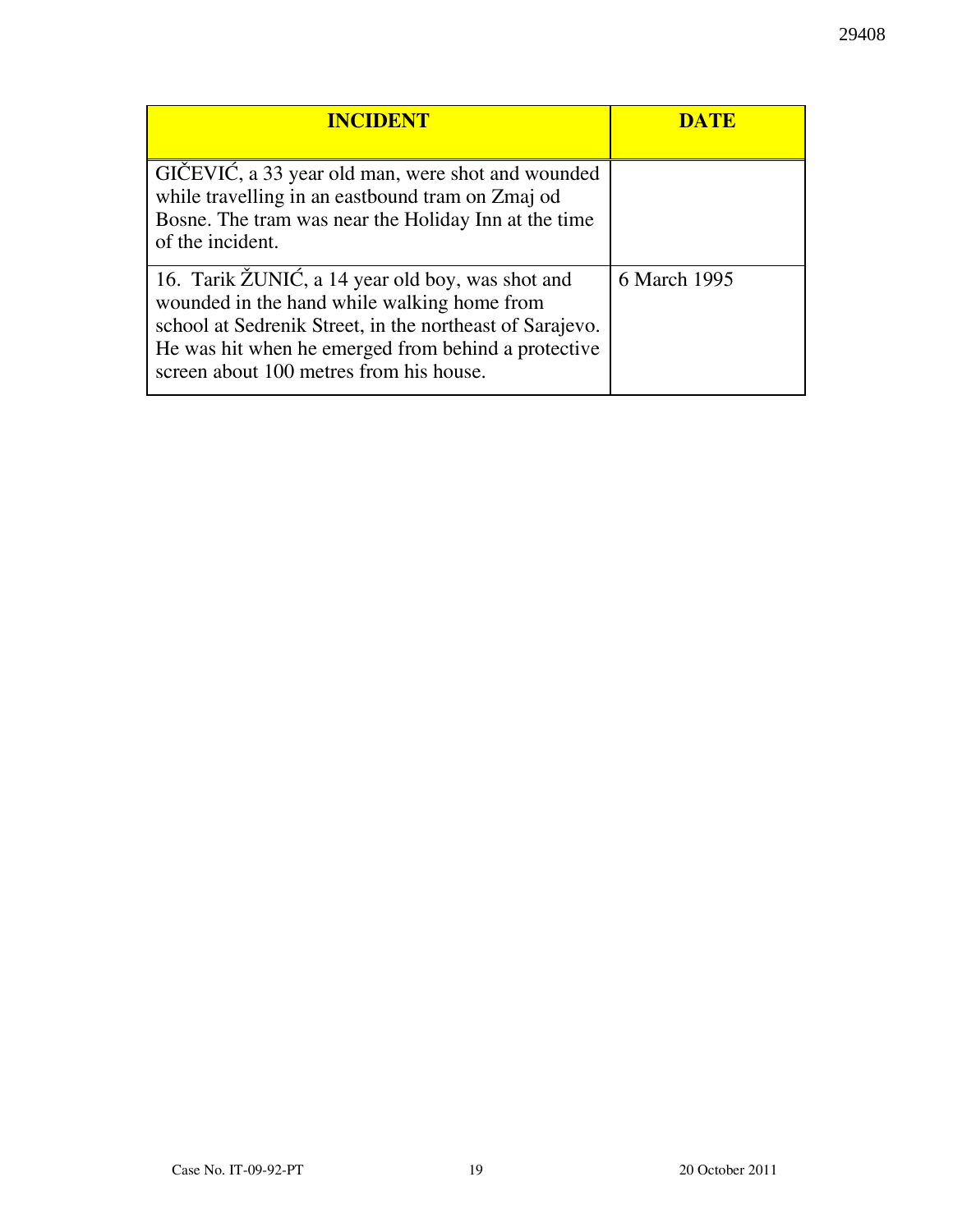# Schedule G

# Shelling Incidents in Sarajevo

| <b>INCIDENT</b>                                                                                                                                                                                                                                                                                                                                                                                                                                                    | <b>DATE</b>                     |
|--------------------------------------------------------------------------------------------------------------------------------------------------------------------------------------------------------------------------------------------------------------------------------------------------------------------------------------------------------------------------------------------------------------------------------------------------------------------|---------------------------------|
| 1. The city of Sarajevo was heavily shelled, damaging<br>and destroying civilian targets, causing the deaths of<br>several civilians and injuring others.                                                                                                                                                                                                                                                                                                          | From on or about<br>28 May 1992 |
| 2. A massive bombardment of the city was carried out<br>with a variety of artillery fired from positions all around<br>the city. Civilian targets were damaged and destroyed<br>and a number of civilians were killed and wounded.                                                                                                                                                                                                                                 | From on or about<br>6 June 1992 |
| 3. The National Library of Sarajevo was targeted with<br>tank and artillery fire. The bombardment resulted in<br>extensive damage to the structure and set the building<br>ablaze. Many of the volumes and documents stored in the<br>building were destroyed, many of which<br>were<br>irreplaceable ancient manuscripts and books.                                                                                                                               | On or about 25<br>August 1992   |
| 4. Two shells were fired upon a crowd of approximately<br>200 persons who were watching and participating in a<br>football game in a parking lot bordered on three sides by<br>residential apartment blocks and on the fourth side by the<br>Lukavica Road in Dobrinja IIIB, a residential settlement.<br>Over 10 people were killed and approximately 100 were<br>wounded. The origin of fire was VRS/SRK-held territory<br>approximately to the east-south-east. | 1 June 1993                     |
| An 82 mm mortar shell was fired at about 100<br>5.<br>civilians who were waiting to access a communal water<br>pump in the front yard of a residence at 39 Hakije<br>Turajlića (previously Aleja Branka Bulića then Spasenije<br>Cane Babović) in Dobrinja, a residential settlement. 13<br>people were killed and 14 were wounded. The origin of<br>fire was VRS/SRK-held territory approximately to the<br>west-north-west.                                      | 12 July 1993                    |
| Three mortar shells landed in the area of Alipašino<br>6.<br>Polje, the first in a park behind, and the second and third<br>in front of residential apartment buildings at 3 Geteova<br>Street (previously Centinjska Street) and at 4 Bosanska<br>Street (previously Klara Cetkin Street), where children<br>were playing. 6 children were killed and 5 people were                                                                                               | 22 January<br>1994              |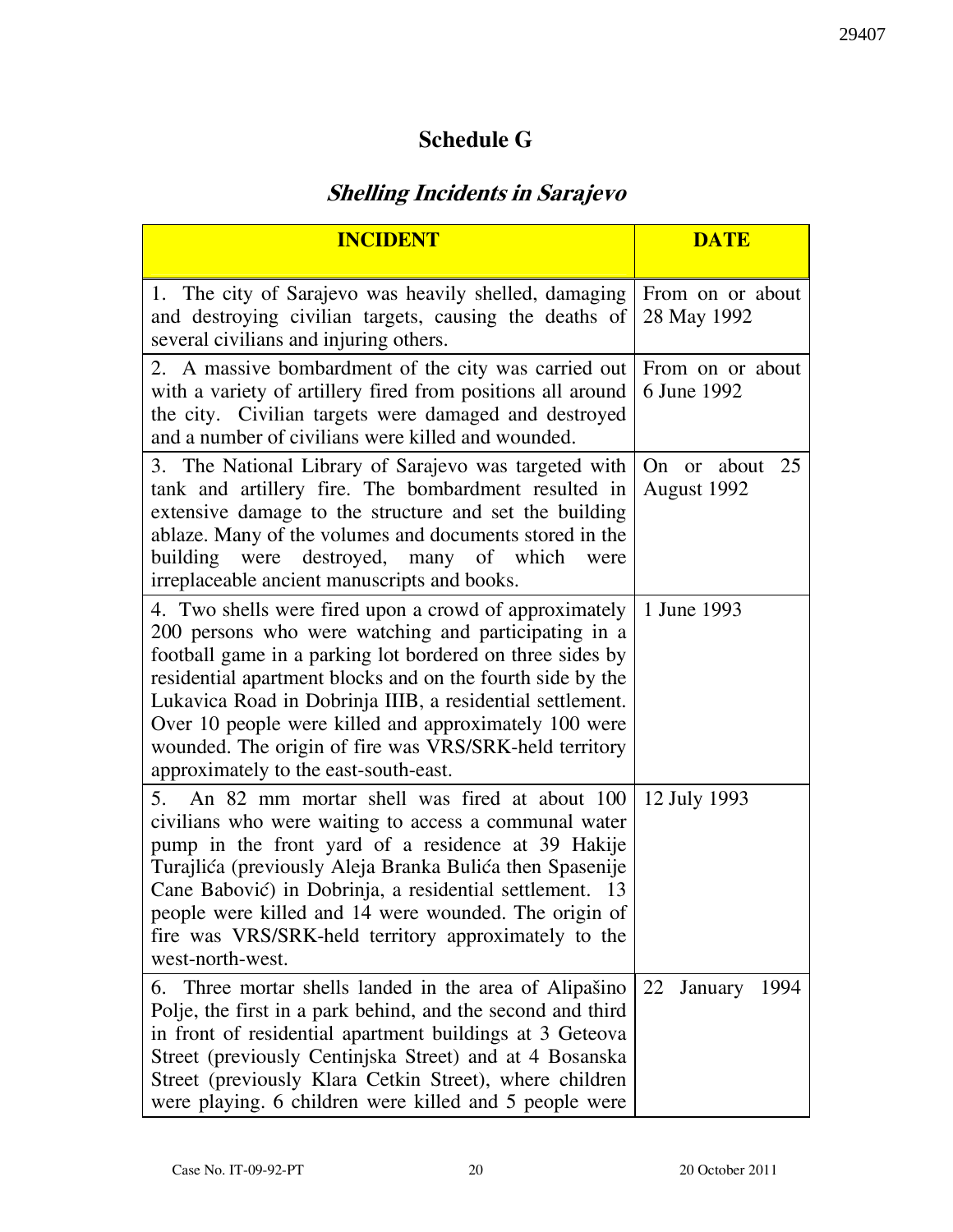| <b>INCIDENT</b>                                                                                                                                                                                                                                                                                                                                                                                                                                                                                                                                                                                                                                              | <b>DATE</b>      |
|--------------------------------------------------------------------------------------------------------------------------------------------------------------------------------------------------------------------------------------------------------------------------------------------------------------------------------------------------------------------------------------------------------------------------------------------------------------------------------------------------------------------------------------------------------------------------------------------------------------------------------------------------------------|------------------|
| wounded. The origin of fire was from VRS/SRK-held<br>territory approximately to the west.                                                                                                                                                                                                                                                                                                                                                                                                                                                                                                                                                                    |                  |
| 7. A salvo of three 120 mm mortar shells hit civilians in<br>the Dobrinja residential area. The first landed in front of a<br>block of flats at Oslobodilaca Sarajeva Street, hitting<br>distributing<br>who<br>and<br>receiving<br>were<br>persons<br>humanitarian aid and children attending religious classes.<br>The second and third landed among persons trading at a<br>market in an open area to the rear of the apartment<br>buildings at Mihajla Pupina Street and Oslobodilaca<br>Sarajeva Street. 8 people were killed and at least 18<br>people were wounded. The origin of fire was from<br>VRS/SRK-held territory, approximately to the east. | 4 February 1994  |
| 8. A 120 mm mortar shell hit a crowded open air market<br>called "Markale" situated in a civilian area of Old Town<br>Sarajevo, killing 66 people and wounding over 140<br>people. The origin of fire was VRS/SRK-held territory<br>approximately to the north-north-east.                                                                                                                                                                                                                                                                                                                                                                                   | 5 February 1994  |
| 9. Two 76 mm shells in quick succession hit a flea<br>market in the old commercial quarter of Baščaršija in Old<br>Town. 2 persons were killed and 7 were injured. The<br>origin of fire was Trebević, VRS/SRK-held territory.                                                                                                                                                                                                                                                                                                                                                                                                                               | 22 December 1994 |
| 10. A modified aircraft bomb hit a residential area in<br>Hrasnica at the foot of Mount Igman destroying one<br>dwelling, severely damaging eleven other dwellings, and<br>inflicting civilian casualties of 1 killed and 3 injured.<br>The origin of fire was Ilidža, VRS/SRK-held territory.                                                                                                                                                                                                                                                                                                                                                               | 7 April 1995     |
| A missile projectile landed and exploded on the<br>11.<br>asphalt of Safeta Zajke street, killing 2 and injuring 5<br>people. The origin of fire was southeast, VRS/SRK-held<br>territory.                                                                                                                                                                                                                                                                                                                                                                                                                                                                   | 24 May 1995      |
| 12. A modified airbomb landed at Majdanska Street bb.<br>2 civilians were killed and 6 were wounded. The origin<br>of fire was southeast, VRS/SRK-held territory.                                                                                                                                                                                                                                                                                                                                                                                                                                                                                            | 24 May 1995      |
| 13. A modified airbomb struck a building near apartment<br>blocks in Safeta Hadžića Street, destroying the top three<br>floors of an apartment building. This explosion was<br>followed by several artillery rounds. Serious damage was<br>caused to a number of buildings. 2 persons were seriously                                                                                                                                                                                                                                                                                                                                                         | 26 May 1995      |